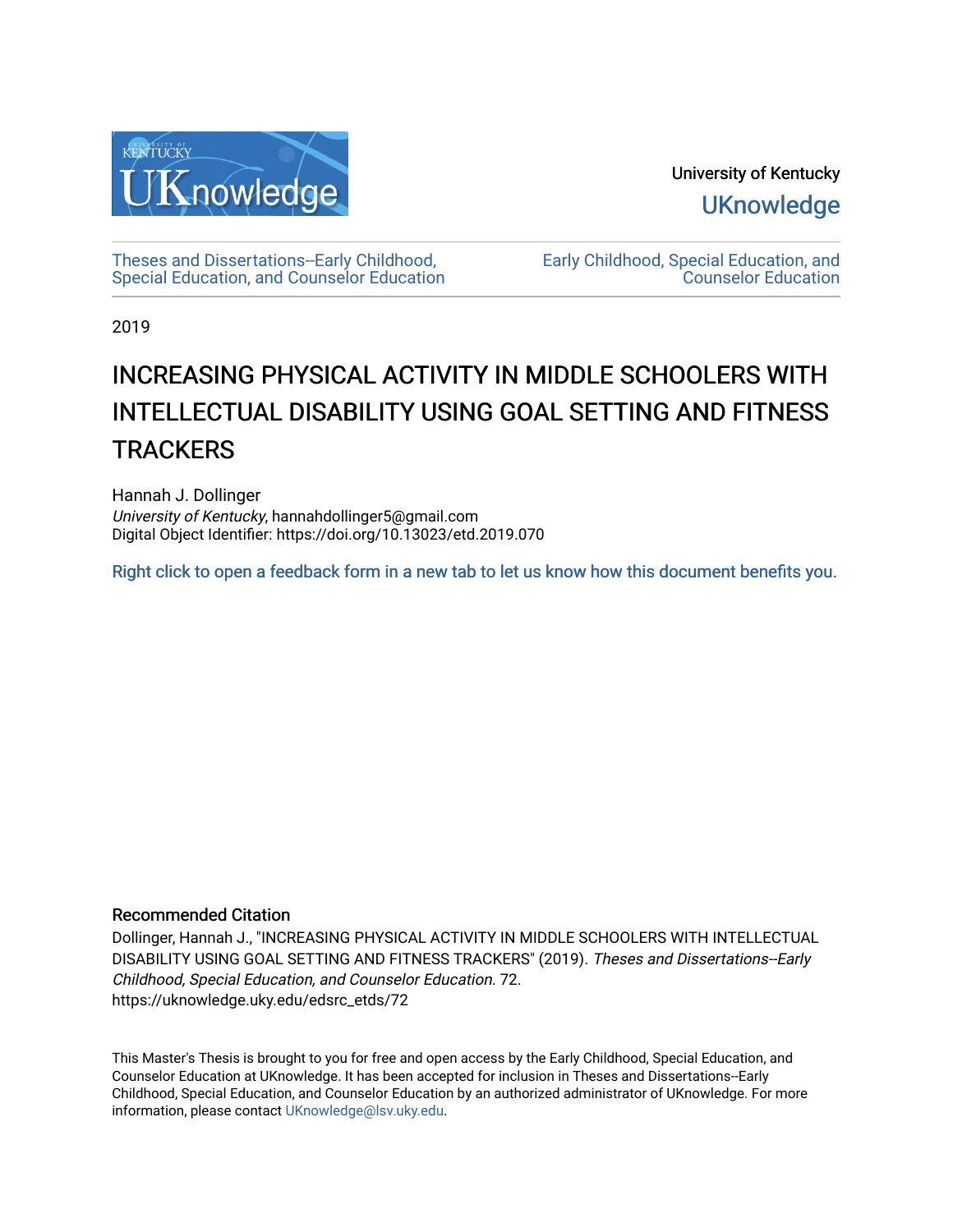## STUDENT AGREEMENT:

I represent that my thesis or dissertation and abstract are my original work. Proper attribution has been given to all outside sources. I understand that I am solely responsible for obtaining any needed copyright permissions. I have obtained needed written permission statement(s) from the owner(s) of each third-party copyrighted matter to be included in my work, allowing electronic distribution (if such use is not permitted by the fair use doctrine) which will be submitted to UKnowledge as Additional File.

I hereby grant to The University of Kentucky and its agents the irrevocable, non-exclusive, and royalty-free license to archive and make accessible my work in whole or in part in all forms of media, now or hereafter known. I agree that the document mentioned above may be made available immediately for worldwide access unless an embargo applies.

I retain all other ownership rights to the copyright of my work. I also retain the right to use in future works (such as articles or books) all or part of my work. I understand that I am free to register the copyright to my work.

## REVIEW, APPROVAL AND ACCEPTANCE

The document mentioned above has been reviewed and accepted by the student's advisor, on behalf of the advisory committee, and by the Director of Graduate Studies (DGS), on behalf of the program; we verify that this is the final, approved version of the student's thesis including all changes required by the advisory committee. The undersigned agree to abide by the statements above.

> Hannah J. Dollinger, Student Dr. Amy Spriggs, Major Professor Dr. Ralph Crystal, Director of Graduate Studies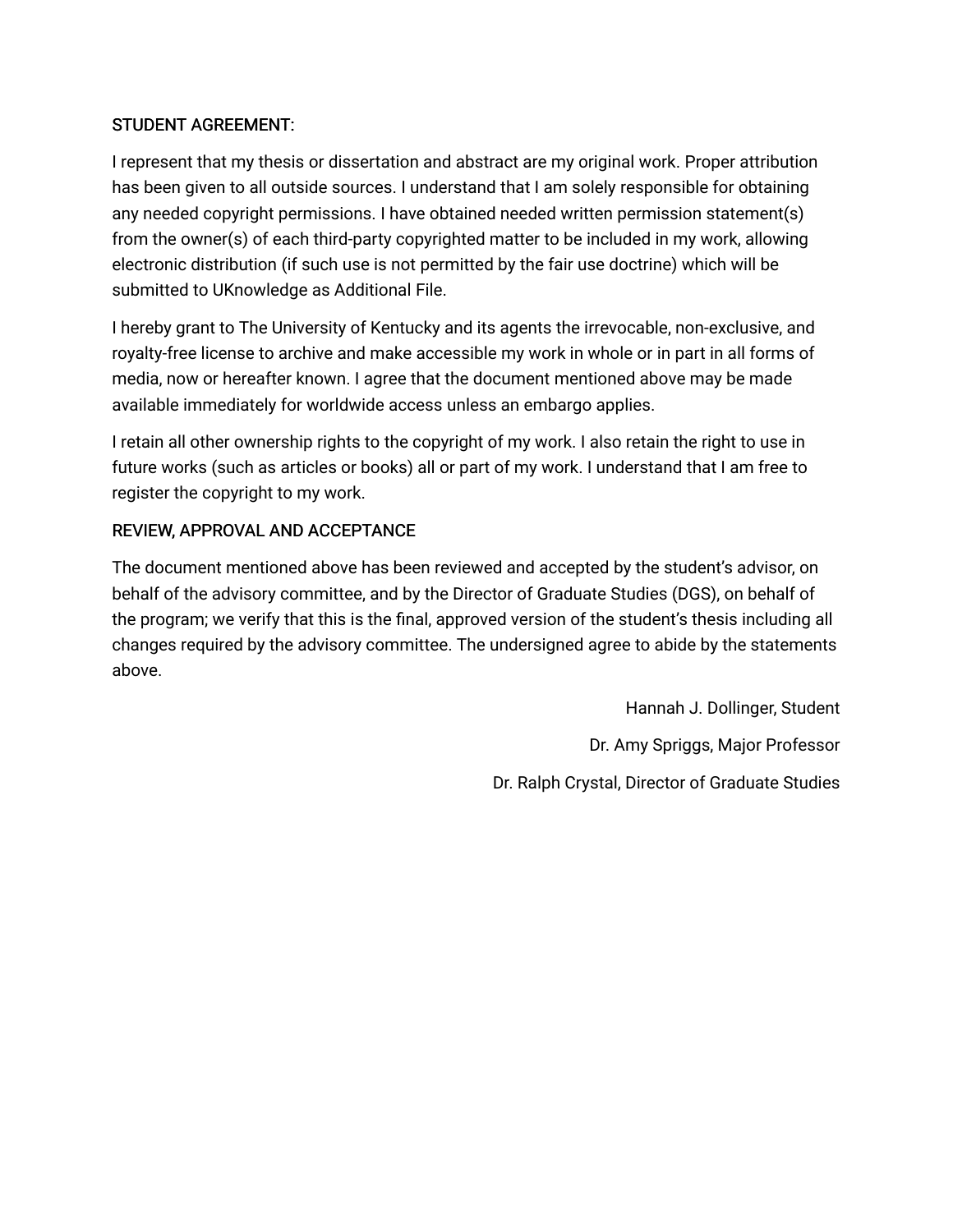## INCREASING PHYSICAL ACTIVITY IN MIDDLE SCHOOLERS WITH INTELLECTUAL DISABILITY USING GOAL SETTING AND FITNESS **TRACKERS**

### THESIS

A thesis submitted in partial fulfillment of the requirements for the degree of Master of Science in the College of Education at the University of Kentucky

By

Hannah J. Dollinger

Lexington, Kentucky

Director: Dr. Amy Spriggs, Professor of Special Education

Lexington, Kentucky

2019

Copyright © Hannah J. Dollinger 2019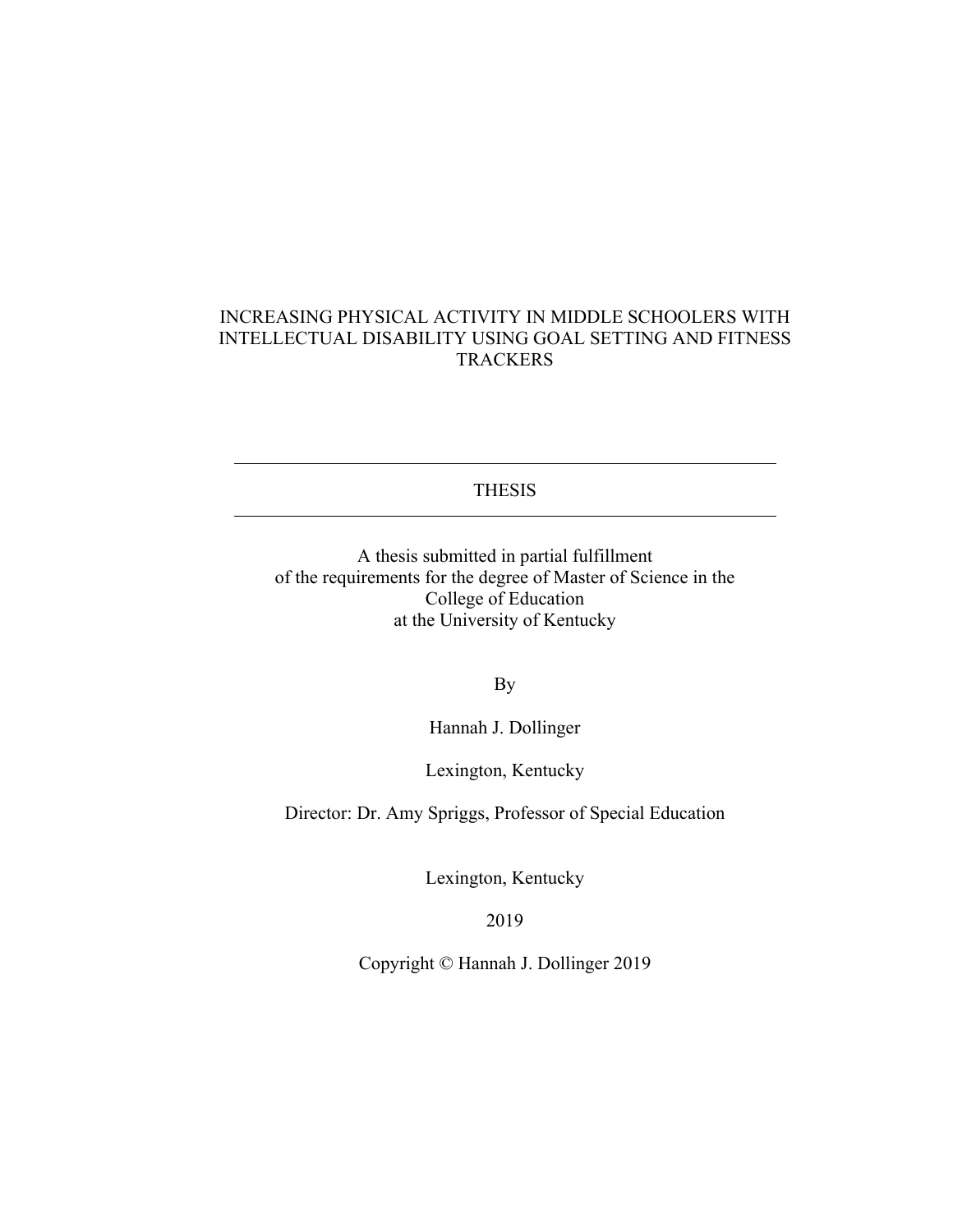## ABSTRACT OF THESIS

## INCREASING PHYSICAL ACTIVITY IN MIDDLE SCHOOLERS WITH INTELLECTUAL DISABILITY USING GOAL SETTING AND FITNESS **TRACKERS**

The purpose of the study was to evaluate the effects of goal setting and fitness trackers to increase daily step counts in adolescents with intellectual disability. An A-B-A-B withdrawal research design was implemented to evaluate the effectiveness of the intervention. The results indicated that goal setting and fitness trackers were effective in increasing daily step counts for two out of three participants.

KEYWORDS: Physical activity, fitness trackers, goal setting, learning and behavior disabilities, walking

Hannah J. Dollinger\_\_\_\_\_

April 12, 2019\_\_\_\_\_\_\_\_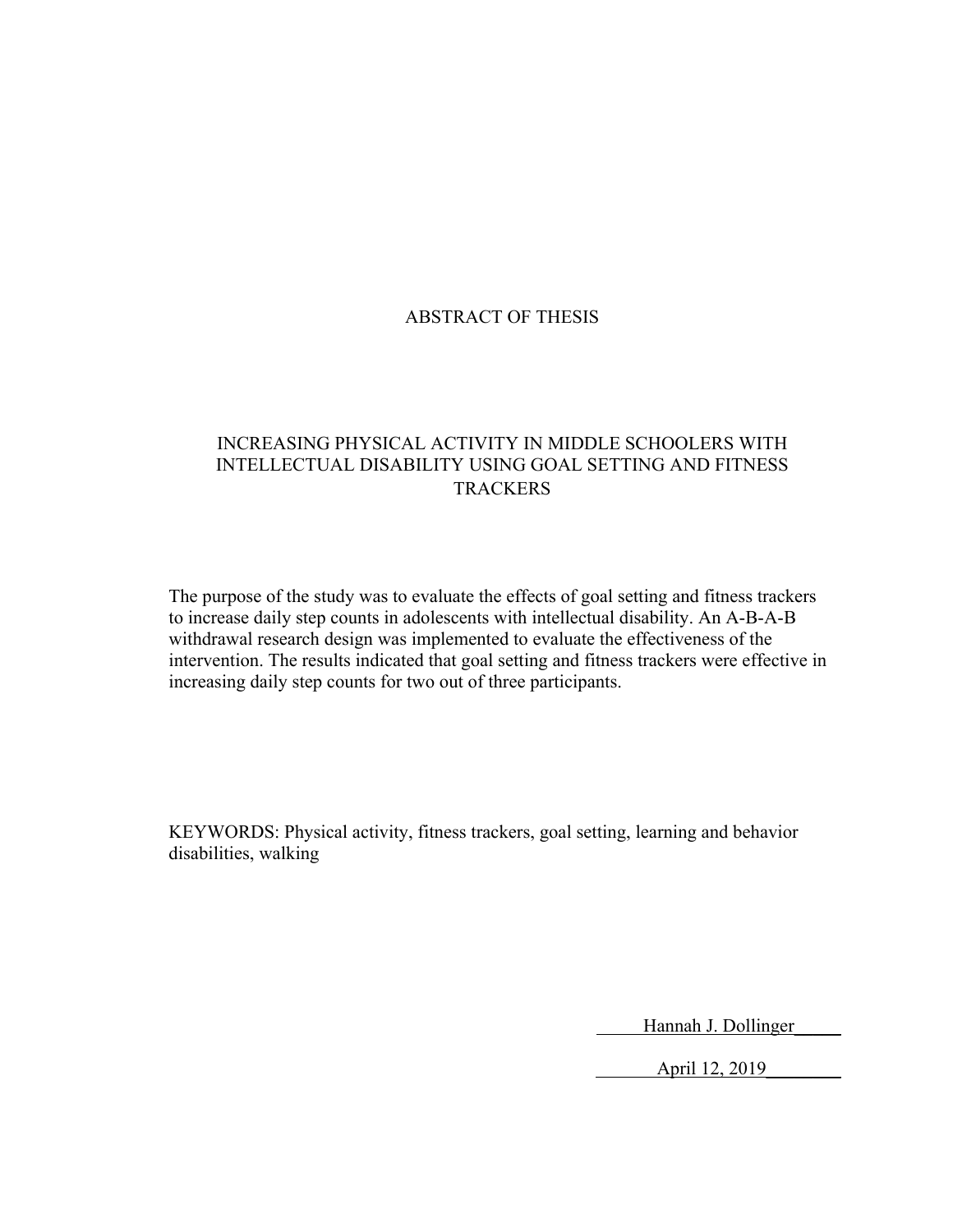## INCREASING PHYSICAL ACTIVITY IN MIDDLE SCHOOLERS WITH INTELLECTUAL DISABILITY USING GOAL SETTING AND FITNESS TRACKERS

By

Hannah J. Dollinger

Dr. Amy Spriggs Director of Thesis

Dr. Ralph Crystal Director of Graduate Studies

April 12, 2019\_\_\_\_\_\_\_\_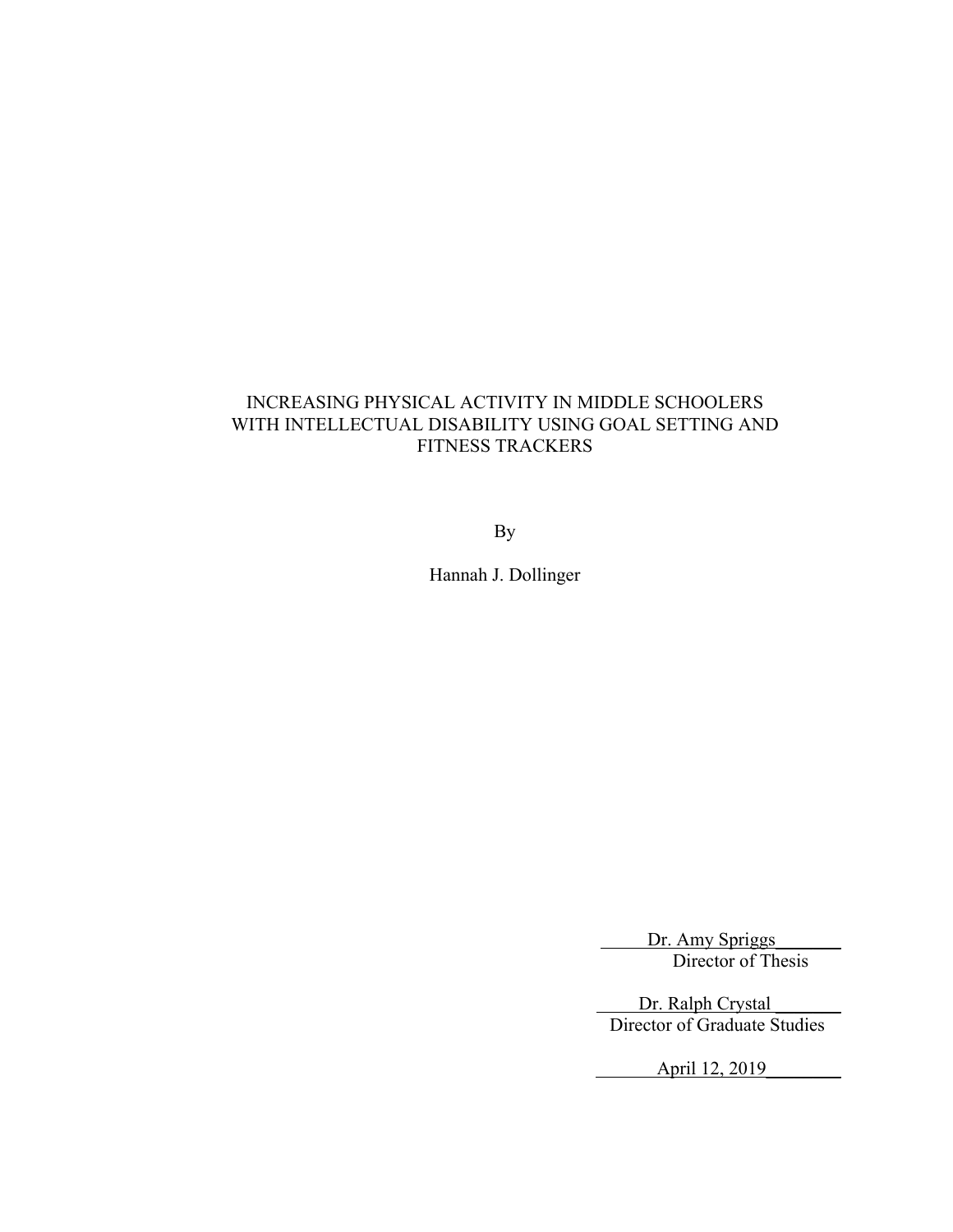# TABLE OF CONTENTS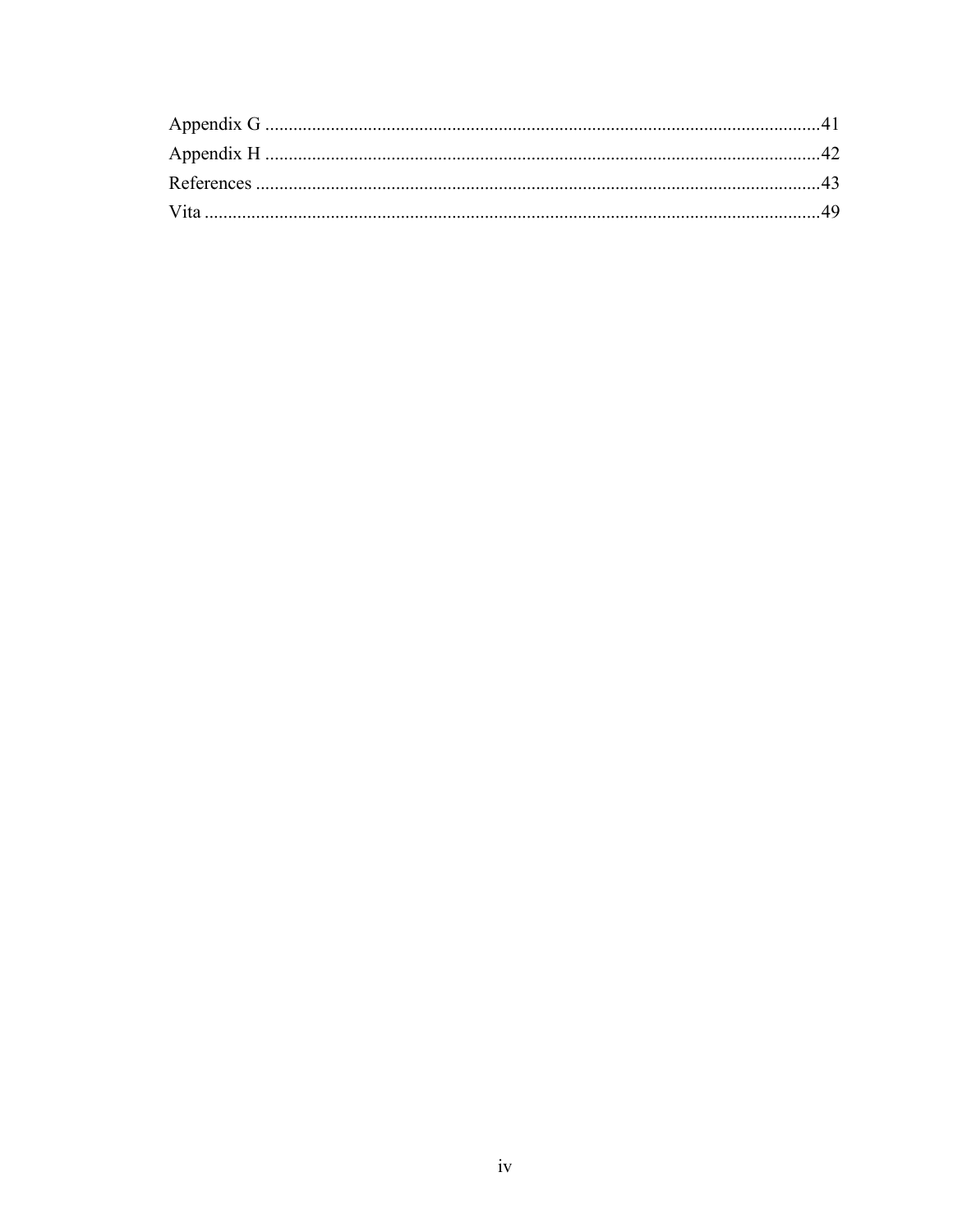# **LIST OF TABLES**

|--|--|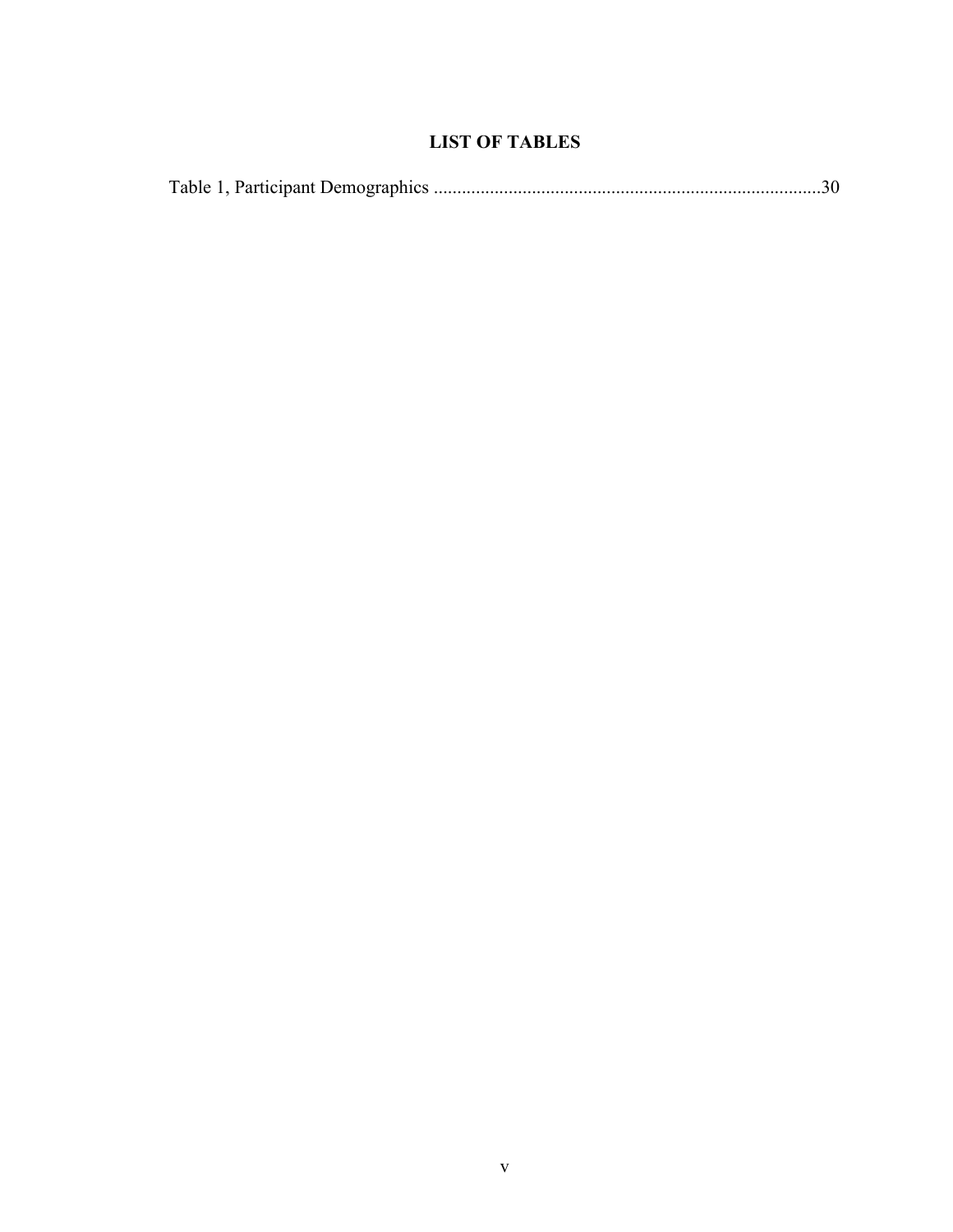## **LIST OF FIGURES**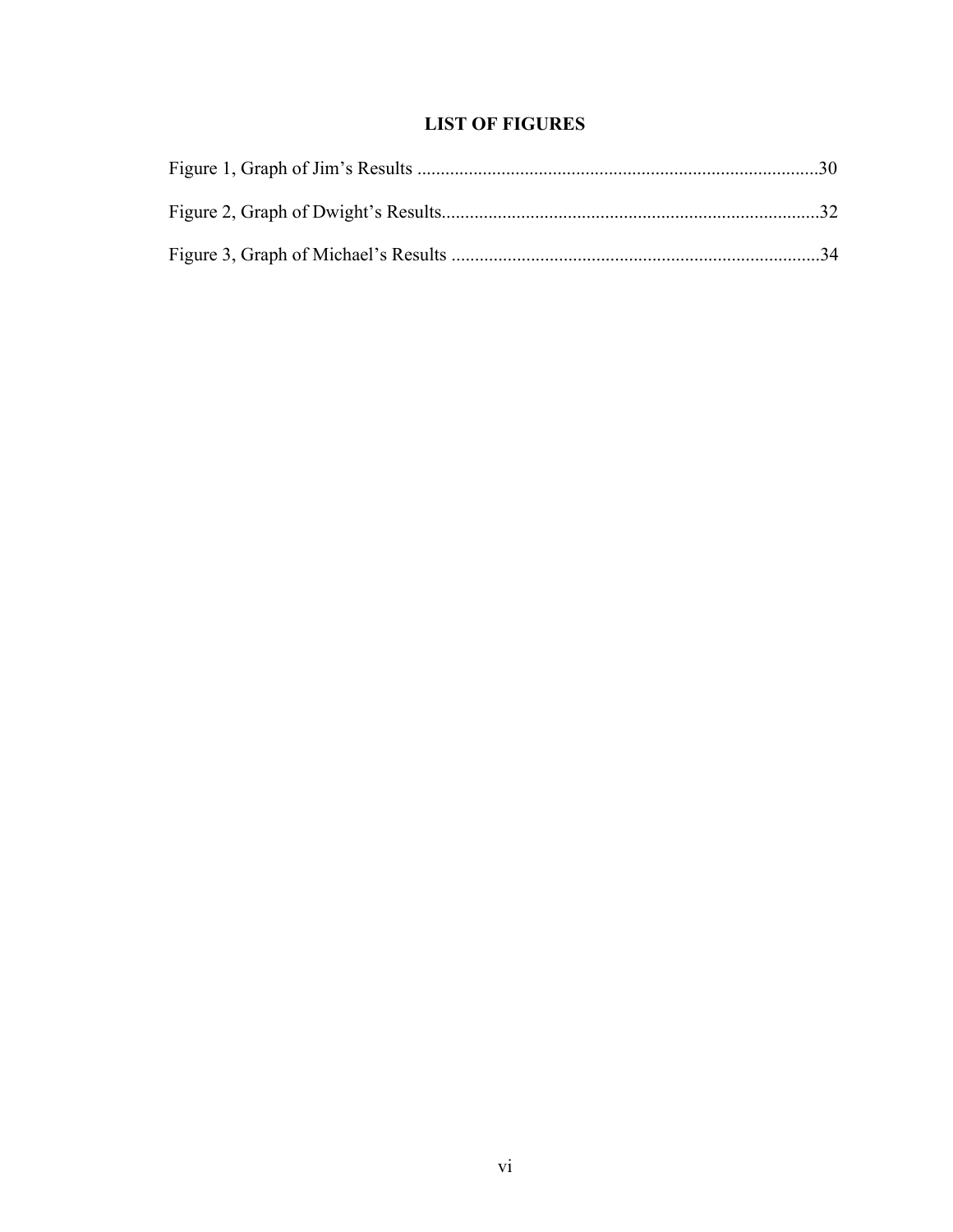#### **Section 1: Introduction**

Children and adolescents with disabilities are more likely to be overweight or obese than children and adolescents without disabilities (Rimmer,Yamaki, Davis, Wang, & Vogel, 2011) . Specifically, those with autism spectrum disorder (ASD; Curtin, Anderson, Must, & Bandini, 2010; Gillette et al., 2015), intellectual disability (ID; Krause, Ware, McPherson, Lennox, & Callaghan, 2016; Maïano, Hue, Morin, & Moullec, 2016; Sukanya, Small, & Baur, 2008), and other developmental disabilities (e.g., attention-deficit/hyperactivity disorder, learning disabilities; Phillips et al., 2014; Sukanya et al., 2008) are more likely to be overweight or obese than individuals without disabilities. Phillips et al. (2014) analyzed data from the National Survey of Children's Health report for 2011-2012 and found that 20.4% of adolescents with a developmental disability were considered obese in comparison to 13.1% of typically-developing adolescents. In addition, children with ASD tend to be less physically active than children without ASD (Gillette et al.; Pan, 2008; Sowa & Meuelenbroek, 2012). Similarly, adolescents with ID are less active than their typically-developing peers (Einarsson, Jóhannsson, Daly, & Arngrímsson, 2016; Einarsson, Ólafsson, Hinriksdóttir, Jóhannson, Daily, & Arngrímsson, 2014; Hinckson & Curtis, 2013) and often do not engage in the amount of recommended daily activity (Wouters, Evenhuis, & Hilgenkamp, 2018).

The Centers for Disease Control and Prevention (CDC; 2018b) recommends that adults get at least 150 min of moderate-intensity exercise (e.g., walking) or 75 min of vigorous-intensity aerobic exercise (e.g., running) per week. The CDC (2015b) also recommends that children and adolescents get at least 60 min of exercise per day. Of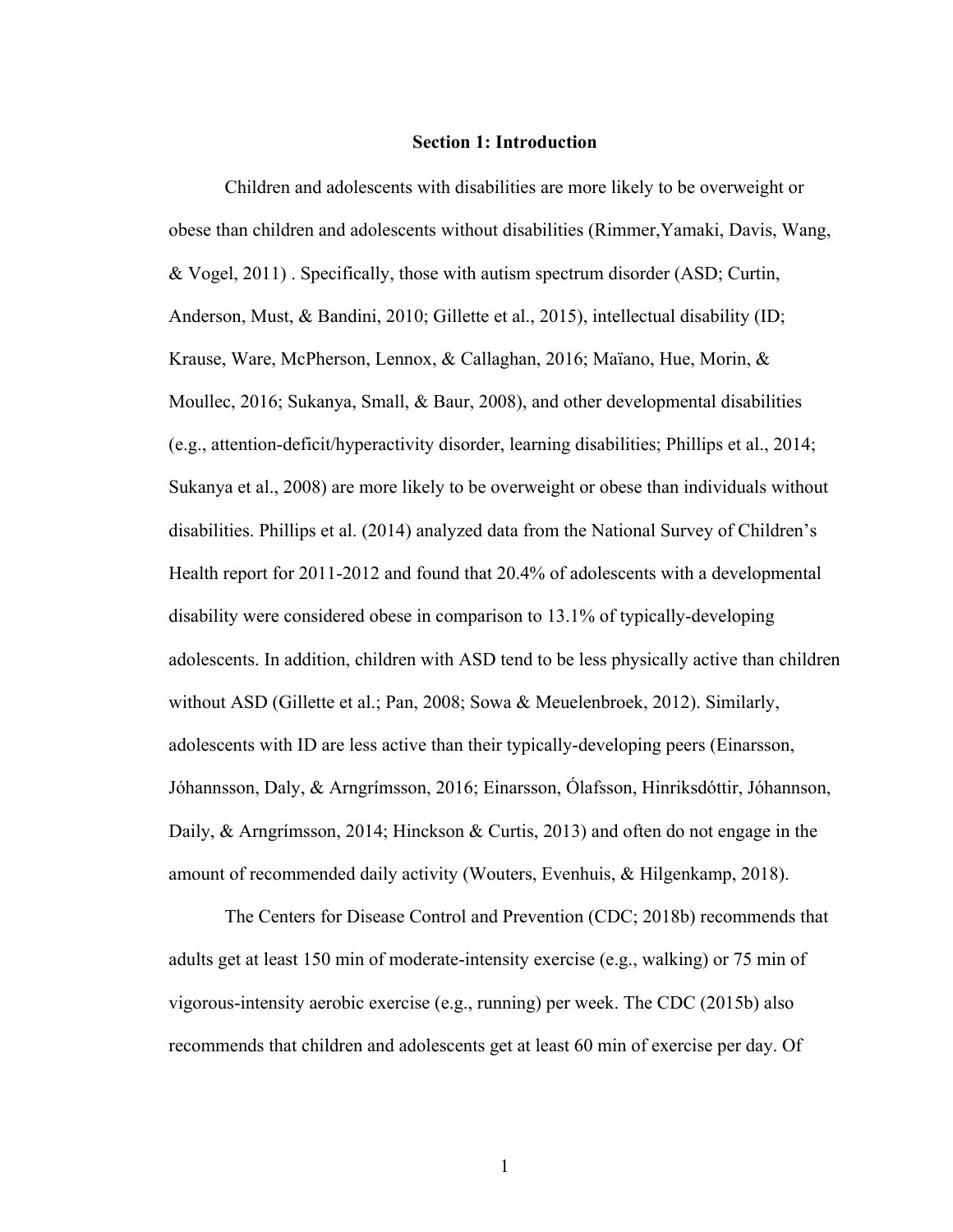these 60 min, the majority of the exercise should be aerobic (e.g., walking, running). In a review of the physical activity literature, Tudor-Locke et al. (2011) found that getting 60 min of moderate- to vigorous-intensity exercise is often associated with achieving a total step count of 10,000-11,700 steps per day in adolescents.

There are many benefits to daily physical activity, including improved cardiovascular health, losing and maintaining weight, reduced risk of cardiovascular diseases, Type 2 diabetes, metabolic syndrome, and some forms of cancer, and increases in longevity (CDC, 2018c), mental health, and cognition (Sorensen & Zarrett, 2014). There are additional benefits for daily physical activity in children with ASD, including reduced stereotypy (Bahrami, Movahedi, Marandi, & Abedi, 2012), improved selfregulation (Allison, Basile, & MacDonald, 1991), and improved classroom performance, attention, and compliance (Reid, Factor, Freeman, & Sherman, 1988 as cited in Sorensen & Zarrett, 2014).

Additionally, physical activity can be used as an antecedent intervention for decreasing problem behavior (Allison et al., 1991; Cannella-Malone, Tullis, & Kazee, 2011; Lang et al., 2010). Antecedent interventions are implemented before the target behavior occurs in order to manipulate the establishing operation in an attempt to control behavior (Cooper, Heron, & Heward, 2007). In a systematic review of the literature, Lang et al. (2010) found that physical activity is an effective antecedent intervention for decreasing problem behavior and stereotypy, while also increasing appropriate behaviors, such as task engagement. Cannella-Malone et al. (2011) also found that systematically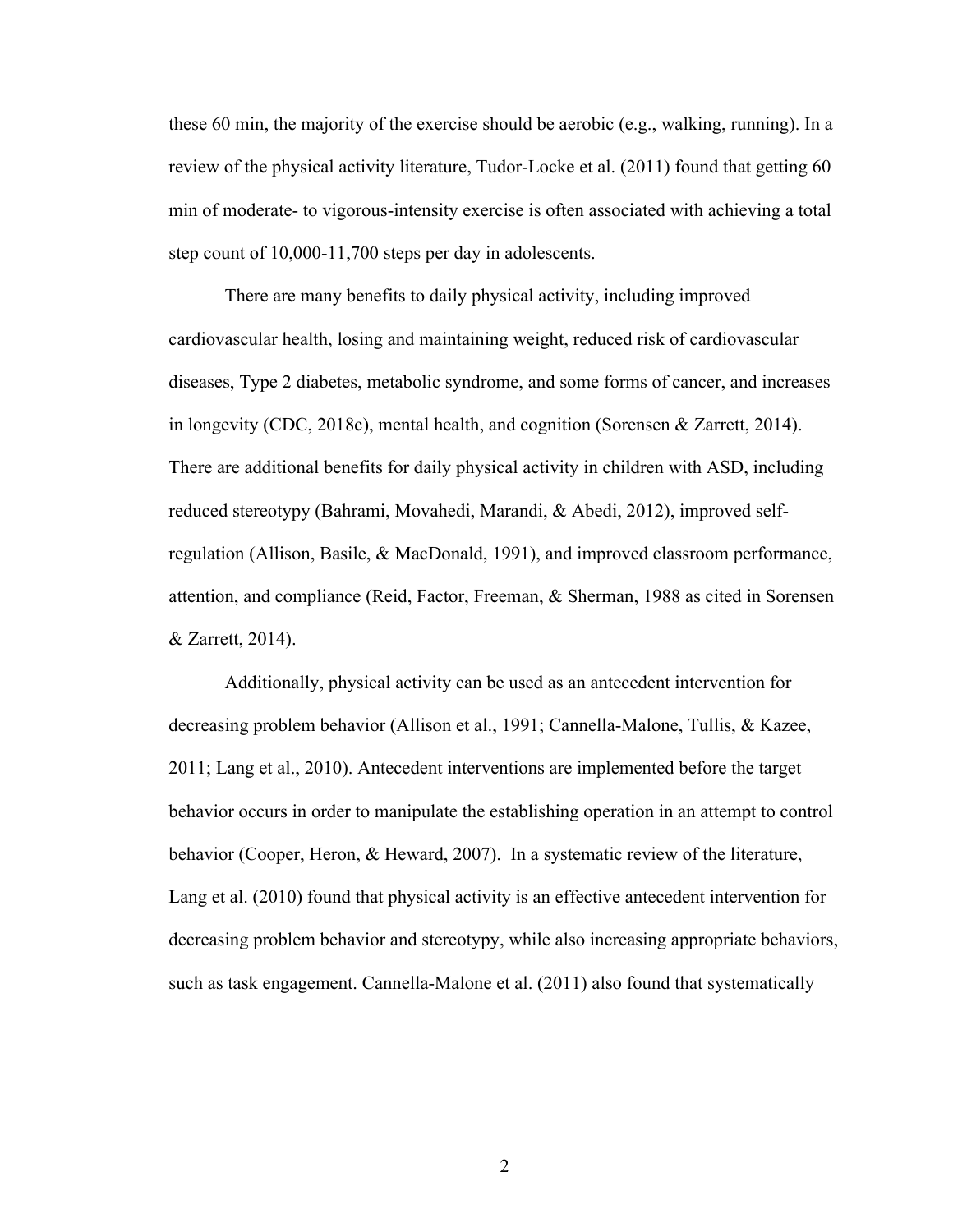implementing exercise within the school day as an antecedent intervention led to decreases in problem behavior to zero or near-zero levels.

Common interventions for increasing physical activity are often treatment packages that consist of one or more of the following components. Goal setting has been utilized in a multitude of treatment packages (Hayes & Van Camp, 2015; Hustyi, Normand, & Larson, 2011; Kurti & Dallery, 2013; LaLonde, MacNeill, Eversole, Ragotzy, & Poling, 2014; Normand, 2008; Washington, Banna, & Gibson, 2014) and is the most commonly used component. Goal setting is when..., Positive reinforcement in the form of access to tangible items is the next most commonly used component of the treatment packages in the literature (Hayes & Van Camp, 2015; Hustyi et al., 2011; Kurti & Dallery, 2013; LaLonde et al., 2014; Washington et al., 2014) and results in the individual gaining access to a preferred item upon completion of the desired behavior in an attempt to increase the likelihood of that behavior occurring in the future (Cooper et al., 2007). Verbal praise has been used either independently (Savage, Taber-Doughty, Brodhead, & Bouck, 2018) or as part of a treatment package (Normand, 2008) and is when participants are given praise statements (e.g., "Good job") upon completion of the desired behavior. Performance or behavior feedback (Hayes & Van Camp, 2015; Hustyi et al., 2011; Normand, 2008; Todd & Reid, 2006) involves providing individuals ongoing information on their performance regardless of whether or not the individual has engaged in the target behavior. The form of feedback can vary. For example, while Normand (2008) provided encouragement statements (e.g., "You're almost there") and showed participants graphs of their progress, Hustyi et al., (2011) told participants how close they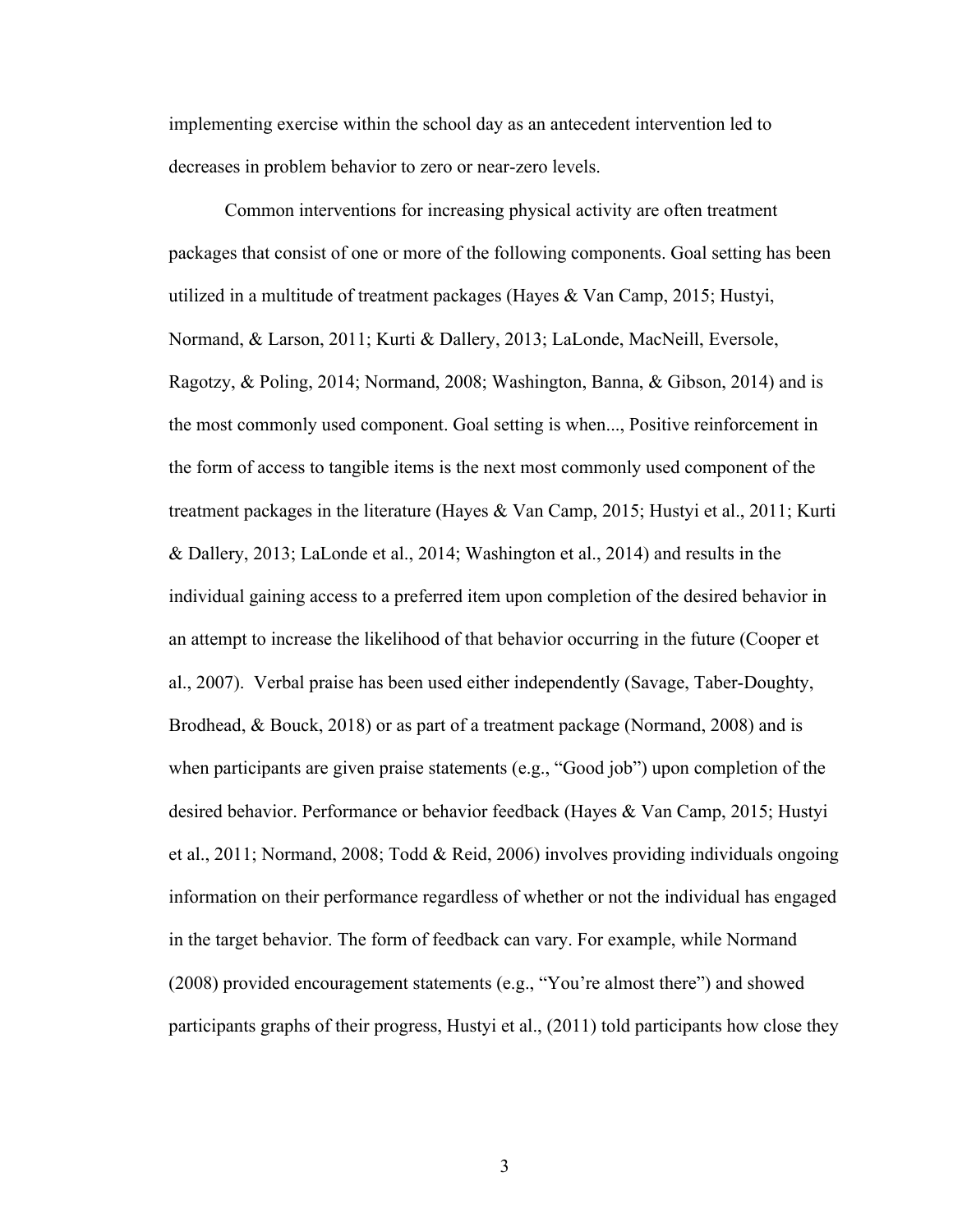were to reaching their goal halfway through each session. Finally, self-monitoring (Hayes & Van Camp, 2015; Normand, 2008; Todd & Reid, 2006) involves the individual observing his or own behavior and recording whether or not the target behavior occurred (Cooper et al., 2007). The most common treatment package for increasing physical activity involves goal setting and reinforcement (Kurti & Dallery, 2013; LaLonde et al., 2014; Washington et al., 2014). Additional treatment packages in the literature include self-monitoring, positive reinforcement through tangible items, and prompting (Todd  $\&$ Reid, 2006); reinforcement through tangible items, self-monitoring, goal setting, and feedback (Hayes & Van Camp, 2015); reinforcement through tangible items, goal setting, and feedback (Hustyi et al., 2011); and positive reinforcement through verbal praise and feedback, self-monitoring, and goal setting (Normand, 2008).

Several studies have evaluated these interventions and their effectiveness to increase physical activity in typically-developing children (Hayes & Van Camp, 2015; Hustyi et al., 2011), adolescents or young adults (Washington et al., 2014), and adults (Kurti & Dallery, 2013; Normand, 2008). Hayes and Van Camp (2015) implemented a treatment package of tangible reinforcement, self-monitoring, goal setting, and feedback to increase the number of steps in six typically-developing 8-year-olds during recess. Steps were monitored on a Fitbit and participants were given a piece of paper with their step goal and were encouraged to monitor their steps on their Fitbit throughout recess. If they reached their step goal, they were given an immediate tangible reinforcer. Step count and time spent engaging in moderate-to-vigorous physical activity were higher during intervention when compared to baseline for all participants.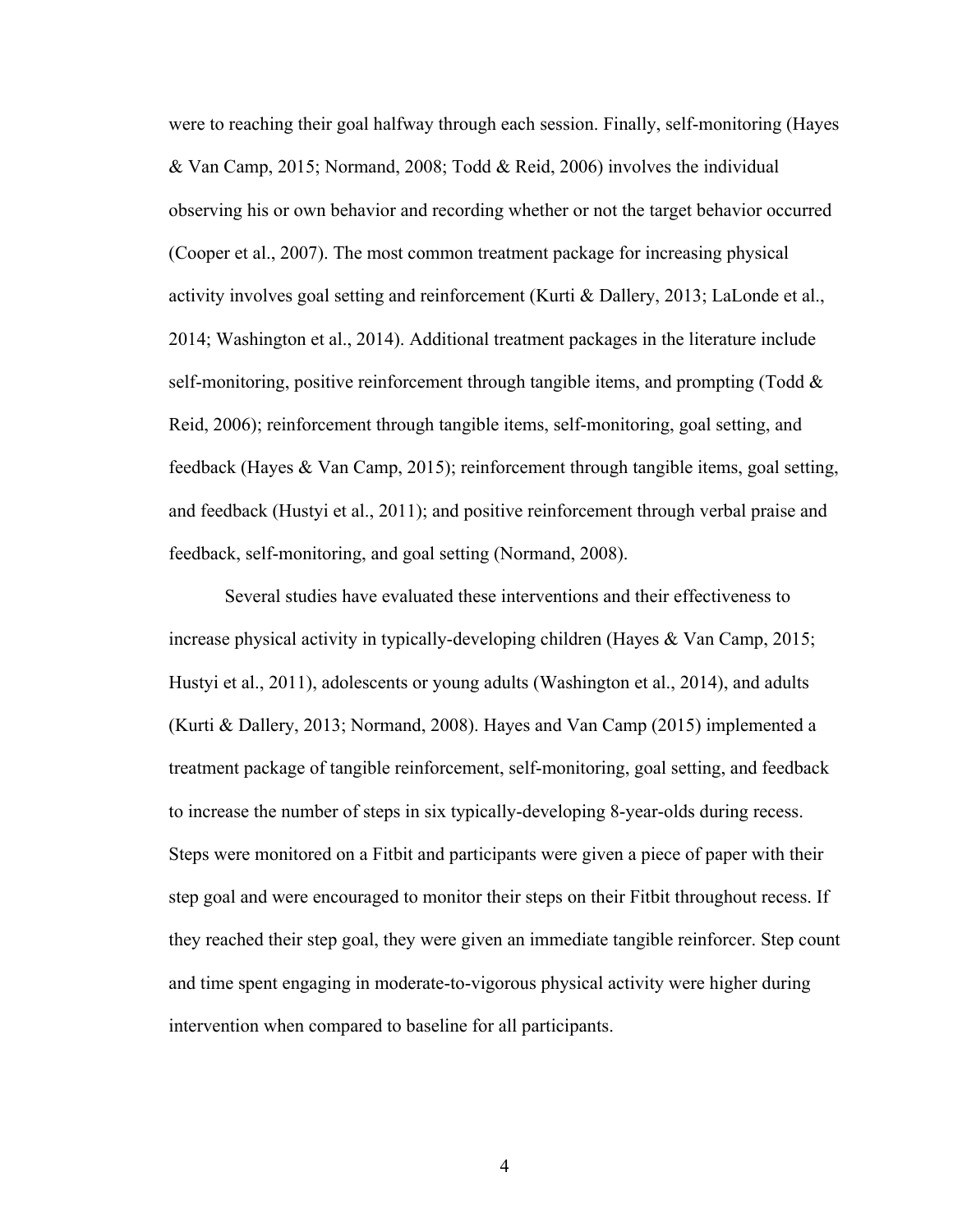Similarly, Hustyi et al. (2011) assessed the effectiveness of goal setting,

performance feedback, and tangible reinforcement to increase the number of steps in two obese, typically-developing preschoolers during recess. Participants were given a sticker with their step goal on it. After 10 min, the researcher told the participant how many steps they had by checking the participant's pedometer and informed them how many more steps they needed to reach their goal. If participants reached their step goal, they were able to draw a prize from the prize box. One participant increased the number of steps taken from baseline to intervention and consistently achieved his step goals, while the second participant's data were variable and there was considerable overlap when comparing adjacent conditions, indicating this intervention was not effective in reliably increasing her step count.

Washington et al. (2014) used goal setting and positive reinforcement to increase daily step counts in typically-developing college students. Participants could draw from a prize box once a week if they reached their step goals while wearing their Fitbit for the entire week. The prize bowl contained raffle tickets. After drawing a ticket, participants viewed a document that listed the prize associated with each ticket number. Possible prizes included verbal praise and tangible items that included items worth \$1-120. Step counts increased during intervention and average daily step counts were above 10,000 steps for 13 of the 15 participants. Similarly, Kurti and Dallery (2013) used goal setting and positive reinforcement to increase step counts in typically-developing adults. This study included two experiments. The first evaluated the effectiveness of goal setting and positive reinforcement to increase steps, while the second intervention was goal setting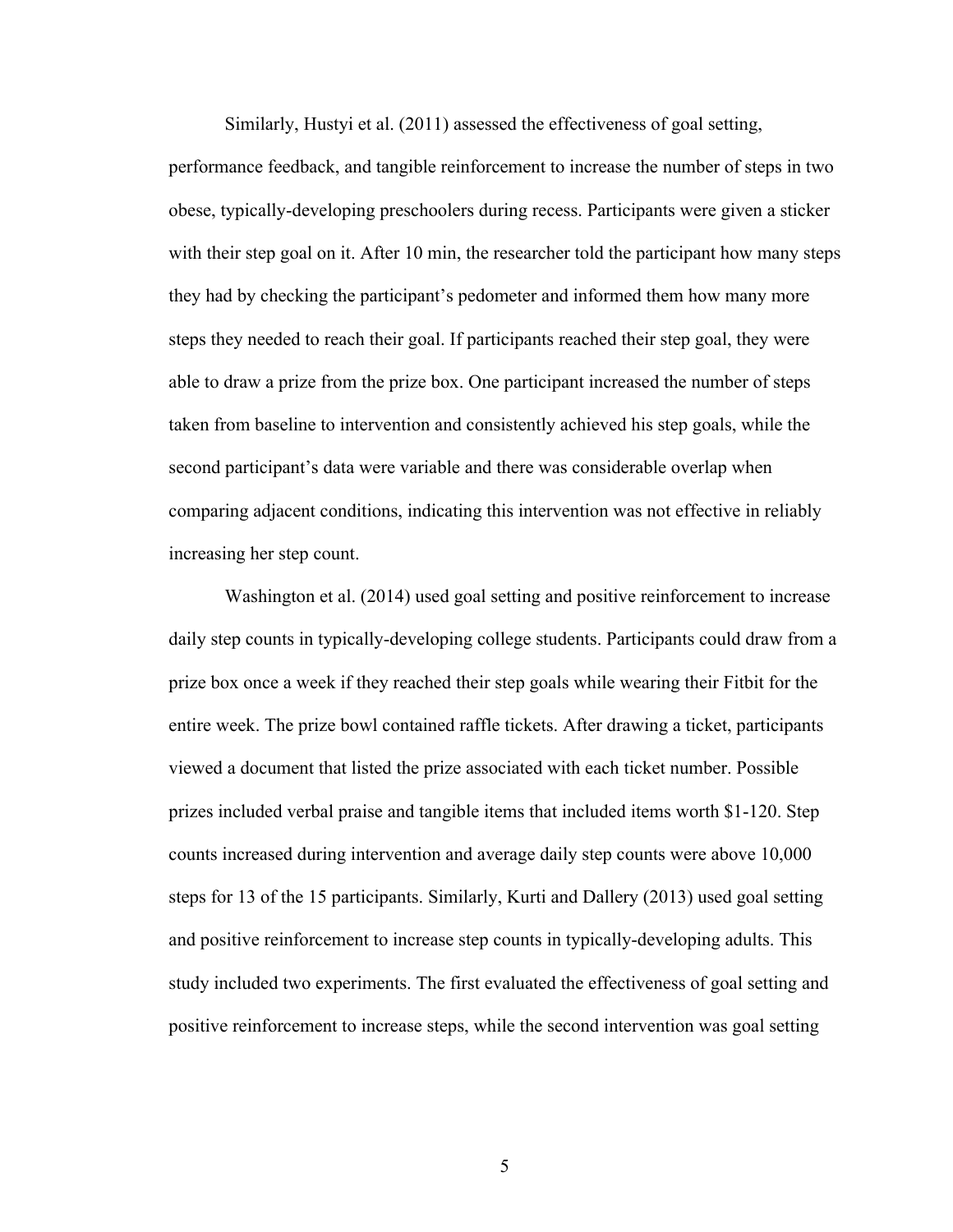alone. In the first experiment, participants received money if they achieved their step goals for three out of five days; in the second experiment, participants did not receive any money if they reached their step goals. The second experiment resulted in greater variability in step counts during intervention, but step counts still increased. The results indicated that both interventions were effective in increasing step counts, indicating that although monetary reinforcement may result in more stable patterns of responding, it was not a required component to increase physical activity.

Normand (2008) also used goal setting to increase step counts, but in combination with self-monitoring and performance feedback. The participants included four typicallydeveloping adults who were given pedometers and daily step goals to reach. Participants emailed the researcher with their daily step count. The researcher then responded with performance feedback, which included a praise statement if the participant reached his or her step goal, or feedback encouraging them to reach their goal if they did not. In addition, participants met with the researcher once a week to receive feedback and view their graphed progress. If they reached their goals, they were given praise statements. If they did not reach their goals, they were encouraged to increase their physical activity during the next week. All participants' average step counts increased during intervention phases.

Few articles have used these interventions to increase physical activity in individuals with ASD. Todd and Reid (2006) used self-monitoring, edibles, and verbal cuing to increase snowshoeing and walking or jogging in nonverbal adolescents with ASD. After participants completed an exercise circuit, they placed a token (i.e., a smiley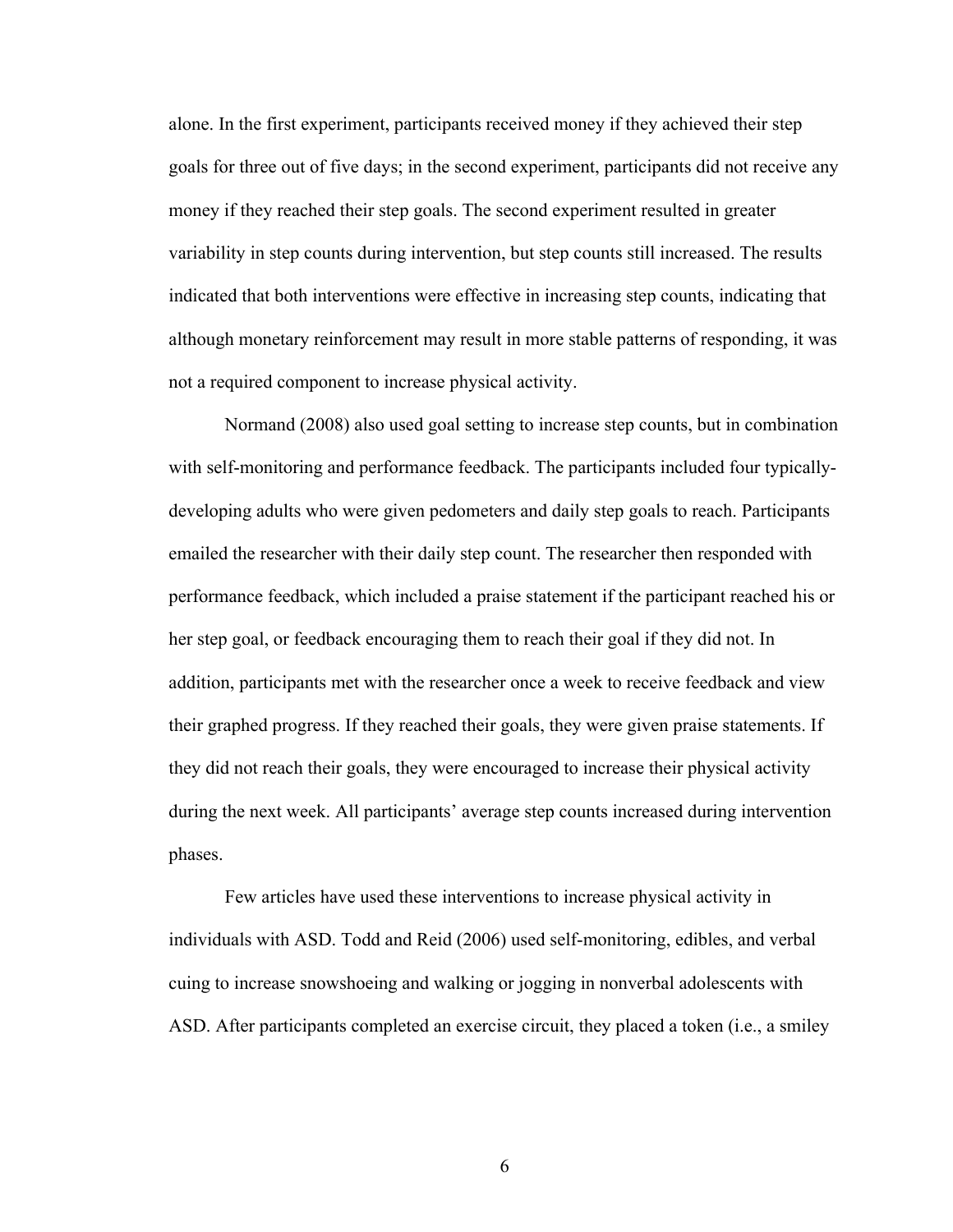face) on a self-monitoring board. Once they accumulated four tokens, the researchers placed a large smiley face icon on the larger self-monitoring board. Verbal cuing involved vocal prompting to continue exercising or redirecting the participant to return to exercising. Edibles were delivered to each participant after he or she completed a portion of the circuit. Edibles were faded throughout the study. By the end of the study, participants received an edible after completion of the entire circuit. The participants' distance for snowshoeing and walking/jogging increased during intervention.

Savage et al. (2018) used positive reinforcement in the form of verbal praise to increase the number of laps jogged or walked by young adults with ASD and ID. They compared praise delivered in person and praise delivered via audio recording to determine which praise statements were more efficient in increasing physical activity. Both interventions were effective in increasing the number of laps completed by participants. For two of the three participants, praise delivered in person was more efficient and resulted in maintenance and generalization to a new setting.

LaLonde et al. (2014) used goal setting and positive reinforcement through access to a tangible item to increase step counts in young adults with ASD during the school day. Participants were given a step goal and could choose a prize from the prize box if they reached it. In addition, participants could write down their daily step count at the end of the day and note if they met their goal for the day. Steps increased during intervention phases and returned to baseline levels upon withdrawal of the intervention. Social validity was assessed and participants reported that they enjoyed wearing and using the Fitbit to track their steps.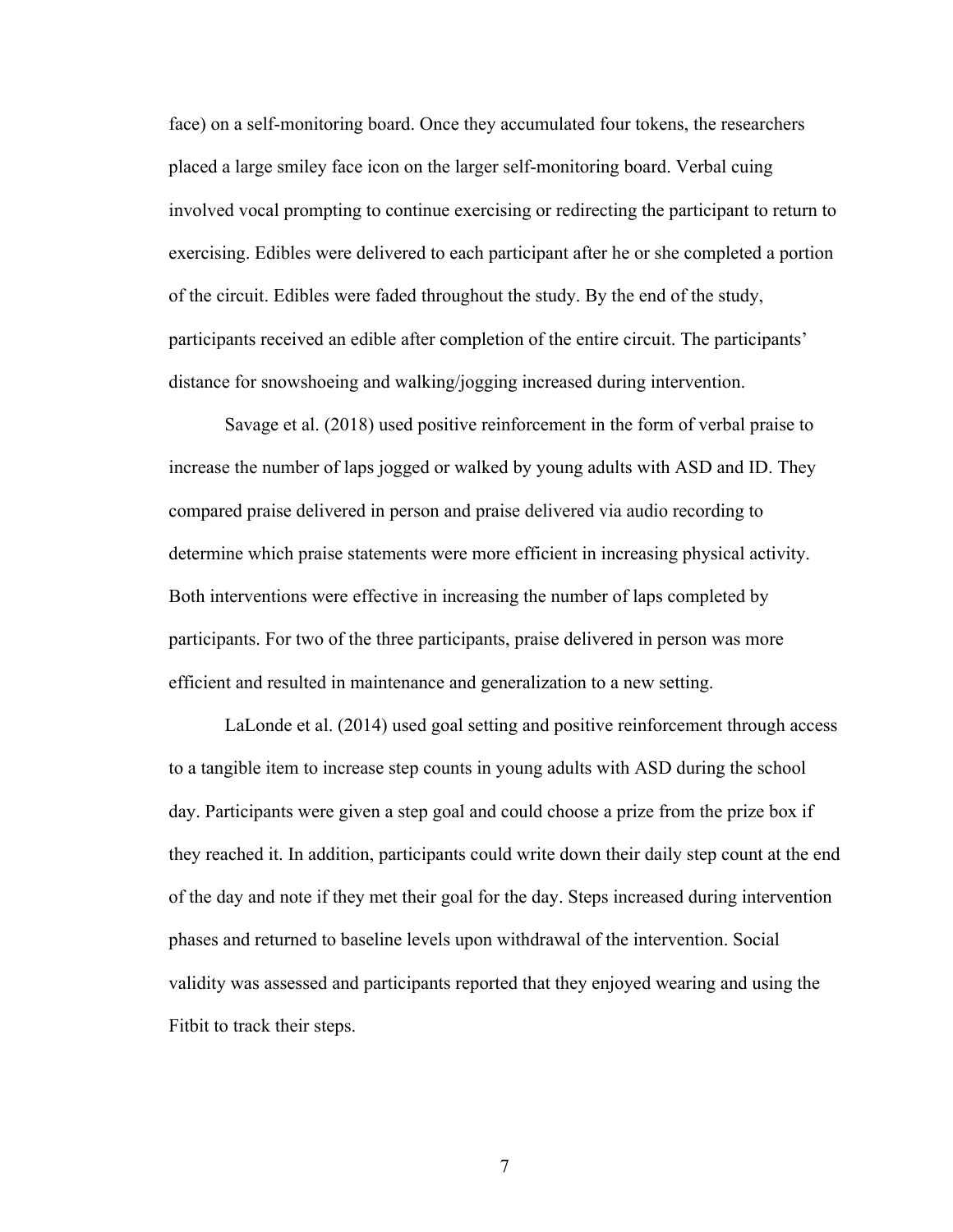Among other numerous benefits, physical activity is vital for maintaining a healthy lifestyle (CDC, 2018c). As previously discussed, research has indicated that certain treatment packages are effective in increasing physical activity in individuals of all ages with and without ASD and that Fitbits and goal setting are effective tools for increasing physical activity. Only one study (LaLonde et al., 2014) has used Fitbits to monitor the effectiveness of increasing daily physical activity in individuals with ASD. However, this study did not evaluate the effectiveness of increasing physical activity without the use of tangible reinforcement. Additionally, there are no published studies that attempted to increase physical activity levels in adolescents with ID. Therefore, the purpose of this study was to expand the literature on increasing physical activity in adolescents with intellectual and developmental disabilities by determining if using a step goal and a fitness tracker would increase daily step counts in middle schoolers with ID.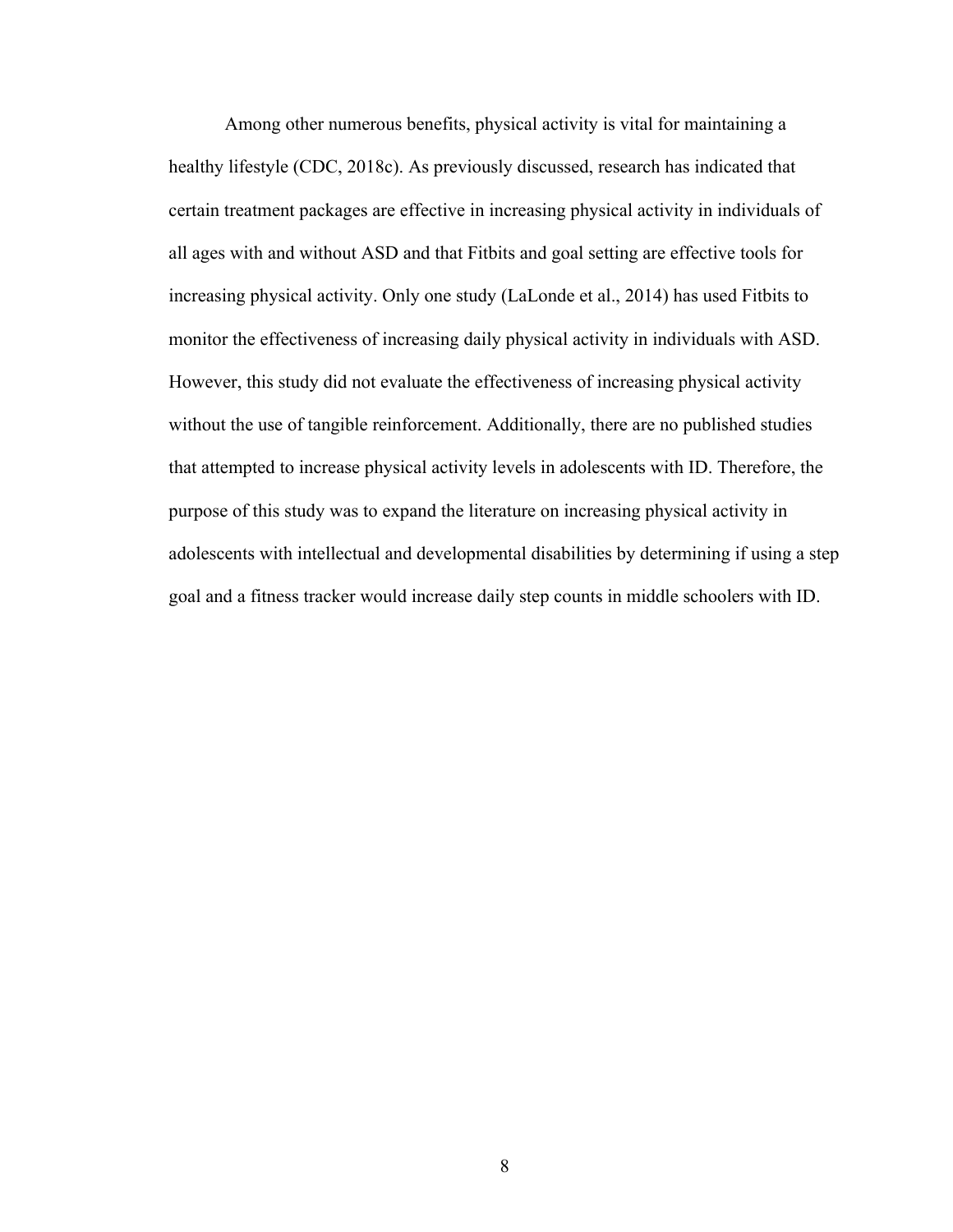## **Section 2: Research Question**

The present study asks the following questions:

- 1. Does goal setting and using a fitness tracker to monitor steps increase daily steps in middle schoolers with disabilities?
- 2. Do these behaviors generalize (i.e., do they achieve the same level of step counts) to days in which participants do not receive a step goal (e.g., the weekend)?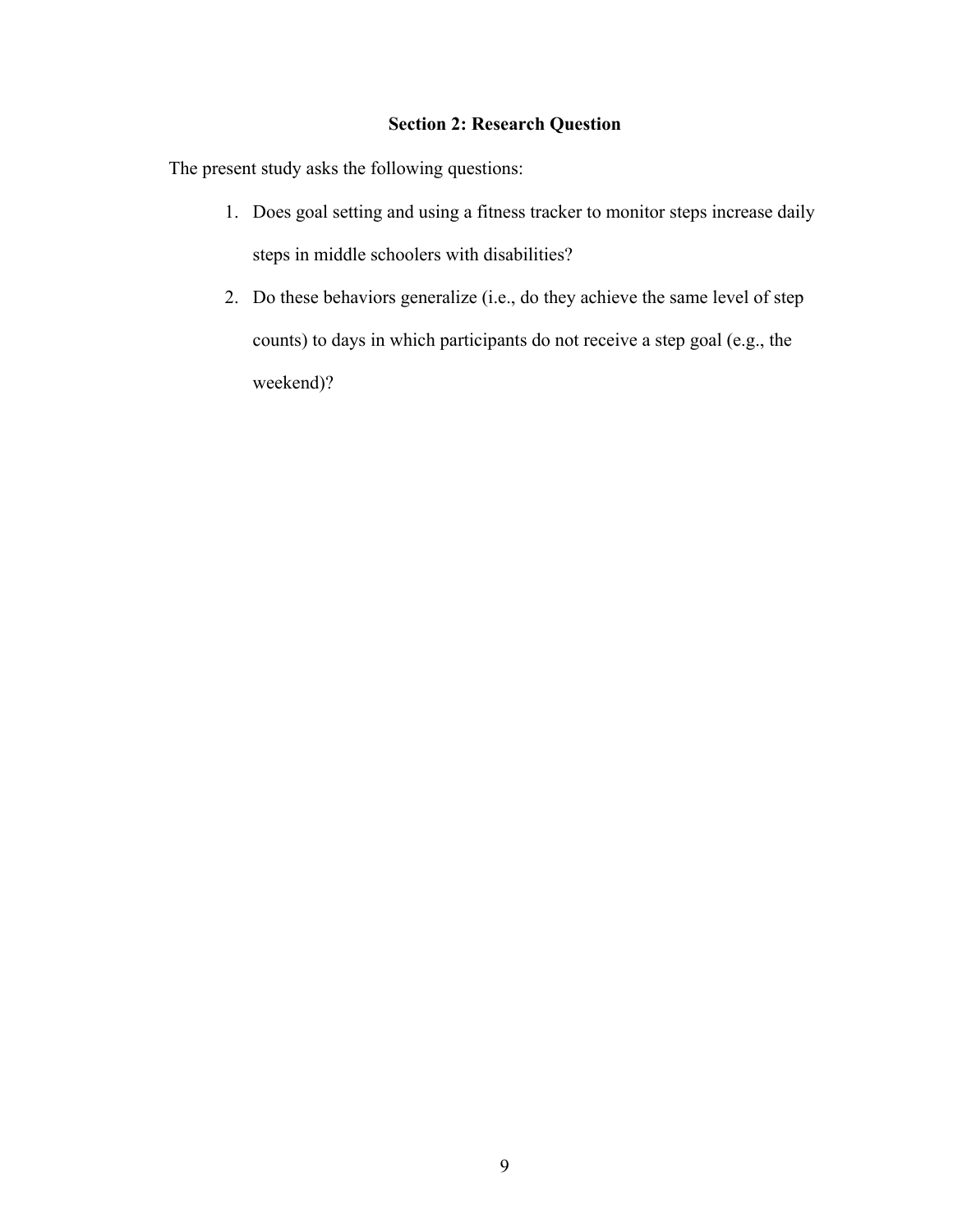#### **Section 3: Method**

#### **Participants**

To be included in the study, students had to meet the following criteria: (a) eligible for special education services; (b) physically capable of participating in general education physical education; (c) attended school regularly, with no more than eight absences from school for the previous semester, and (d) able to match a number to the same number. Students were not eligible to participate if they: (a) had a diagnosis of a cardiovascular disease or (b) had a diagnosis of any disease that limits mobility (e.g., cerebral palsy).

The researcher interviewed the teacher to determine which students in her class would meet inclusion criteria, including the ability to match a number to its same number. To confirm each participant was able to match numbers, students were given a number on a 25x25 mm piece of paper and then asked to match the same number to its same number out of an array of five 25x25 mm pieces of paper. Students were asked to match five different numbers (15, 27, 100, 350, and 500) and were eligible to participate in the study if they correctly matched four of the five (80%) numbers. A correct response was recorded if the student pointed to or touched the matching number. To be correct, students had to initiate their response within 5 s and complete their response within 10 s of the task direction (e.g., "Match this number to the same number"). All participants scored 100%. Screening data sheets are included in Appendix A.

A teacher interview was conducted regarding each participants' diagnoses, attendance records, and demographic information (e.g., IQ, age). A questionnaire was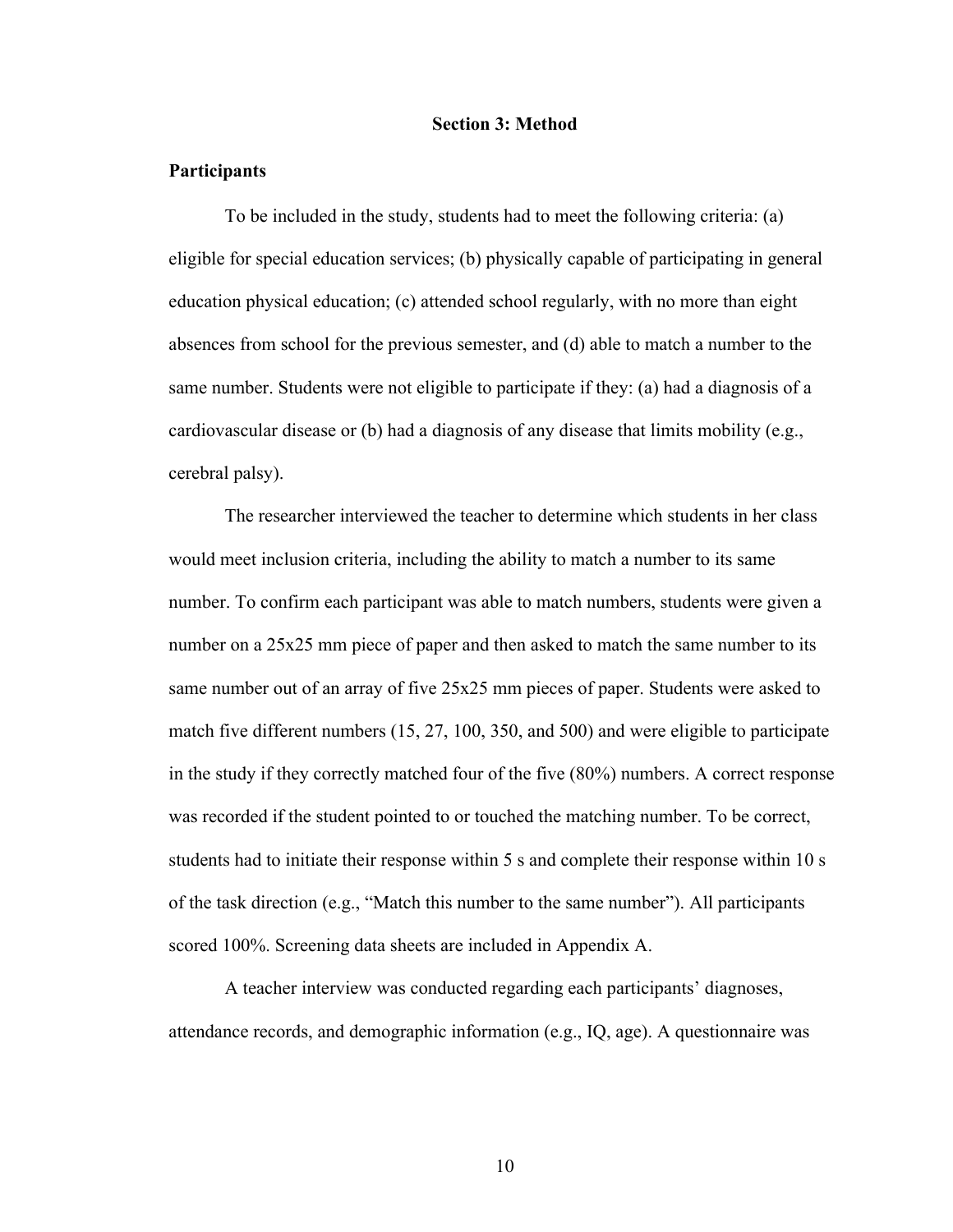sent home to each participants' parent(s) to gather information on the student's height, weight, frequency, and topography of physical activity. Social validity questions were also included on the parent questionnaire regarding the parent's attitudes towards physical activity.

Table 1

| <b>Participant Name</b> | <u>Age (years) Gender</u> |      | Race      | Disability | $\overline{1Q}$ |
|-------------------------|---------------------------|------|-----------|------------|-----------------|
| Dwight                  | 14                        |      |           |            |                 |
| Jim                     | 15                        | Male | Caucasian | ASD, ID    | 49*             |
| Michael                 | 12                        | Male | Caucasian | ID, ADHD   | $46*$           |
|                         |                           | Male | Caucasian | ID         | $57**$          |
|                         |                           |      |           |            |                 |

*Participant Demographics*

*Note.* \*Weschler Intelligence Scale for Children, 4<sup>th</sup> ed. \*\*Kaufman Assessment Battery for Children, 2<sup>nd</sup> ed. ASD – Autism Spectrum Disorder; ID – Intellectual Disability, ADHD – Attention-Deficit/Hyperactivity Disorder

Five students were recommended for the study by the classroom teacher and three met inclusion criteria. All participants were between 12 and 15 years old, were physically healthy, and had full mobility. All participants were in the same special education classroom and could communicate vocally with full sentences. Informed consent was obtained from all participants' parents and assent was obtained from all participants prior to beginning sessions. All participants had exercise routines made by the classroom teacher with the help of a physical therapist that they participated in during their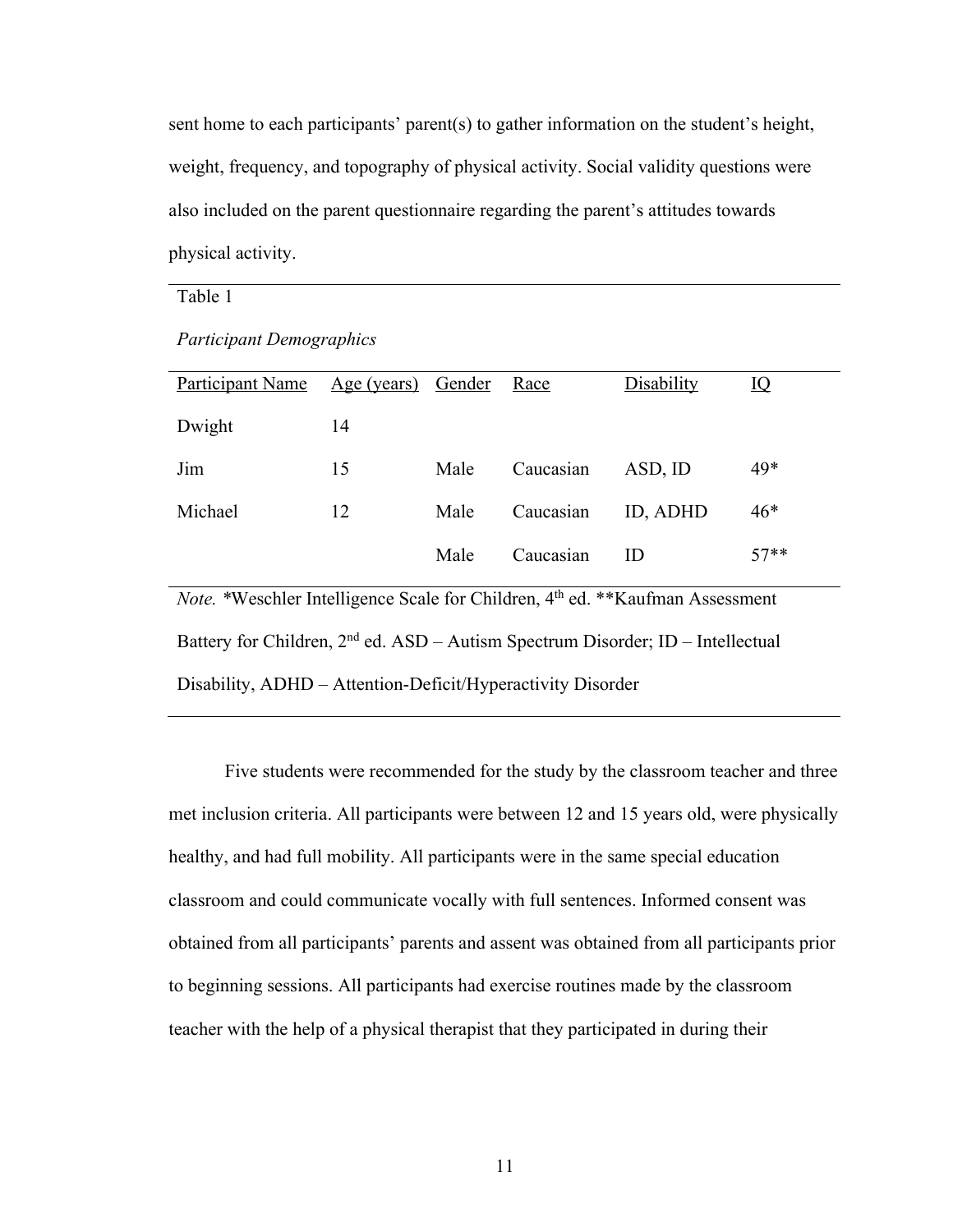normally-scheduled gym period. The researcher briefly interviewed each participant and asked if they enjoyed exercising, how often they exercised, and what activities they enjoyed in order to get exercise.

**Dwight.** Dwight's workout routine lasted about 20 min and consisted of: walking down a certain line and walking back; lying on a yoga ball and walking forward with hands; sitting on the yoga ball and raising each leg for three seconds; lying on the yoga ball and completing an activity on the floor; walking up and down the stairs twice; and walking to the end of the hallway and back three times. Dwight reported that he liked to exercise and did so every weekend. Specifically, he enjoyed walking the dogs around the neighborhood and sometimes liked to go to the gym with a family member to do squats and push-ups. Dwight's parent was the only one to return the parent questionnaire. Based off of the completed parent questionnaire, Dwight was six-feet tall and weighed 287 pounds at the time of the study. Therefore, his body mass index (BMI) was 38.9 (CDC, 2015a), placing him in the obese category and therefore at risk for future health problems (e.g., high blood pressure, diabetes, and high cholesterol; CDC, 2018a). Dwight's parent reported that he walked for at least 10 min per day, six days a week and at least 30 min per day three days a week.

**Jim.** Jim's workout routine took about 30 min and consisted of three sets of five different exercises. Each set was followed by five min of resting before continuing with the next set. The first set included shooting a basketball 30 times, walking two laps, 10 jumping jacks, and running one lap. The second set included 30 s of the grape vine exercise, walking two laps, 10 jumping jacks, and running one lap. The third set included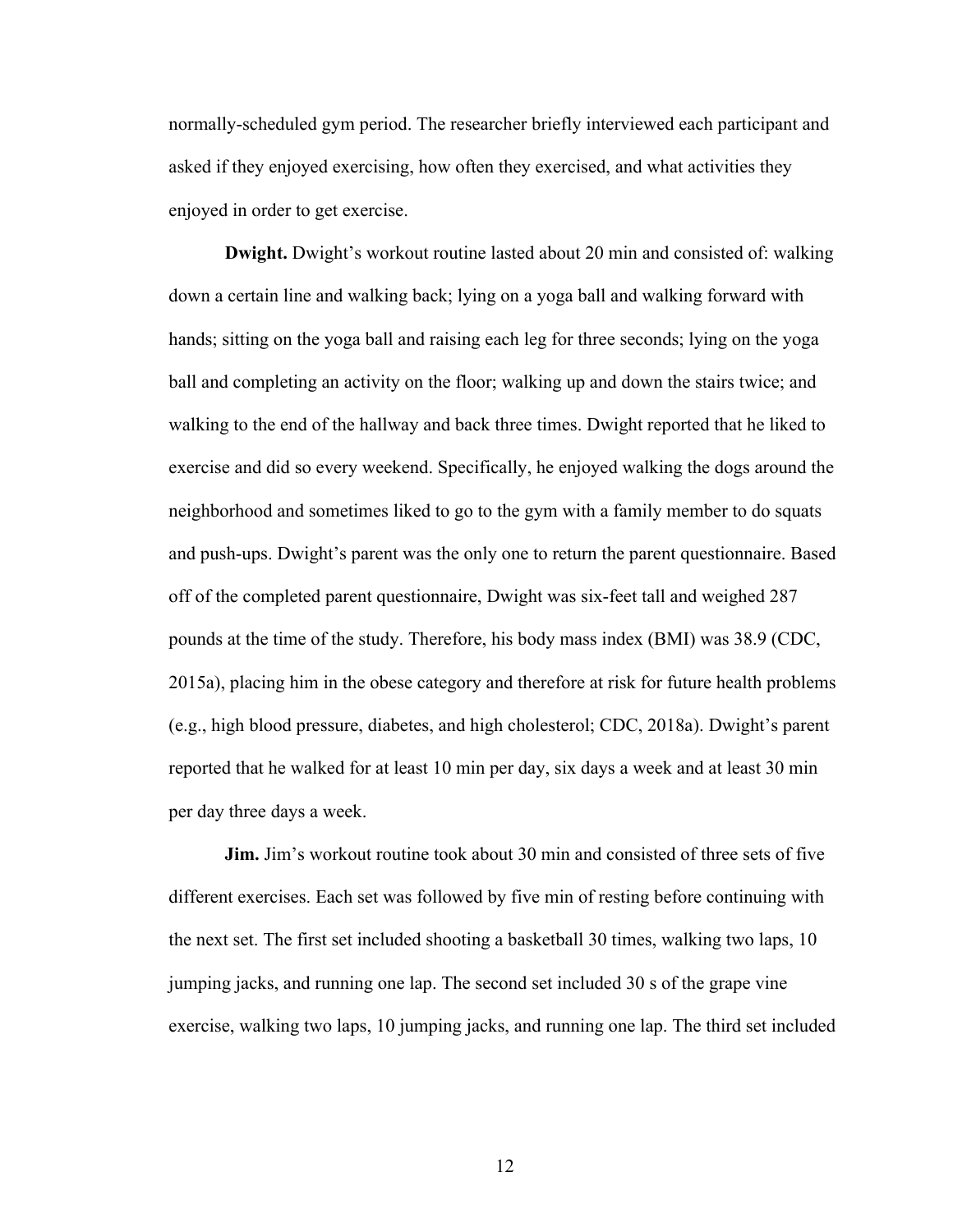walking three laps while bouncing a ball, 10 jumping jacks, and walking up and down a flight of stairs three times. Jim reported that he liked to exercise and did so every day. Specifically, he liked to run, wrestle, and play baseball and basketball.

**Michael.** Michael's workout routine was identical to Jim's at the beginning of the study, but was later modified by his classroom teacher. Modifications included removing the grape vine exercise and shooting a basketball, while adding running three laps to each set for a total of nine laps. Michael reported that he liked to play basketball for exercise. When asked how frequently he exercises, he reported that he exercises "100."

**Interventionist and Data Collector.** The primary data collector was the primary researcher, who was a graduate student working towards her master's degree in Applied Behavior Analysis. She had two years of personal experience working with fitness trackers and goal setting. The classroom teacher had her master's degree in Special Education with a focus in Moderate to Severe Disabilities and a certificate in Autism Spectrum Disorders. She had been teaching at the school for 5 years. She had personal experience with goal setting and fitness trackers.

#### **Instructional Setting and Arrangement**

The classroom was a self-contained classroom at a local middle school in a rural area in the Southeastern region of the United States. All participants wore their fitness trackers throughout the day in their typical environments, including at school, at home, and various after-school activities. However, because Michael did not return to school with his fitness tracker for four days, he was instructed to wear his fitness tracker for the duration of the school day and then return it at the end of the day. Participants were given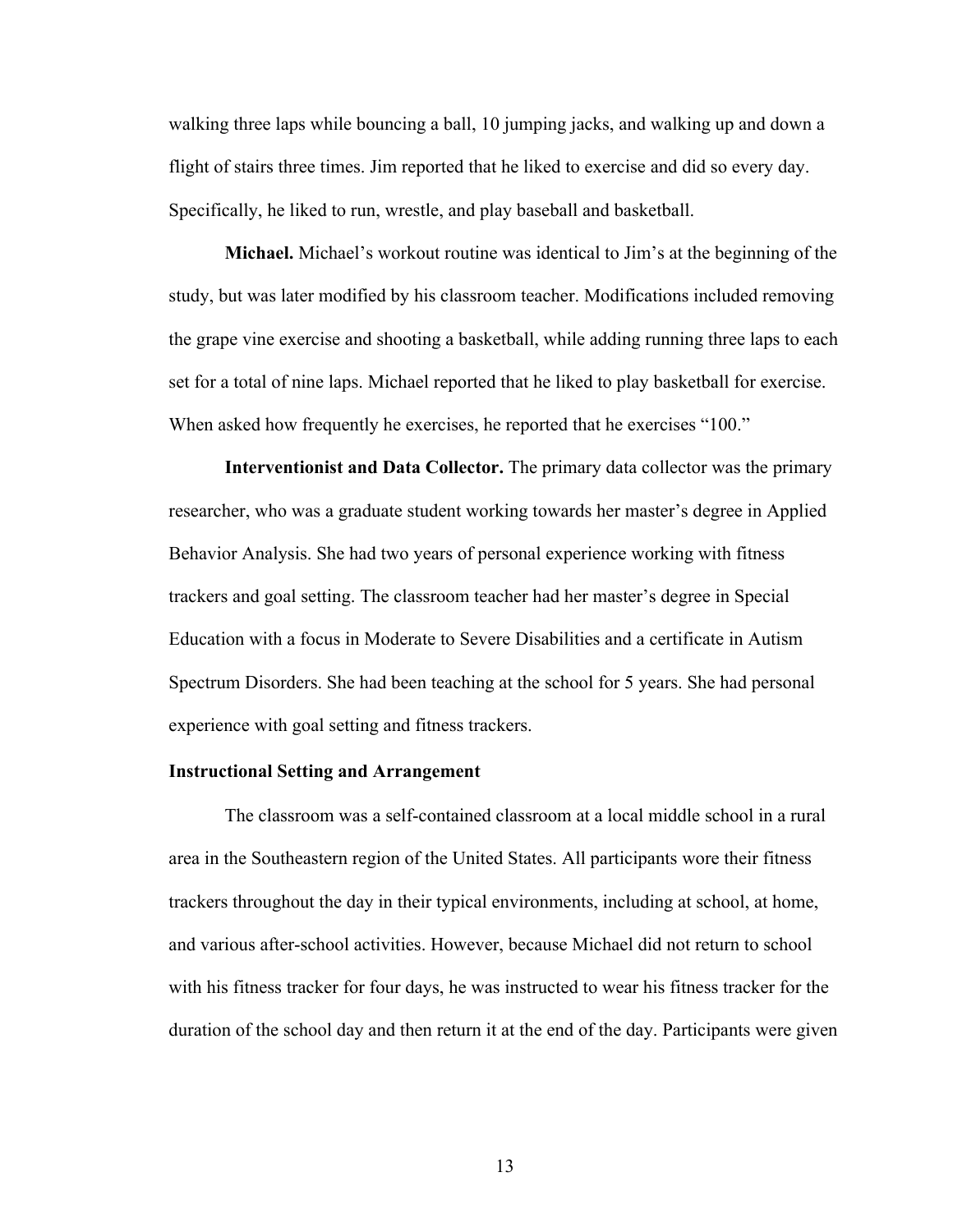a piece of paper that was then placed in a clear protector pouch that remained in each participant's binder. This paper had each participant's step goal to the right of a pair of footprints that was identical to the icon on the fitness tracker that displayed step counts. The binders also included the participants' daily tasks (e.g., morning work) and remained at their desks throughout the day. Additionally, Jim and Dwight were given a 25x25 mm piece of paper at the end of the school day to take home. This piece of paper had their daily step goal written on it next to the same icon on the paper that remained at their desk. All participants were trained on how to view their steps on the fitness tracker using one-to-one instruction in their classroom by the main researcher.

#### **Materials and Equipment**

Participants wore a Fitbit Blaze during baseline and intervention to monitor their daily steps. The basic features of all Fitbit fitness trackers include tracking steps, active minutes, sleep, praise statements once goals are achieved, and prompts to move if the wearer has not achieved his or her hourly step goal. The Fitbit Blaze utilizes additional features, including individualized goal setting in the Fitbit application, tracking fitness zones of activity (e.g., moderate-to-vigorous), and monitoring heart rate (Fitbit, 2018).

#### **Data Collection**

Data were collected using permanent products. Each fitness tracker was given an individual account on Fitbit.com. The researcher logged on to each participant's Fitbit account via the Fitbit app and recorded the previous day's steps.

#### **Experimental Design**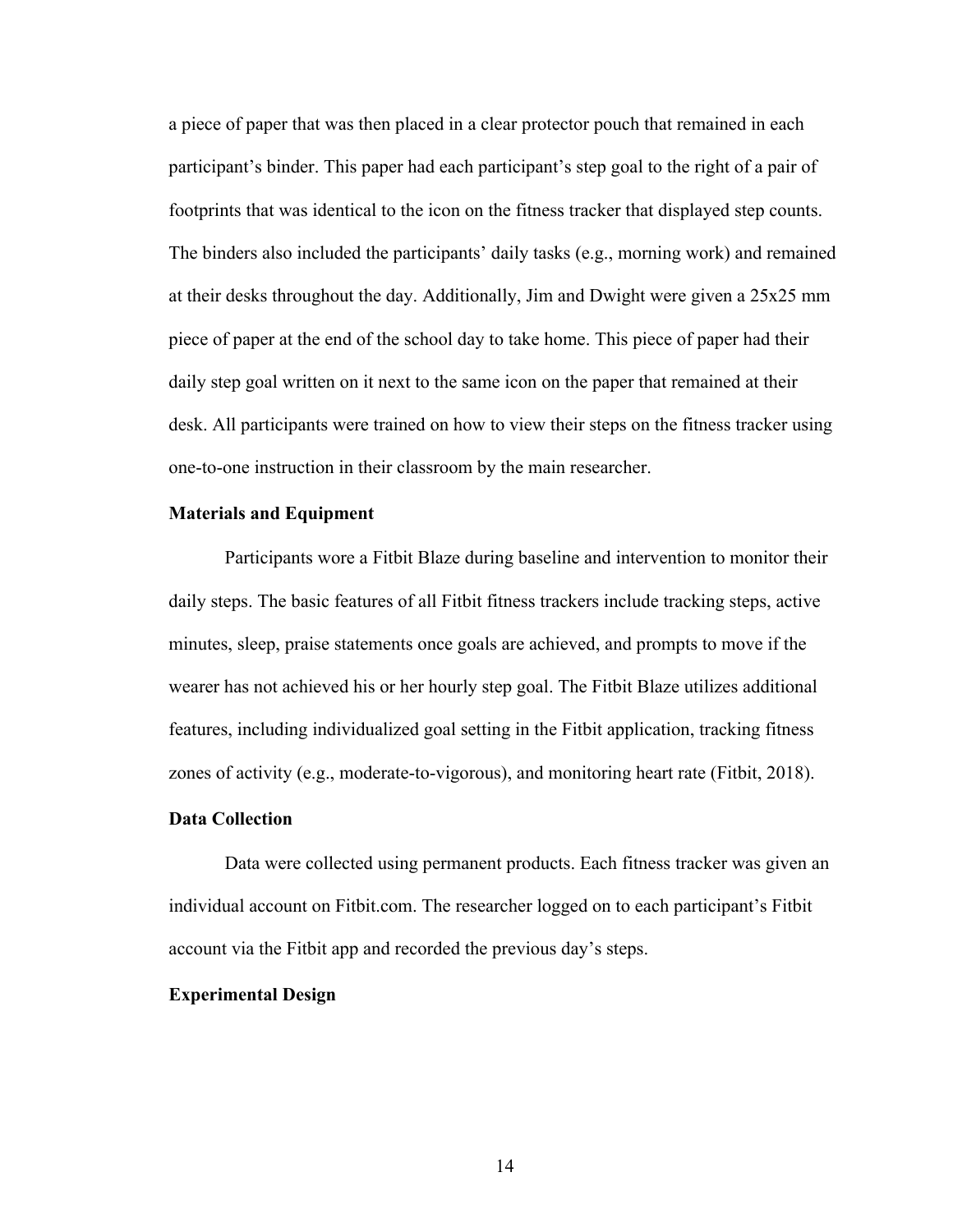To evaluate the effect of goal setting on daily step counts, a A-B-A-B withdrawal research design was used. The A-B-A-B withdrawal design is used to answer demonstration questions (i.e., if an intervention has an effect on the target behavior) and establishes experimental control by repeatedly introducing and withdrawing the intervention with the same behavior for each participant and if there are changes in the level with each condition change. With this specific design, experimental control is demonstrated when there are changes in the data paths at three specific points in time: (1) after the first introduction of the intervention, (2) once the intervention is withdrawn, and (3) after the intervention is re-introduced. A-B-A-B withdrawal designs are appropriate to use for reversible behaviors (i.e., behaviors that are easily manipulated with changes in the environment) and are relatively easy to employ, making it useful in practical settings (e.g., the classroom; Ledford  $&$  Gast, 2018). Because this study was conducted throughout the participants' day (e.g., classroom, home, other various activities), and the dependent variable was a reversible behavior, this design was appropriate to answer the current research question.

Some disadvantages of this design include ethical concerns, as it temporarily withdraws the intervention. However, because the current study is concerned with increasing physical activity, there are no long-term dangers associated with temporarily withdrawing the intervention. Additional concerns with this particular design include certain threats to internal validity. Specifically, maturation may be a concern if the baseline conditions are lengthy; procedural infidelity and carryover effects may be likely due to the multiple condition changes; attrition may be likely in the second baseline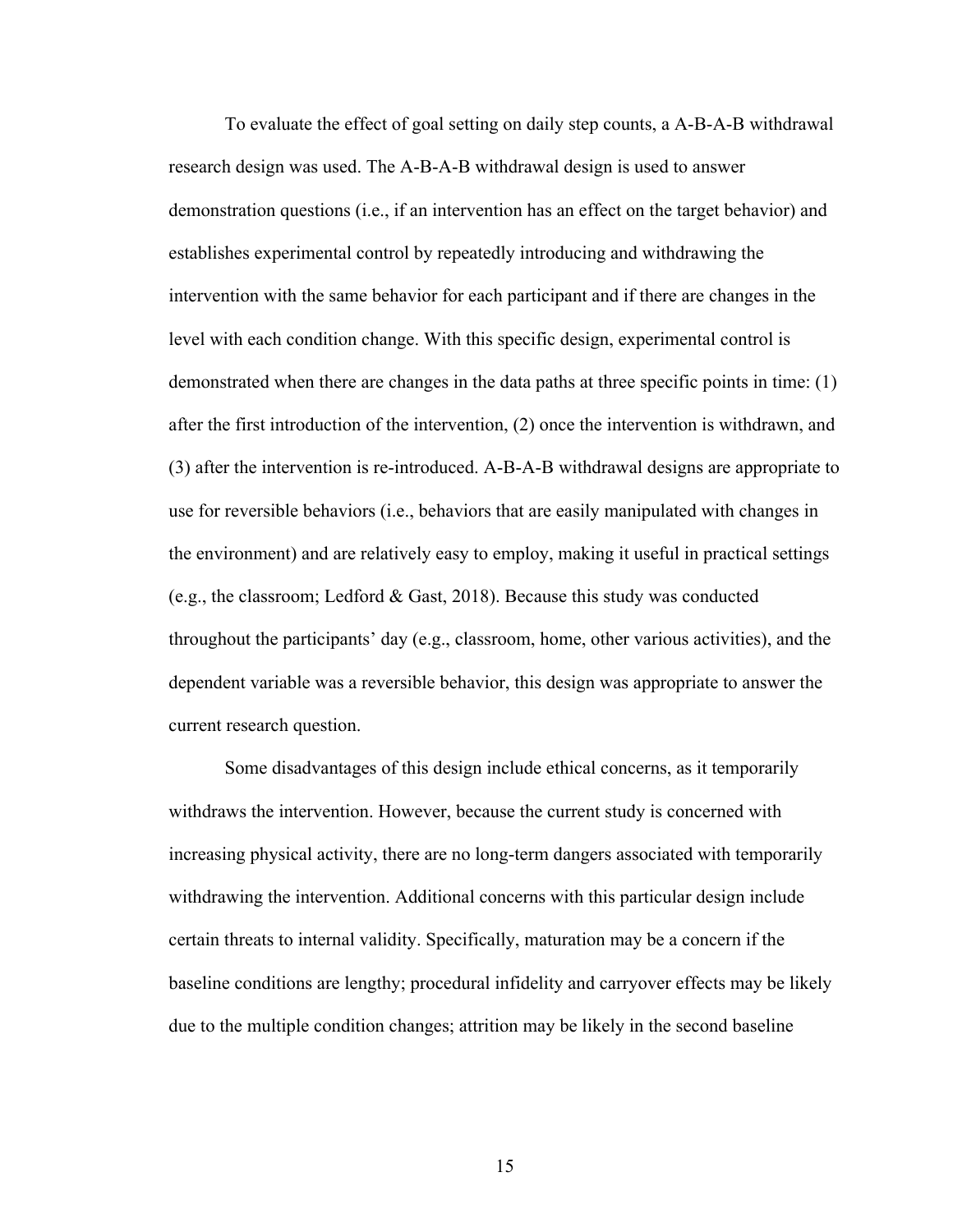condition; and testing threats are a concern if the testing conditions in baseline sessions are nonpreferred or aversive. However, testing threats are most likely not a concern in the current study because the baseline conditions did not involve any testing.

In addition to the A-B-A-B withdrawal design, a changing criterion design was embedded into B2. The changing criterion design implements discrete changes in criteria for the target behavior. The previous criterion serves as a baseline for the next criterion level. Therefore, each criterion level must have stable responding with at least three data points before implementing the next criterion change. Each change in criterion should be large enough to be noticeable, but not so large that the individual is not able to reach the new criterion (Cooper et al., 2007). If the target behavior repeatedly changes to meet the new criterion, experimental control is demonstrated with each criterion change (Hartmann & Hall, 1976). Experimental control is further established when the level of responding meets or just passes the criterion level. Changing criterion designs are appropriate for behaviors that are already in the individual's repertoire and that are able to be discretely increased (Cooper et al., 2007).

#### **Procedures**

**Dependent variable.** The dependent variable was the participants' step counts. For Jim and Dwight, this consisted of total steps taken throughout the day. For Michael, this consisted of total steps taken throughout the school day. Fitbit uses an accelerometer to track movement. Accelerometers turn movement into data, that are then analyzed by the device to report more specific information on movement (e.g., step count, distance). To count steps, the Fitbit uses an algorithm that determines movement, specifically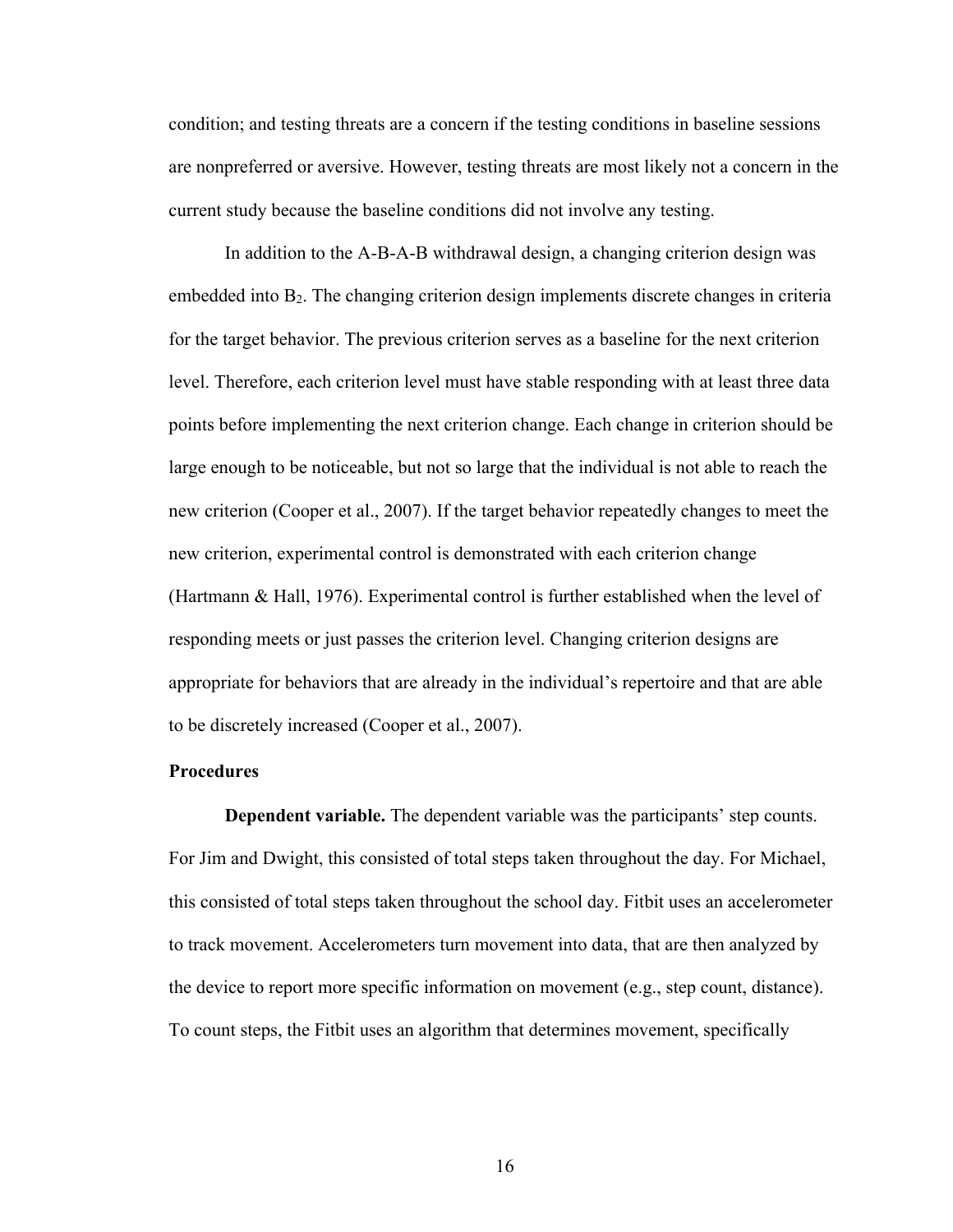movements that indicate when the user is walking. Within each algorithm is a movement threshold that, if passed, indicates a step has been taken (Fitbit, 2019). Therefore, one step occurred when the participant moved in such a way that their movement passed this threshold and resulted in a step being recorded on the Fitbit. During intervention, the objective for each participant varied depending on their average baseline step counts. However, each participant's goal included a 10-25% increase in daily steps from baseline.

**Training.** Before baseline, participants were taught how to use the Fitbits using behavioral skills training (BST). BST consists of providing the individual with instructions, modeling the task or behavior, allowing the individual to practice, and providing feedback on the individual's performance (Morgan & Wine, 2018). First, the primary researcher explained what the Fitbit was and how it works. Specifically, she explained that the Fitbit counted the wearer's steps and physical activity. The researcher then explained how to wear each Fitbit and how to access the step counts on the Fitbit. Second, the researcher modeled and narrated the following steps: putting the Fitbit on, checking the step count, walking across the room with the Fitbit, then checking the steps again to demonstrate the change in the total step count. Third, the researcher allowed each participant to put on the Fitbit and check the steps (with verbal prompts). Participants were then instructed to check the step count, walk across the room, and check the step counts again to see the change in total step count. Finally, the researcher provided any positive or corrective feedback. If any steps were missed or done incorrectly, the researcher prompted the participant through the necessary steps, then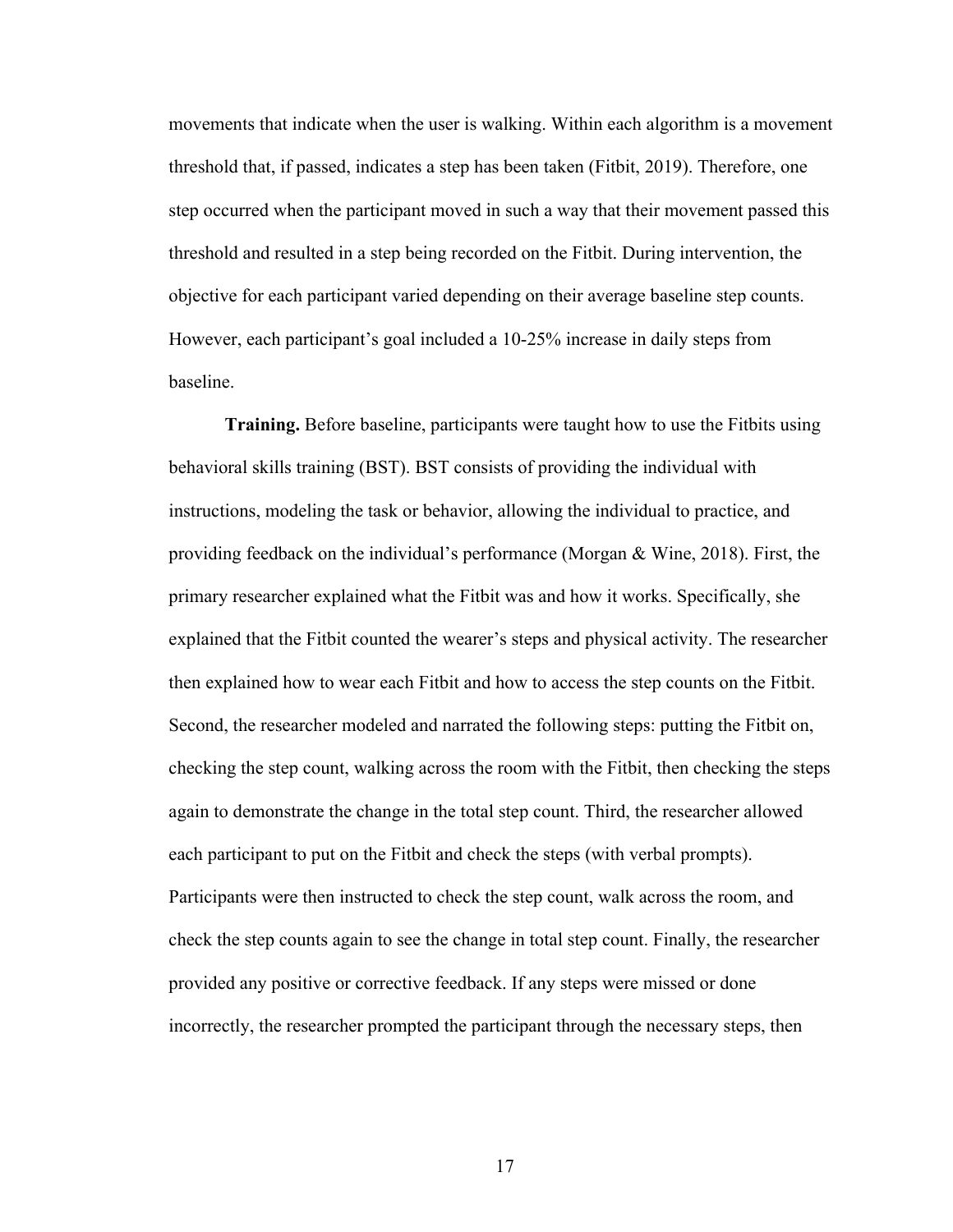provided the participant another opportunity to practice the step and provided verbal prompts if necessary. The researcher ensured that each participant could engage in each step independently before ending the training. Procedural fidelity data were collected on the researcher's training for two of the three training sessions (66% of sessions) and were reported as 100% correct responding for both sessions (see Appendix B).

**Baseline procedures.** A minimum of five baseline sessions were conducted. Each baseline session involved the participant wearing the fitness tracker throughout the day and data were then collected for each session by recording the participant's step count from the previous day. During baseline sessions, the teacher was responsible for ensuring each participant was wearing his or her fitness tracker at the beginning of the day and instructing each participant to charge his fitness tracker for one hour at a pre-determined instructional time at the beginning of the day when students were typically seated. The teacher did not deliver the participant's daily step goal in baseline sessions.

The first condition  $(A_1)$  was implemented until step counts were stable (e.g., all daily step counts were within 25% of each other for three consecutive sessions out of five or more total sessions) or the data path was heading in a contra-therapeutic direction for three consecutive sessions out of five or more total sessions. Baseline data sheets are included in Appendix C.

**Instructional procedures.** The independent variable was goal setting plus visual aids. During intervention conditions, the teacher delivered a visual daily step goal to each participant, which consisted of a piece of paper within a sheet protector with the participant's step goal next to the footsteps icon. Jim and Dwight also received a 25x25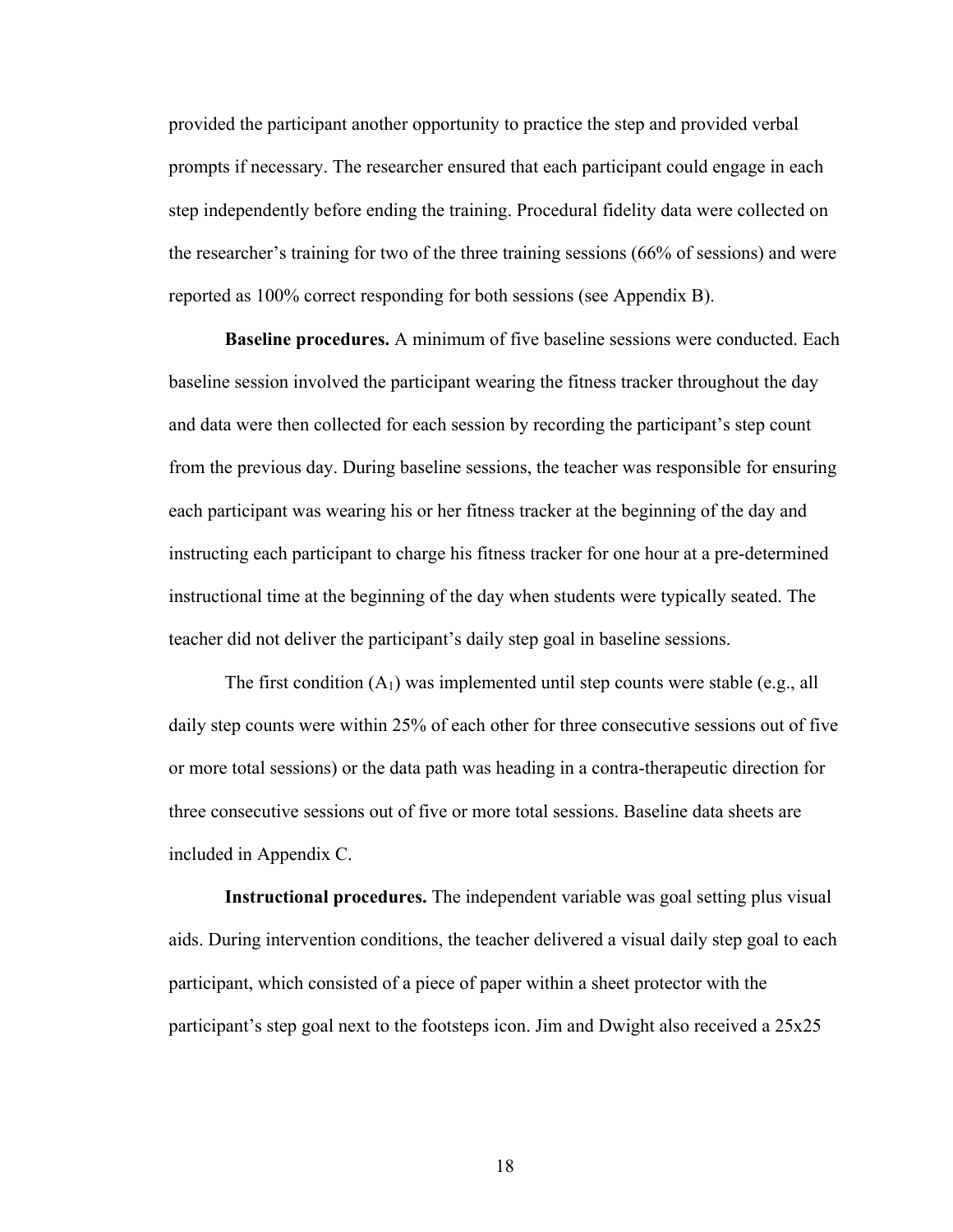mm piece of paper with their step goal next to the footsteps icon to take home at the end of the school day. When delivering the step goal, the teacher also verbally told the participants what their step goal was for the day.

Due to the nature of the research question, one session was the length of one day and consisted of that day's total step count. Dwight and Jim wore their fitness trackers throughout the day across all conditions of the study, with the exception of any activities involving water (e.g., showering, swimming) or sleeping. Michael wore his fitness tracker during the school day and removed it before leaving school. During intervention conditions, the teacher was responsible for the following: (a) ensuring each participant was wearing his fitness tracker at the beginning of the day, (b) instructing each participant to charge his fitness tracker at a pre-determined time, (c) delivering each participant's daily step goal verbally, (d) writing the goal in their binder, and (e) writing their goal on a piece of paper for each participant to place in their pocket to take home at the end of the school day (during intervention conditions). The teacher was also trained to collect inter-observer agreement (IOA) data.

Once baseline data were stable, the first intervention phase  $(B_1)$  was introduced. During this phase, the researcher worked with each participant to create their step goal. After the participant set their step goal, the teacher gave each participant their goal for the day and their visual aid at the beginning of each day. Each participant's initial step goal was determined based off their average baseline step counts. Participants were then shown a graph of their baseline step counts that included an average line and told what their average step counts had been on school days since they had been instructed to wear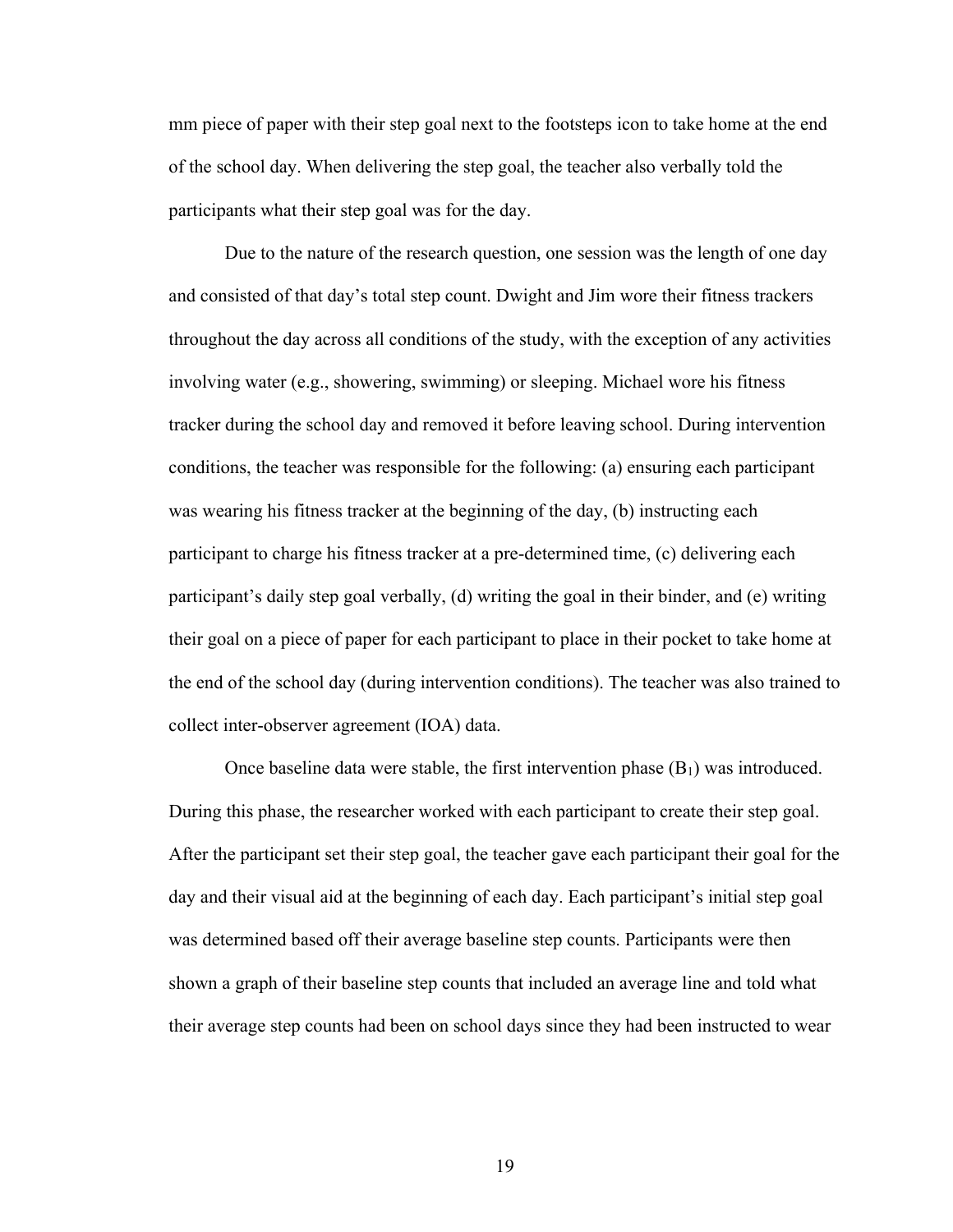the fitness tracker. After explaining the graph, the researcher explained to the participant that he was going to have to try and reach a step goal each day now. The researcher then asked the participant what he wanted that goal to be. If the participant needed help determining his step goal (e.g., said "I don't know" or gave an inappropriate step goal; e.g., 50,000 steps), the researcher provided two options for the step (i.e., a 10% or 25% increase). To prevent the participant from choosing an inappropriate step goal or choosing a step goal that was difficult to recall (e.g., not a rounded number, 8,723), two options were given to the participant to give them the choice between two appropriate goals as determined by the researcher. The goal options were calculated by multiplying each participant's baseline average step count by .10 or .25, adding this number to the average, and rounding the number to the closest hundred. For example, if the baseline average was 6,803 steps, this was multiplied by .10 or .25, yielding a product of 680.3 or 1,700.25, respectively. Each number was then added to the average, yielding a sum of 7,483.3 or 8,503.75, respectively. Finally, each number was rounded to the closest hundred, yielding the final step goals: 7,500 or 8,500. After the participant chose which goal he wanted to work towards, the teacher verbally stated the goal, wrote it on the appropriate paper, and placed it in his binder.

After each participant reached the mastery criterion (e.g., meeting or exceeding step goal for three consecutive sessions) within at least five total sessions, the intervention was removed and baseline conditions were in place and participants did not receive a daily step goal for at least five sessions, or until these data were stable. Finally, the intervention  $(B_2)$  was re-introduced and the teacher resumed giving each participant a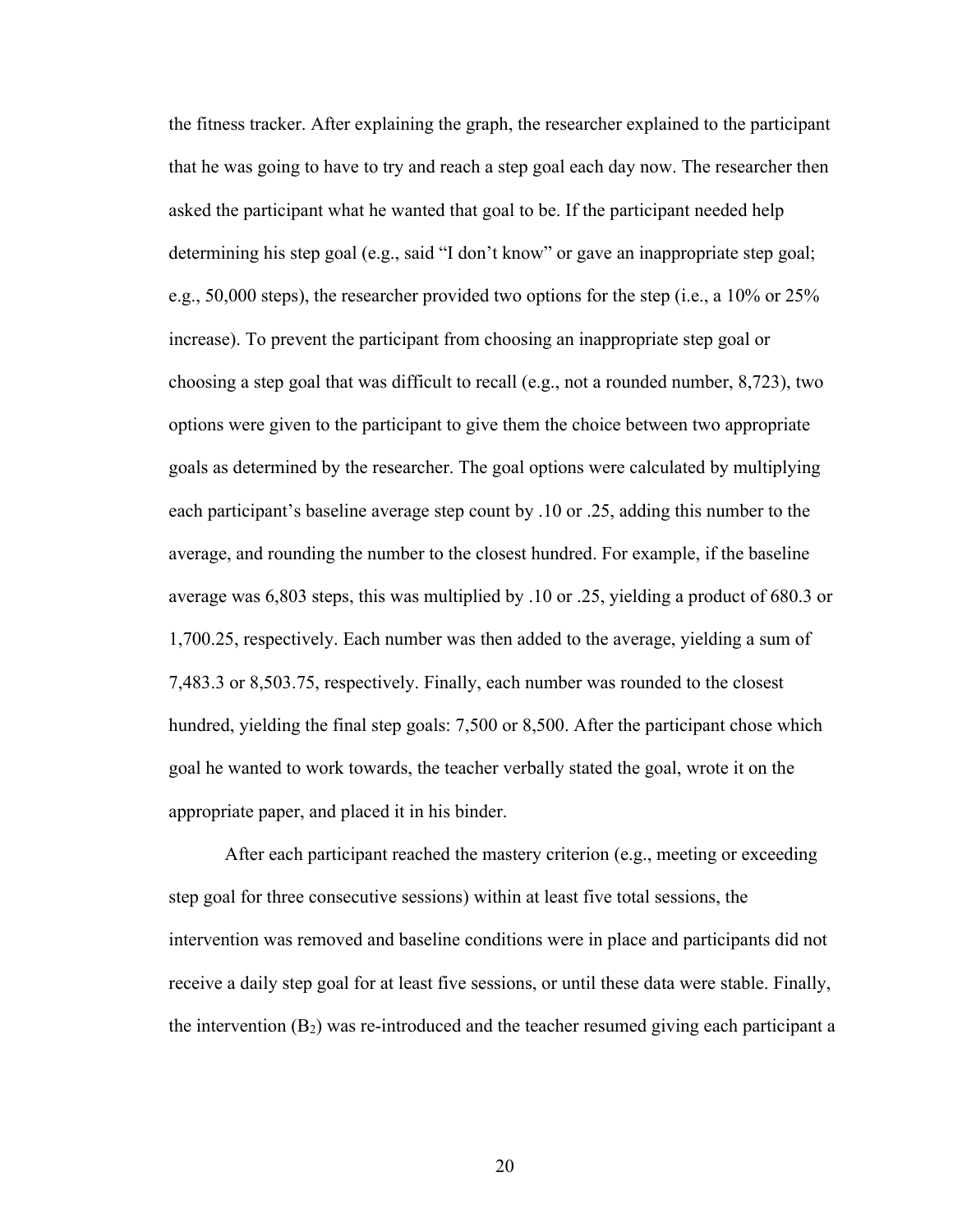daily step goal with the visual aid. The final intervention condition differed from the first, in that a changing criterion design was embedded into the A-B-A-B withdrawal design during  $B_2$ . If a participant reached his step goal in  $B_2$  for three consecutive sessions, the step goal increased by 5% for the next day. The intervention was again withdrawn after the participant reached his step goal for three consecutive sessions at the next criterion level.

**Modifications.** Two modifications were made for Michael. Because he was not reliably wearing his fitness tracker to school, the first modification made involved instructing him to leave his fitness tracker at school at the end of the day instead of taking it home. The second modification made involved adding a tangible reinforcement component contingent upon reaching his step goal.

#### **Generalization**

Generalization sessions were conducted for Jim and Dwight. Because the classroom teacher was responsible for delivering each participant's daily step goal, generalization sessions were conducted on the weekends when the classroom teacher was not with the participants to deliver the goal. Therefore, generalization sessions were similar to baseline sessions, in that participants did not receive a daily step goal. However, baseline and generalization sessions did differ in environments, as baseline sessions included attending school and generalization sessions did not. Because Michael did not reliably bring his fitness tracker to school, he was instructed to leave it at school at the end of the school day. Therefore, generalization sessions were not conducted for him.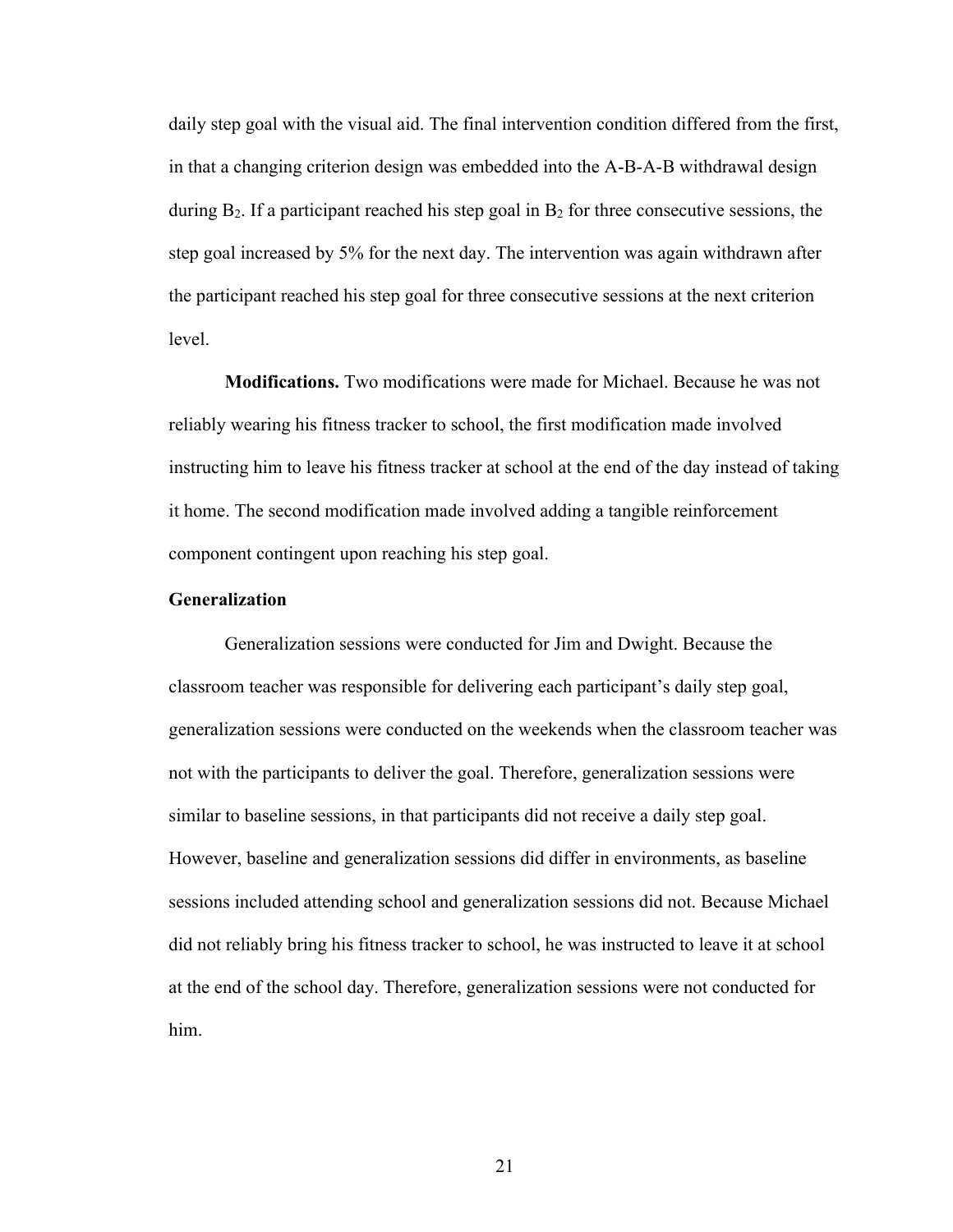#### **Reliability**

The researcher conducted reliability data for IOA and procedural fidelity. Reliability data were collected for at least 20% of all sessions. Because the data were collected via permanent product, any disagreements were discussed. If procedural fidelity fell below 80%, the researcher reminded the teacher of the procedures. Baseline IOA data sheets are located in Appendix D and baseline procedural fidelity data sheets are located in Appendix E. Intervention IOA data sheets are located in Appendix G and intervention procedural fidelity data sheets are located in Appendix H.

**Dependent variable reliability.** Reliability data were collected for at least 20% of all sessions per condition to assess agreement. IOA sessions involved the primary researcher logging onto the account for each fitness tracker and recording the previous day's step counts. The secondary data collector then looked at the step counts and recorded the number on the data sheet. Both data collectors then compared the recorded step counts. IOA was calculated using exact agreement IOA, which involves dividing the number of intervals with 100% agreement by the total number of intervals, then multiplying this number by 100. However, because there was only one interval per session, the agreement was either 100% or 0%. The data collectors discussed any sessions with 0% agreement.

**Procedural fidelity.** The primary researcher collected procedural fidelity data on the classroom teacher to ensure the teacher was reliably checking that each participant is wearing the fitness tracker, charging the fitness trackers during the specified time, and delivering each participant's step goal verbally and on paper during intervention. The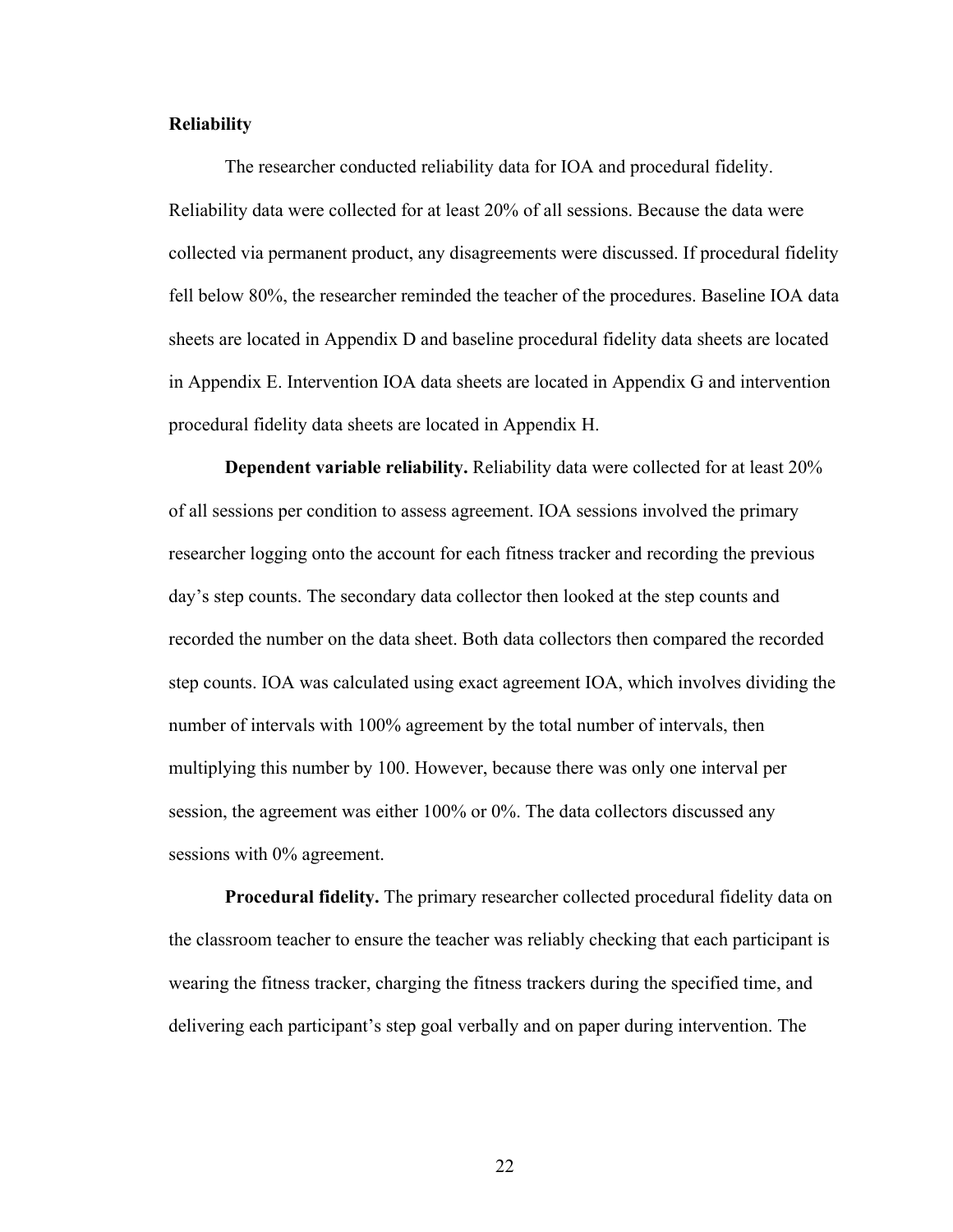researcher used a checklist to ensure the teacher was completing each step. Procedural fidelity was then calculated by calculating the number of observed behaviors, dividing that number by the number of planned behaviors, and multiplying by 100.

### **Results**

IOA and procedural fidelity data were collected in each condition for at least 20% of all sessions within each condition. IOA data were collected for 68% of all of Jim's sessions across conditions and was 100% agreement. IOA for Michael was collected for 80% of all sessions across conditions and was 100%. IOA data for Dwight were collected for 65% of sessions and was 100%. Procedural fidelity data were collected for 34% of Jim's sessions and 70% of Michael's sessions and procedures were implemented with 100% fidelity. Procedural fidelity data were collected for 33% of Dwight's sessions and procedures were implemented with 98% fidelity.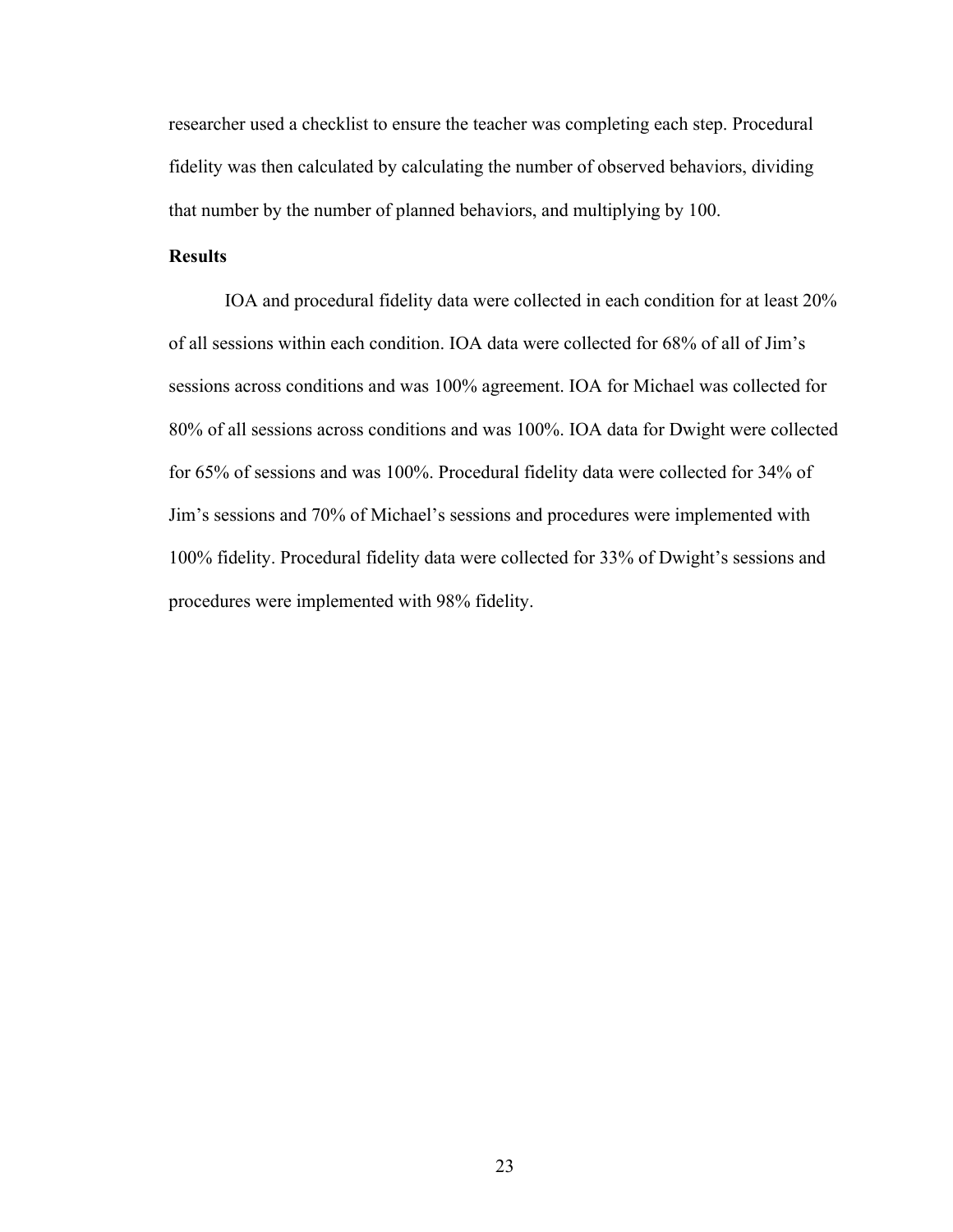#### **Section 4: Results**



#### **Effectiveness of Goal Setting and Intervention**





Baseline lasted 16 sessions (i.e., days), but only eight sessions were considered when making experimental decisions. The data within this condition were highly variable.

*B1.* Jim's daily step goal was 7,500 steps. The data within this condition were variable but were consistently above his step goal. Jim's average intervention step count was 10,640 steps, which was over a 50% increase from his baseline average, indicating there was an overall change in level from  $A_1$  to  $B_1$ . Jim met or exceeded his step goal for 100% of intervention sessions. Intervention was removed after Jim met his step goal for three consecutive sessions.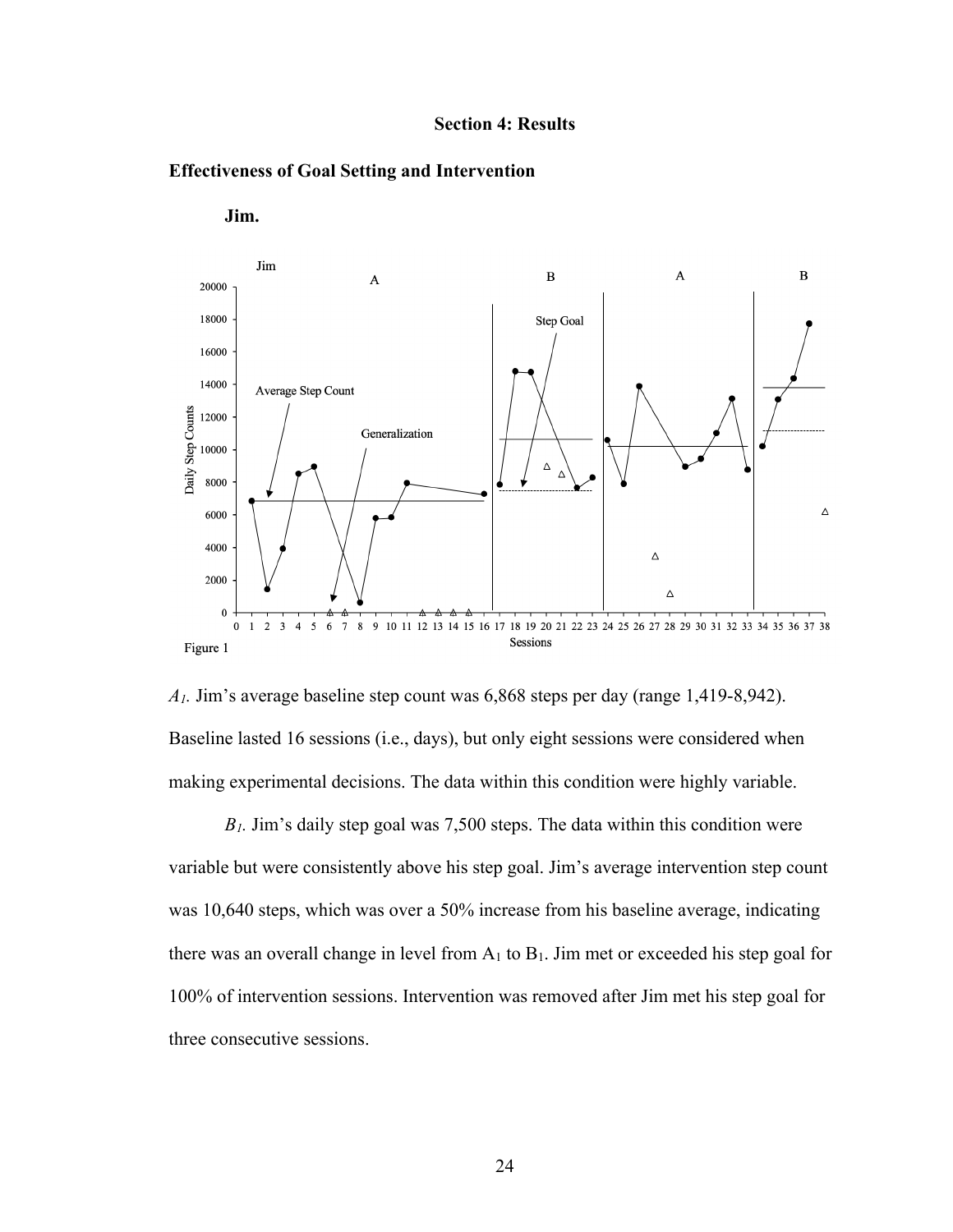*A2.* Upon removal of the intervention, Jim's step counts did not return to baseline levels and remained consistent with his intervention step counts, indicating the intervention may have generalized to the second baseline condition. His average step count during  $A_2$  was 10,674 steps (range, 7,854-13,849) and each baseline session was over his intervention step goal. The data within this condition were highly variable but consistently above 7,500 steps. When comparing  $A_2$  and  $B_1$ , there was virtually no change in level and there was considerable overlap between the conditions. When comparing similar conditions, both  $A_1$  and  $A_2$  were variable but did not have similar levels. During the second baseline condition sessions, Jim mentioned several times that he was working towards his step goal.

*B2.* Jim's step goal for B2 was 11,200 steps, which he met or exceeded for 75% of intervention sessions. Upon introduction of the intervention, there was not an immediate change in level and there was overlap when comparing  $A_2$  and  $B_2$ . However, the average for this condition's step count was 13,814 steps (range, 10,187-17,692), which was just under a 30% increase from  $A_2$ 's average step count, indicating there was an overall change in level from  $A_2$  to  $B_2$ . The data within this condition were heading in a therapeutic trend. When comparing similar conditions, both B1 and B2 were consistently above the step goal. However, they did not share similar trends or overall levels. Although this condition consisted of a changing criterion design, only one criterion was set before removing the intervention.

### **Dwight.**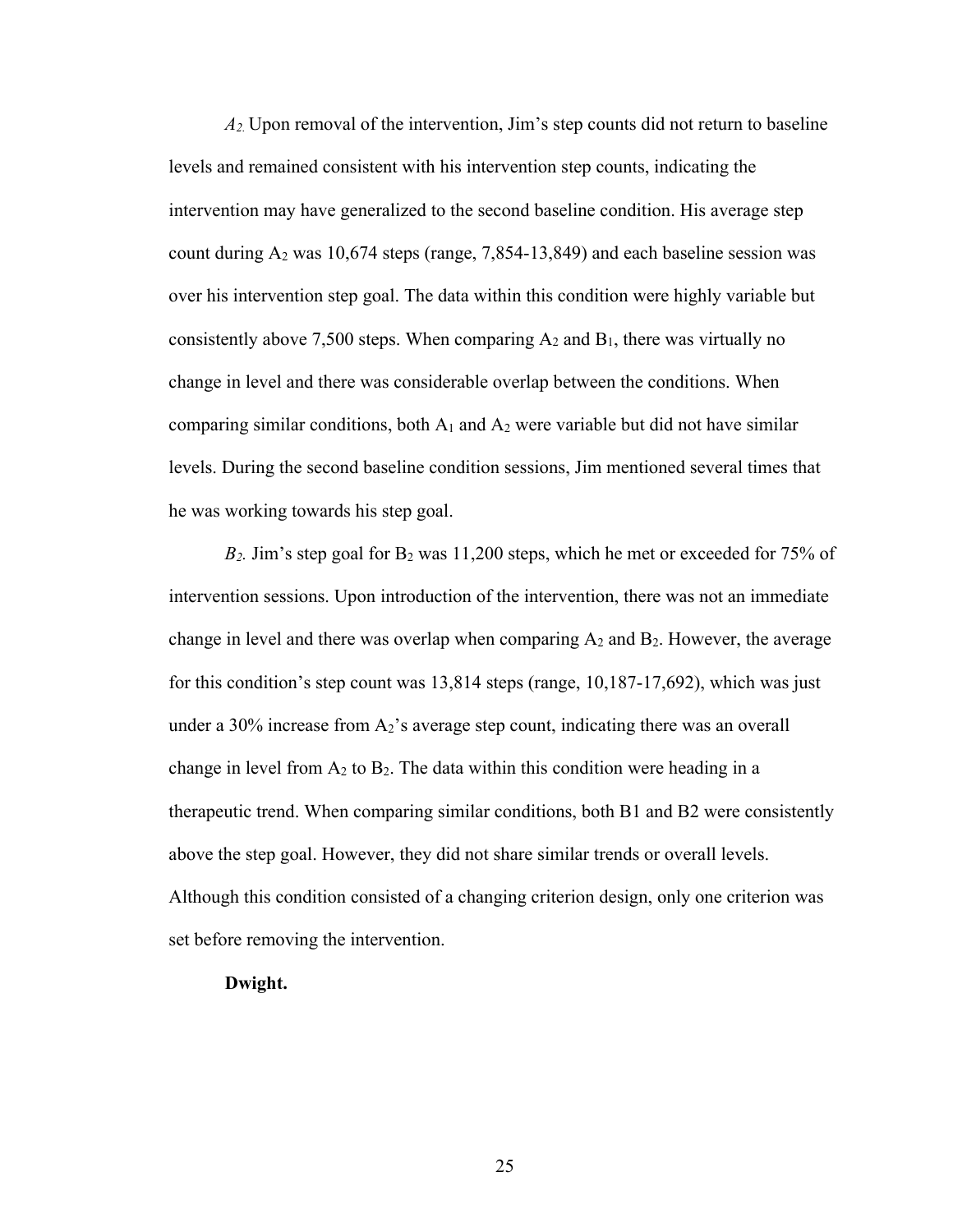

*A1.* Dwight's average baseline step count was 9,928 steps per day (range 5,482- 15,821). Baseline lasted 20 sessions (i.e., days), but only 13 sessions were considered when making experimental decisions. The data within this condition were highly variable.

*B1.* Dwight's daily step goal was 11,000 steps. His first intervention step count was an almost 30% increase from his baseline average. Dwight's average intervention step count was 11,873 steps. The data within this condition were relatively stable. Upon introduction of the intervention, there was an immediate increase in level and step counts stabilized. Dwight met or exceeded his step goal for 100% of intervention sessions. Intervention lasted seven sessions but only five sessions were considered when making experimental decisions. Intervention was removed after Dwight met his step goal for three consecutive sessions.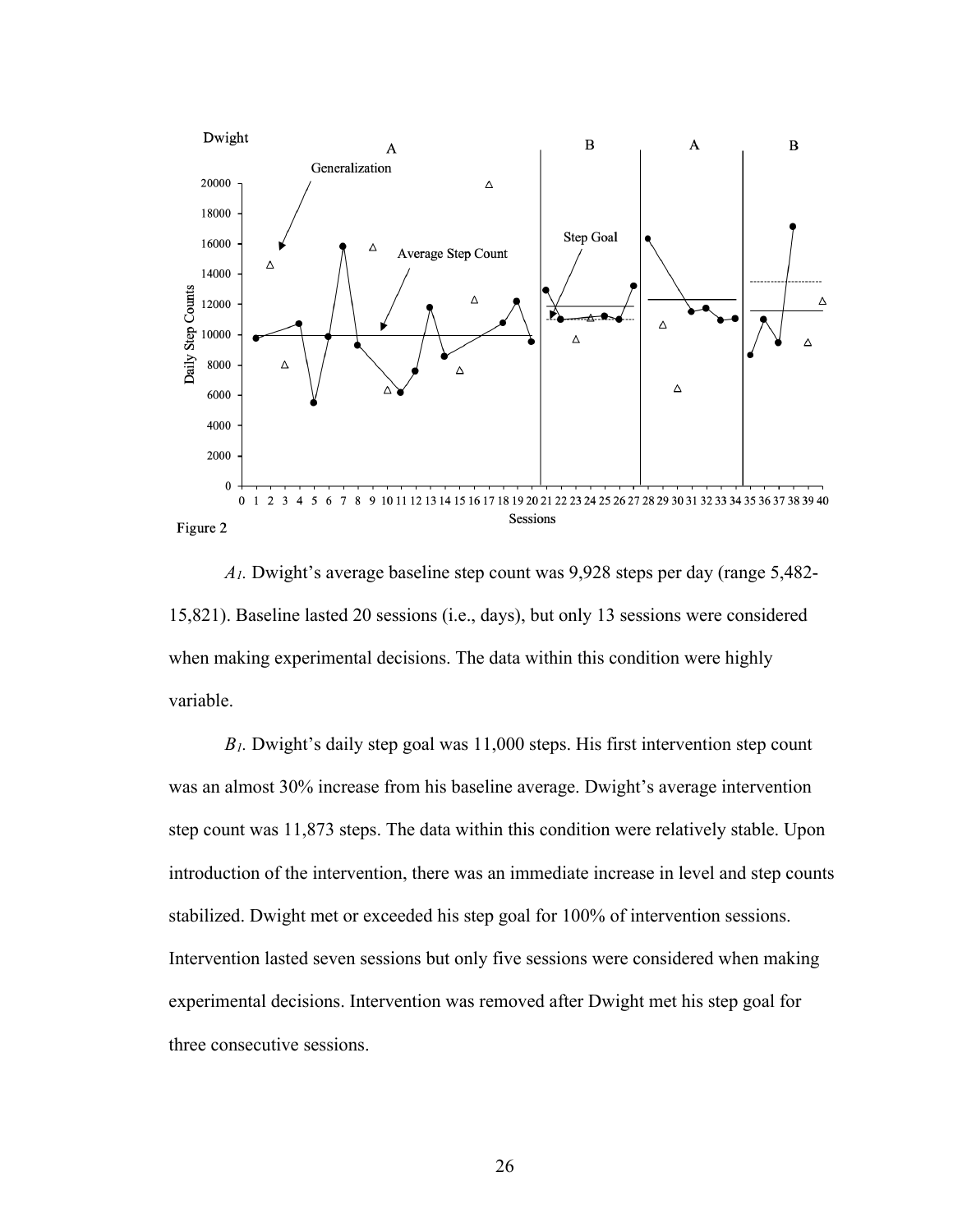*A2.* Dwight's average step count for the second baseline condition was 12,307 steps (range 10,926-16,269). When comparing  $B_1$  and  $A_2$ , there was some overlap and carryover from  $B_1$  to the first session of  $A_2$ . However, following this session, the data were consistently stable. His step counts did not revert back to baseline levels and remained consistent with his intervention step counts, indicating the intervention may have generalized to the second baseline condition. When comparing similar conditions, there was no similarity between  $A_1$  and  $A_2$  in trend, level, or stability. The second baseline condition lasted seven sessions, but only five sessions were considered when making experimental decisions.

*B2.* Dwight's step goal was 13,500 steps for B2, which he met or exceeded for 25% of intervention sessions. The data within this condition were variable and there was no trend in the data path. Upon introduction of the intervention, there was an immediate change in level in a contratherapeutic direction. When comparing similar conditions, B1 and B2 were similar in overall level, but were not similar in trend or stability. Although this condition consisted of a changing criterion design, only one criterion was set before removing the intervention.

**Michael**.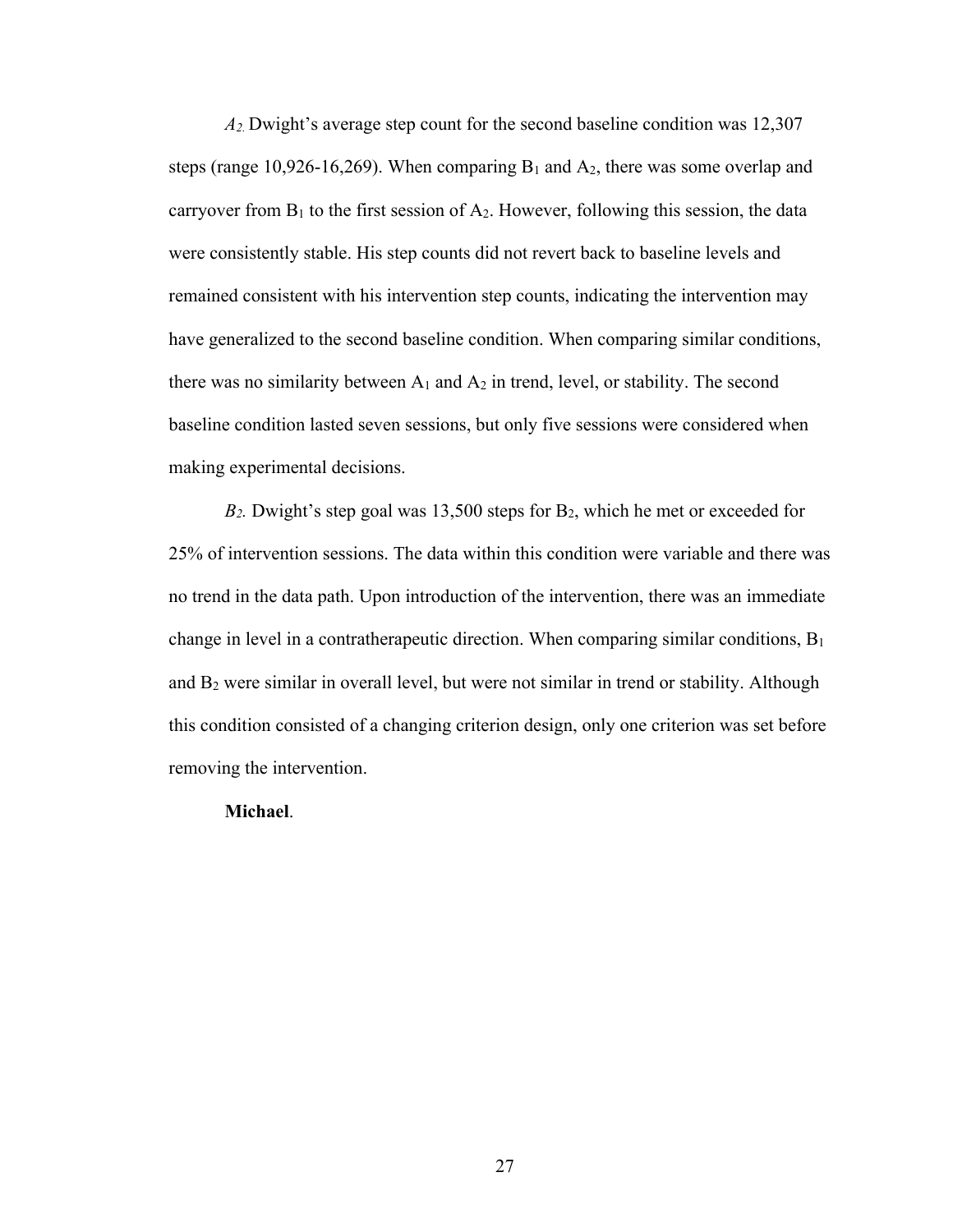

*A1.* Michael's average baseline step count was 7,352 steps per day (range 5,509- 8,662). The data within this condition were stable. Baseline lasted seven sessions (i.e., days).

*B1.* Michael's daily step goal was 9,200 steps. The data within this condition were relatively stable and were heading in a contratherapeutic direction for the first three sessions. Upon introduction of the intervention, the dependent variable moved in a contratherapeutic direction and there was no change in the overall level when compared to the baseline condition. Additionally, when comparing  $A_1$  and  $B_1$ , there was considerable overlap in the data paths for both conditions. Michael met his step goal for 0% of the sessions.

*C1.* After the fourth consecutive session of not meeting his step goal, the researcher made the first modification. Michael was given a 'First-Then' board and was told he could earn extra time playing on his computer or with his cars upon meeting his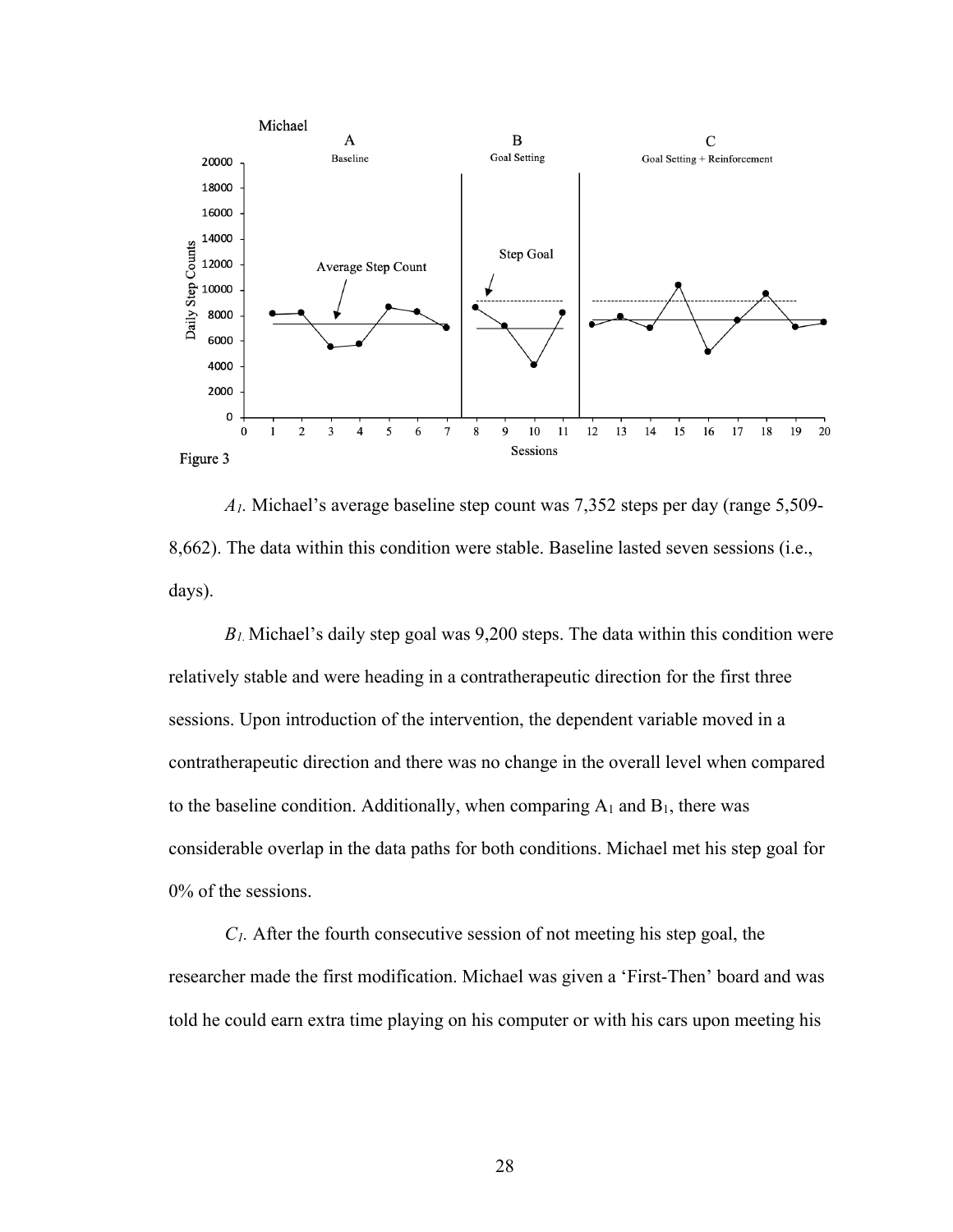step goal for the day. 'First-Then' boards are a type of visual support that display the contingency and ("Visual Supports for Children with ASD") are often used to help individuals understand what must happen in order to earn his or her reinforcer. His step goal was 9,200 steps. He met his step goal on the fourth and seventh intervention sessions in this condition, therefore meeting his step goal for 22% of intervention sessions. The data within this condition were relatively stable in level but did not demonstrate any consistent trends. When comparing  $B_1$  and  $C_1$ , there was no change in overall level between the two conditions.

### **Generalization**

Generalization sessions were conducted for Jim and Dwight. Because the classroom teacher was responsible for delivering each participant's daily step goal, generalization sessions were conducted on the weekends when the classroom teacher was not with the participants to deliver the goal. Therefore, generalization sessions were identical to baseline sessions, in that participants did not receive a daily step goal. Participants were instructed to wear their fitness trackers over the weekend during baseline and intervention. Because Michael was not reliably bringing his fitness tracker to school, he was instructed to leave it at school at the end of the school day. Therefore, no generalization sessions were conducted for him.

**Jim.** Jim typically did not wear his fitness tracker on days in which he did not attend school. His generalization step counts during baseline averaged 202 steps per day (range, 0-1,419). After the intervention was introduced, his generalization step counts averaged 8,746 steps per day (range, 8,493-8,999) and he exceeded his step goal by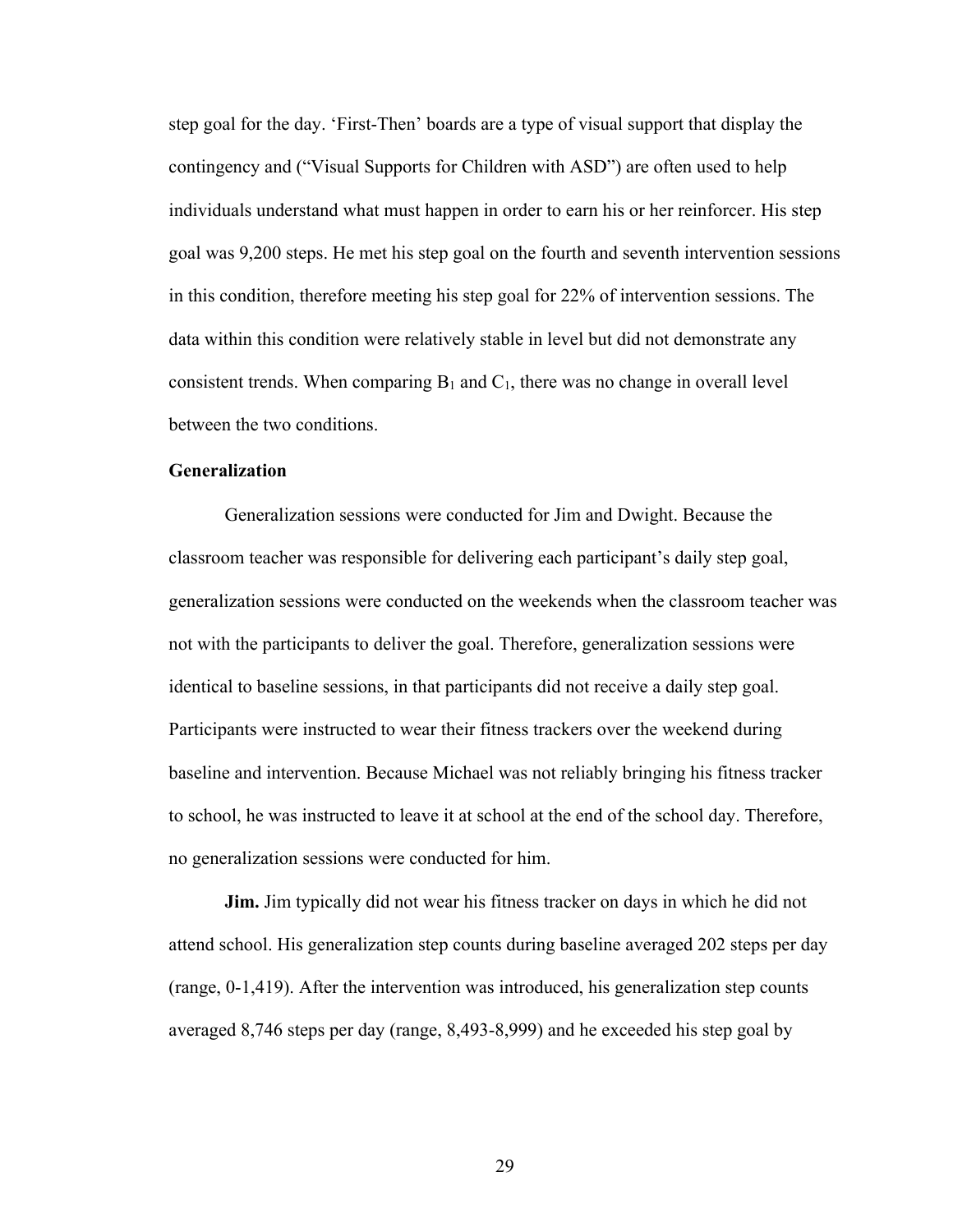nearly 1,000 steps for both generalization sessions. Upon removal of the intervention, his generalization step counts decreased to an average of 2,341 steps per day (range, 1,191- 3,492).

**Dwight.** Dwight's generalization step counts during B<sub>1</sub> averaged 12,106 steps per day (range, 6,332-19,933). After the intervention was introduced, his step counts for generalization sessions averaged 10,428 steps per day (range, 9,723-11,133). He did not reach his step goal during the first generalization session but exceeded his step goal during the second generalization session by 133 steps in B1.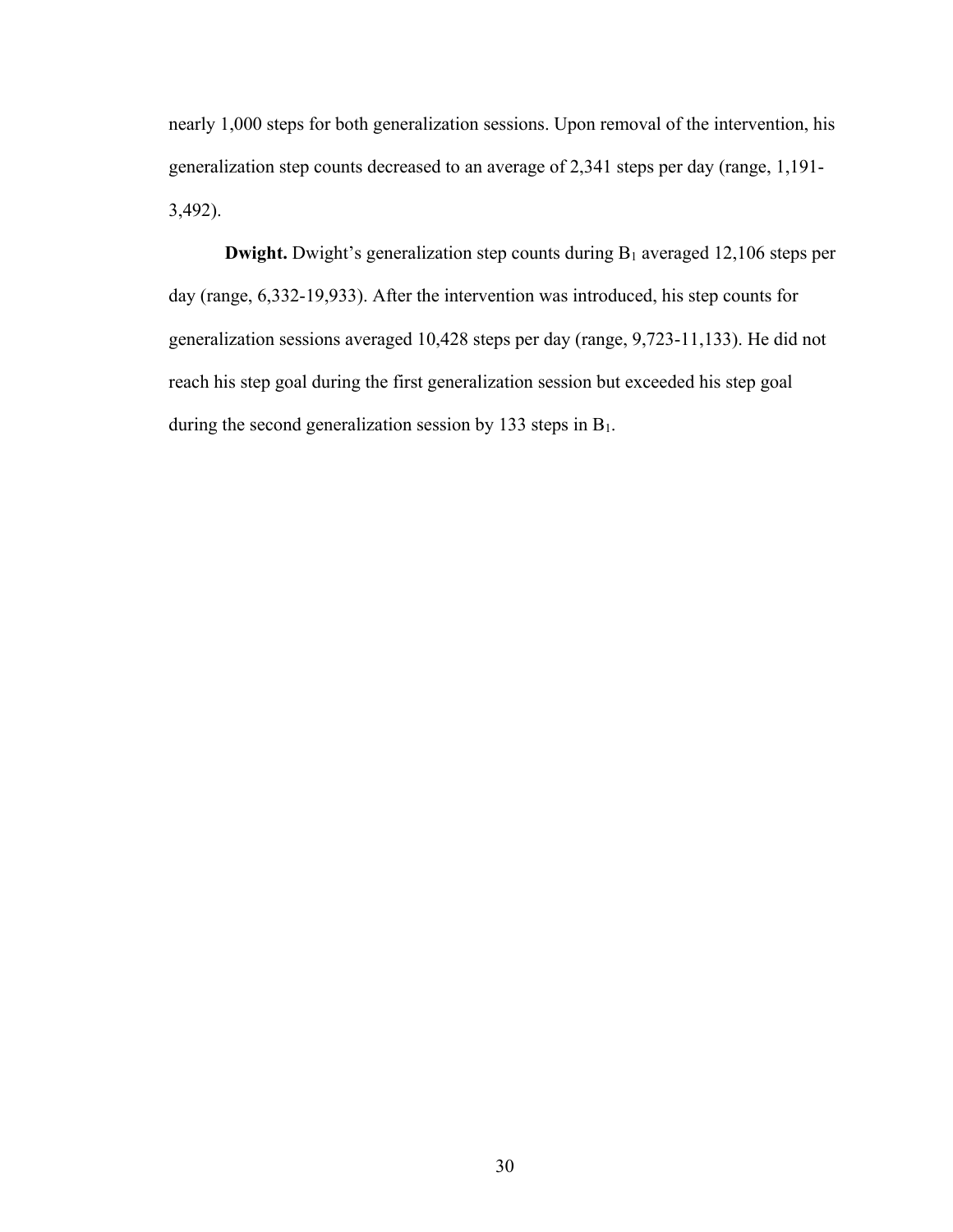#### **Section 5: Discussion**

#### **Implications**

The purpose of this study was to evaluate the effectiveness of goal setting with a fitness tracker to increase daily step counts in adolescents with ID. Jim consistently met or exceeded his step goal in intervention sessions. Dwight consistently met or exceeded his step goal in the first intervention condition but did not reliably meet his goal in the second intervention session. Michael only met his step goal for two intervention sessions after introducing a reinforcement component. Dwight's step counts exceeded the recommended step guidelines (i.e., 10,000 steps) for 63% of all sessions and Jim's step counts exceeded the step guidelines for 37% of all sessions and were consistently over 10,000 steps at the conclusion of the study. Michael never reached the recommended step guidelines.

Both Jim and Dwight met or exceeded their first step goals in the second baseline condition after intervention was first introduced and then removed, indicating the target behavior did not reverse. Both participants maintained the same level of step counts in  $B_1$ and A2, further indicating that the intervention generalized to days in which they did not receive a step goal.

These results indicate that implementing a step goal without any additional components may be effective in increasing step counts in adolescents with ID. By not implementing any socially-mediated reinforcement, the intervention was more realistic and therefore conducive to maintaining the behavior after the conclusion of the study. However, this intervention was not effective for Michael. Michael was more motivated to achieve his step goal after the tangible reinforcement component was added, indicating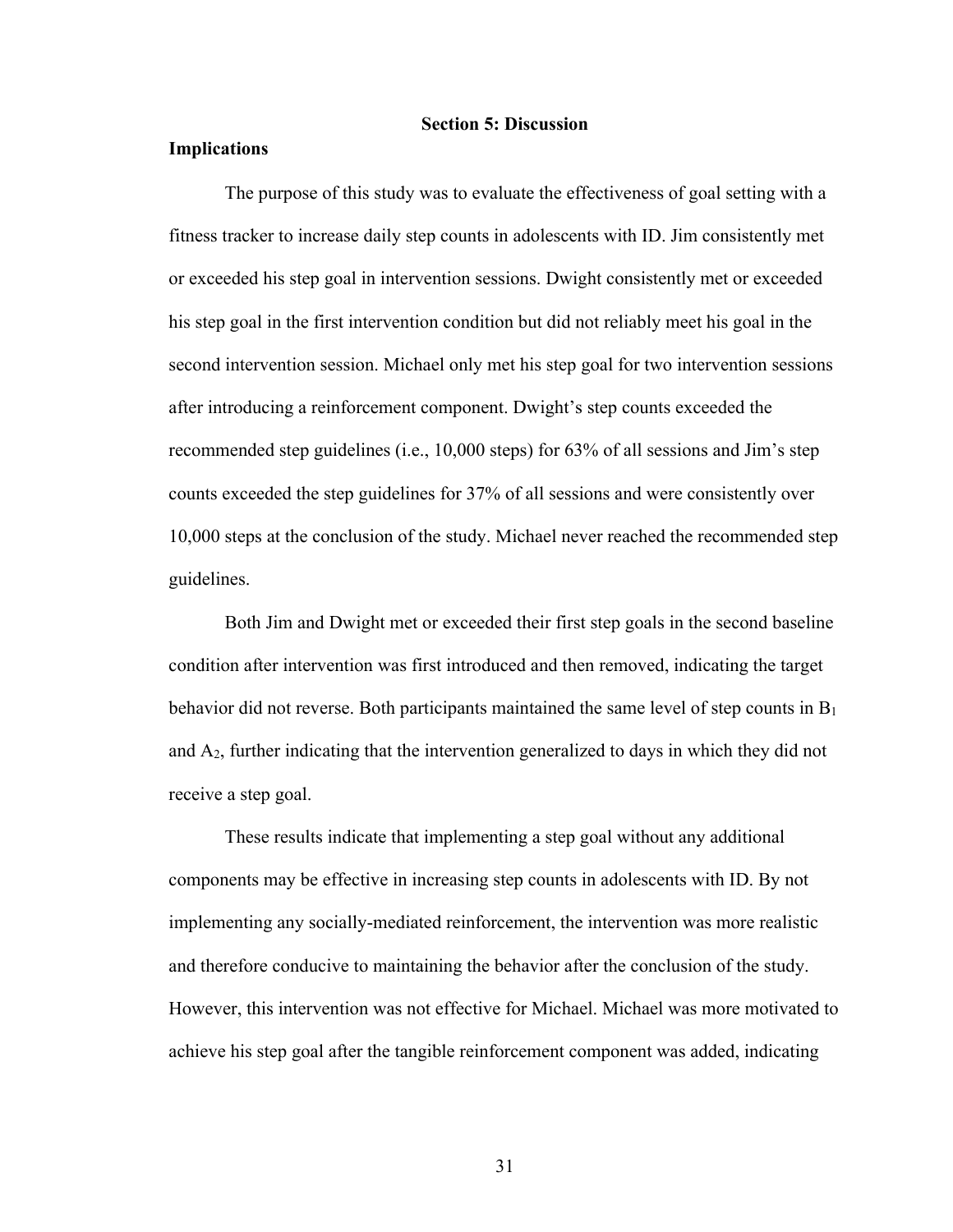that goal setting alone may not be motivating enough for some and therefore not effective for all adolescents with ID.

Goal setting is a common practice for making improvements in a variety of domains (e.g., physical fitness, professional development, and academia) and is easy to implement. Because of the ease of implementation, this intervention is practical to utilize in classrooms for adolescents. Although it was not effective for all participants, goal setting did result in basic demonstrations of effect for some participants. This being said, it is possible that goal setting was effective in increasing step counts in two participants. Although there was no functional relation present in this study, the increases in step counts and lack of reversibility in the behaviors do lend to discussion on what warrants a reversible behavior.

Previous research on increasing physical activity has utilized a variety of treatment packages to do so. However, the amount of research on increasing physical activity in this particular population is scarce. In the published literature for this population, zero studies have evaluated the effect of goal setting alone to increase physical activity. If future researchers can find an effective intervention that increases physical activity in individuals with disabilities, it will be lifechanging for this population. Therefore, it is imperative that this topic be further studied. Although this study does not add to the existing literature on increasing physical activity in adolescents with ID, it does provide important discussion on what constitutes a reversible behavior and will be helpful in investigating this behavior for future research.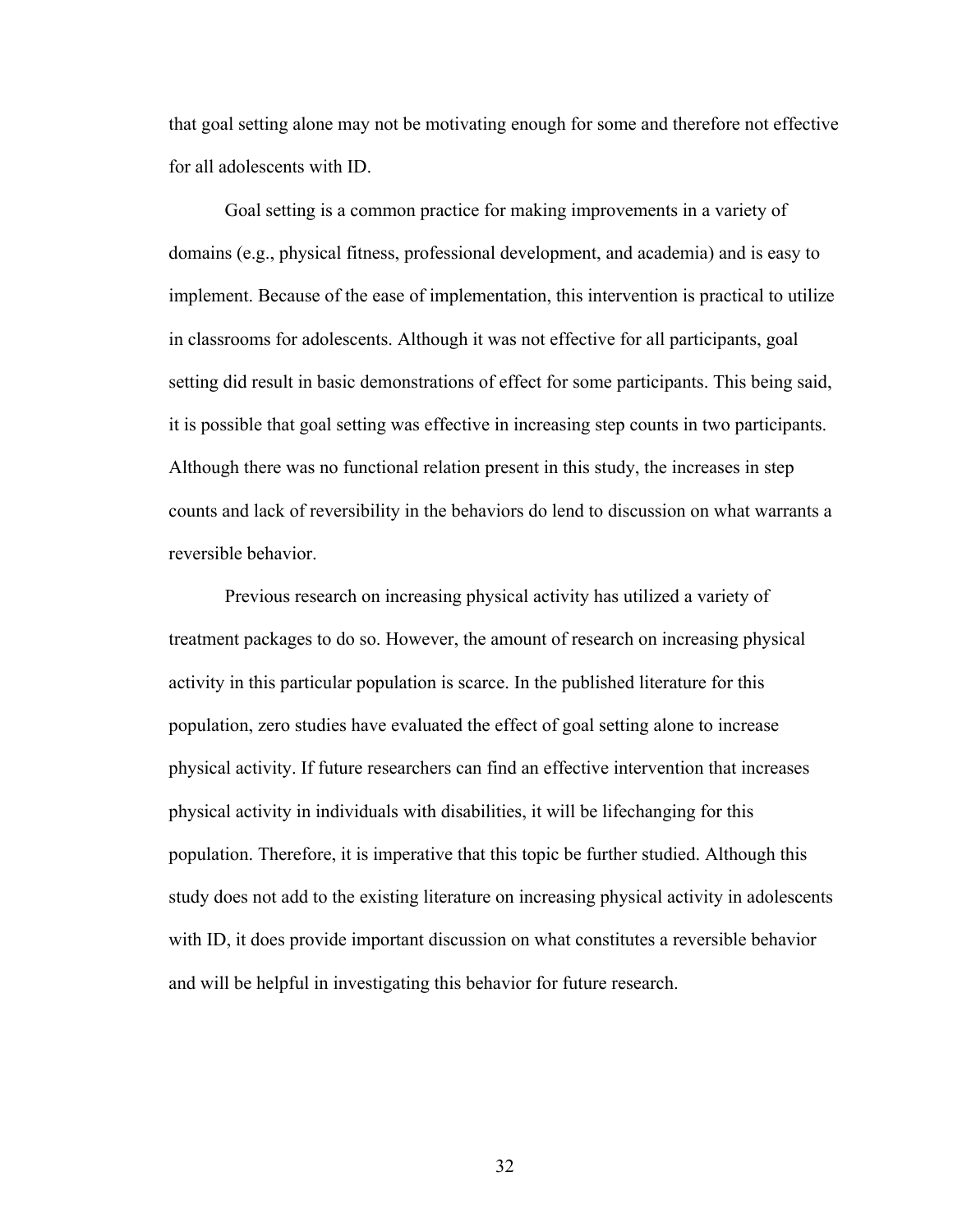#### **Limitations and Future Directions**

There were a few limitations in the present study. First, there were two instrumentation errors in which the dates on Dwight's Fitbit were incorrect. The data points from those days were not included. Therefore, there was no session for those particular dates. Second, because the teacher nor the researcher were present during generalization sessions, procedural fidelity could not be assessed. Finally, although the dependent variable was a reversible behavior, the major limitation to this study was the ultimate irreversibility of the target behavior. The target behavior did not reverse for any of the participants, which could have happened due to a combination of reasons. It is possible that although participants did not receive a step goal, they still remembered their step goal that was previously given to them. Therefore, the intervention was not entirely removable. Furthermore, in combination with the intervention not being entirely removeable, reaching a step goal may have been automatically reinforcing to Jim and Dwight. Although they did not receive any socially-mediated reinforcement (e.g., rewards, edibles, social praise), they may have enjoyed the act of achieving their goal, thus increasing the likelihood that they continued to reach their previously given step goal even in days in which they did not receive a goal. Therefore, future research should evaluate this intervention with a different experimental design (e.g., multiple baseline) that does not rely on reversing the behavior for demonstrating experimental control.

Additionally, it is possible that the Fitbit itself contributed to the behavior not reversing. Having ongoing access to their step count may have been motivating for Jim and Dwight to continue getting their steps in throughout the day in an attempt to reach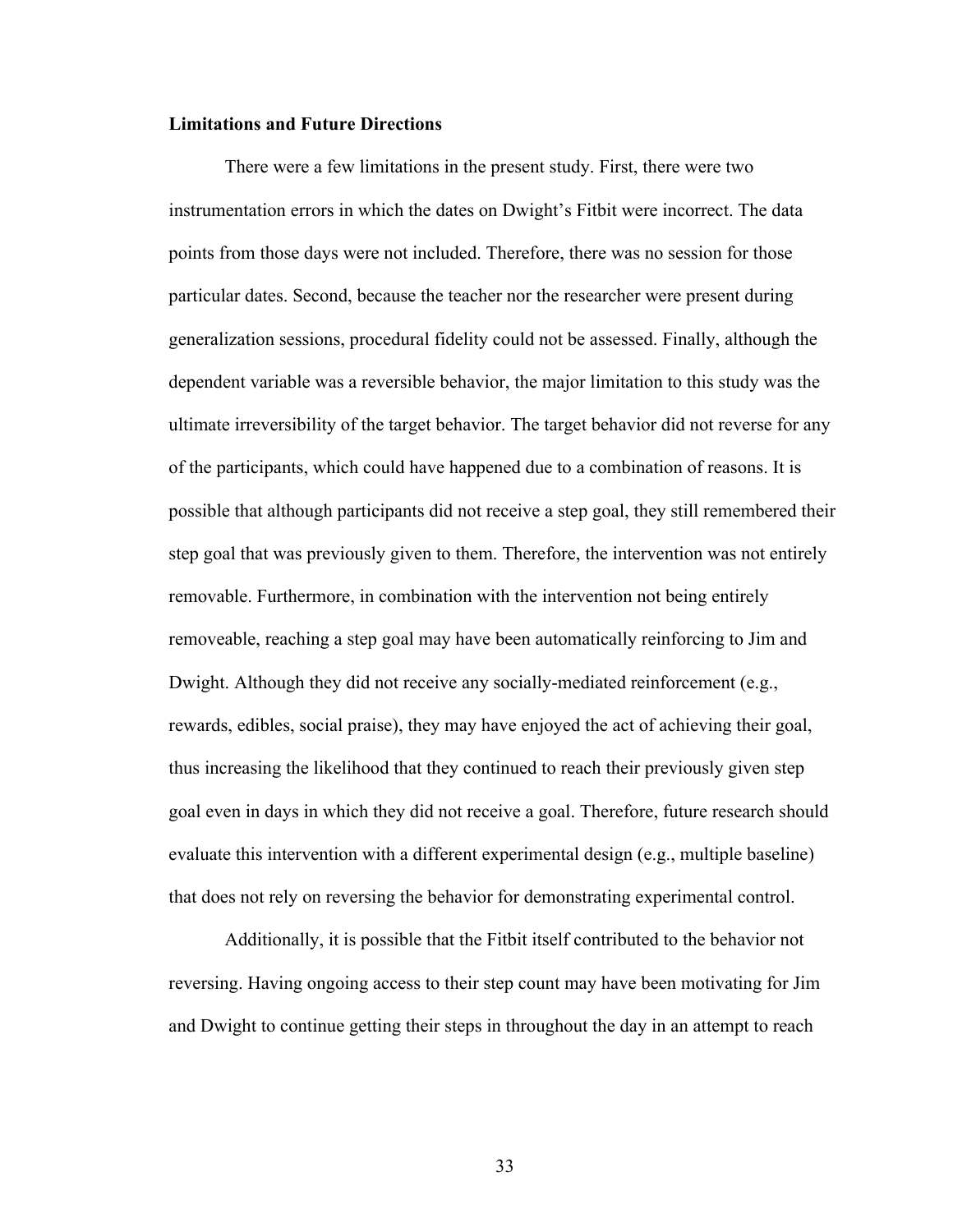their step goal. Future research should evaluate number of step counts achieved throughout the day with and without the presence of the Fitbit to see how the Fitbit influences step counts. Lastly, future research should also evaluate this intervention with different types of physical activity (e.g., running, frequency of workouts per week) to see with what activities this intervention is effective in. Although this study focused on individuals with disabilities, this research should be applied to a variety of populations (e.g., typically-developing adults, children with or without disabilities).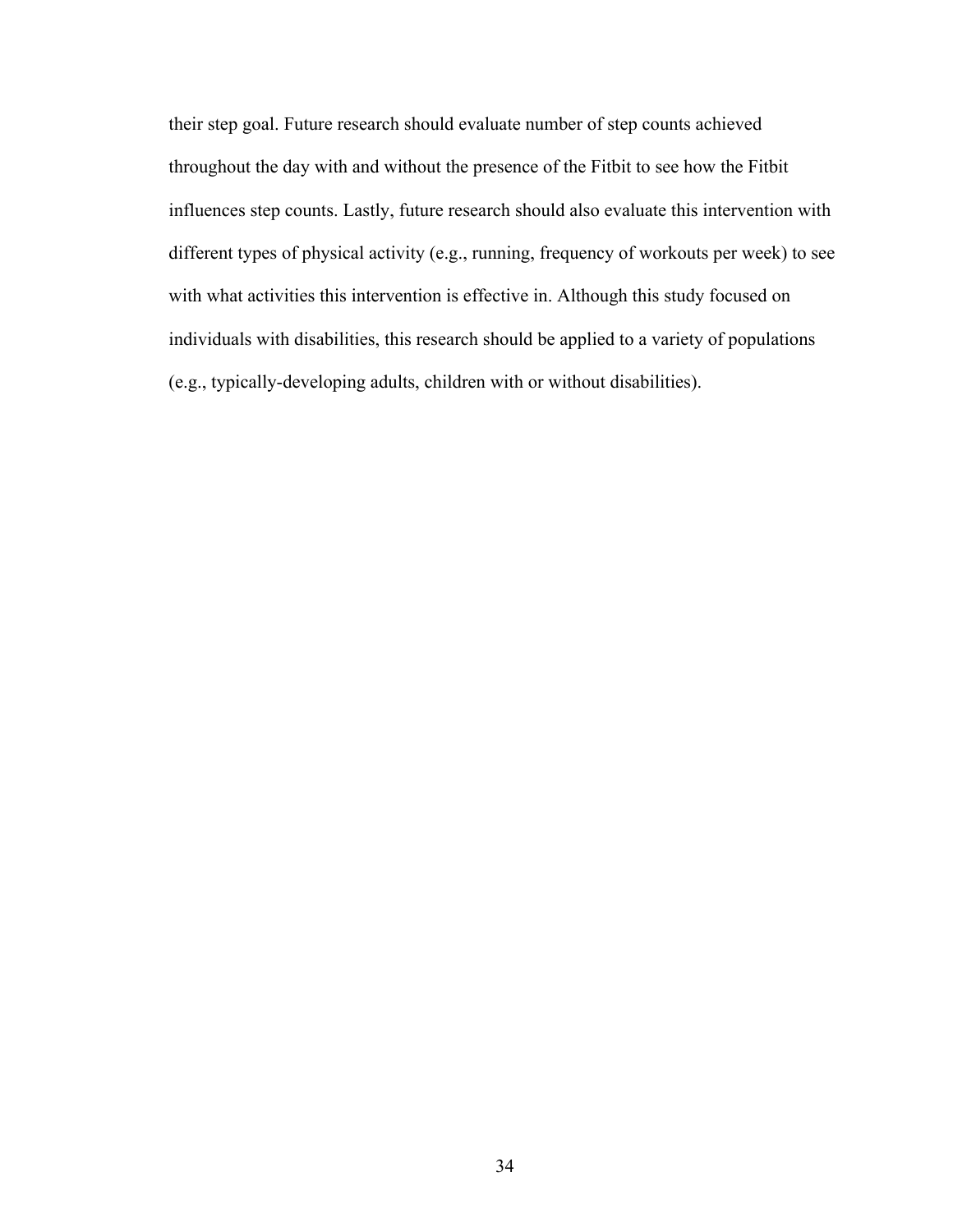## **Appendix A**

## **Screening Data Sheet**

Student Initials: Researcher Initials:

| Date:           |                       |
|-----------------|-----------------------|
| Time:           |                       |
| <b>Stimulus</b> | Response $(+$ or $-)$ |
|                 |                       |
|                 |                       |
|                 |                       |
|                 |                       |
|                 |                       |
| % Correct       |                       |

*+ = Correct – Identified correct matching number by pointing, touching, or verbally stating the number; must initiate within 5 s and complete response within 10 s of the task direction – = Incorrect – Does not identify the correct matching number, initiates after 5 s, and/or completes the task after 10 s of the task direction*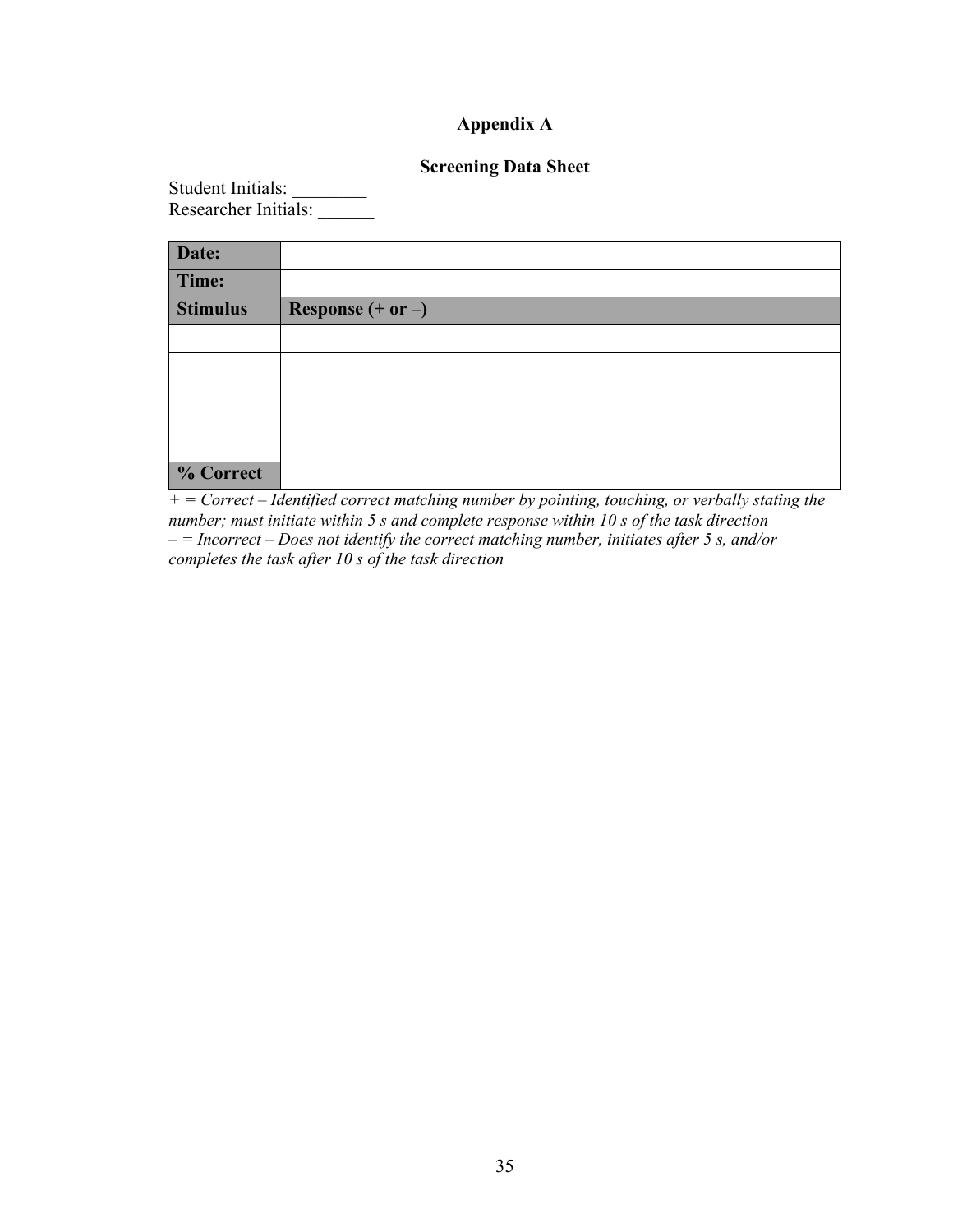# **Appendix B**

### **Procedural Fidelity Behavior Skills Training: Fitbits**

| Date:                  |  |
|------------------------|--|
| <b>Start time:</b>     |  |
| <b>End time:</b>       |  |
| <b>Participant ID:</b> |  |
| <b>Researcher:</b>     |  |
| Observer:              |  |

| <b>Explanation</b>                                                                    | $+$ or $-$ |
|---------------------------------------------------------------------------------------|------------|
| Explains what the Fitbit is (e.g., fitness tracker that counts steps)                 |            |
| Discusses that the Fitbit counts steps and tracks physical activity                   |            |
| Explains how to wear each Fitbit                                                      |            |
| Explains how to access each Fitbit's step count (explanation will vary based on       |            |
| model)                                                                                |            |
| <b>Modeling</b>                                                                       | $+$ or $-$ |
| Demonstrates how to put each Fitbit on the wrist for right-handed and left-handed     |            |
| users                                                                                 |            |
| Demonstrates how to check each Fitbit's step count (will vary based on model)         |            |
| Walks across the room and back, then demonstrates how to check step count again       |            |
| <b>Practicing</b>                                                                     | $+$ or $-$ |
| Directs the participant to practice putting on the Fitbit                             |            |
| Directs the participant to practice checking the step count                           |            |
| Directs the participant to walk across the room and check their steps after walking   |            |
| Ensures the participant is able to complete each step without prompting before ending |            |
| training                                                                              |            |
| Feedback                                                                              | $+$ or $-$ |
| Provides corrective feedback for each step in which the participant made an error or  |            |
| did not respond                                                                       |            |
| Provides verbal praise for each step in which the participant completed correctly     |            |
| (with or without prompts)                                                             |            |
| Total +                                                                               |            |
| % of correct responding                                                               |            |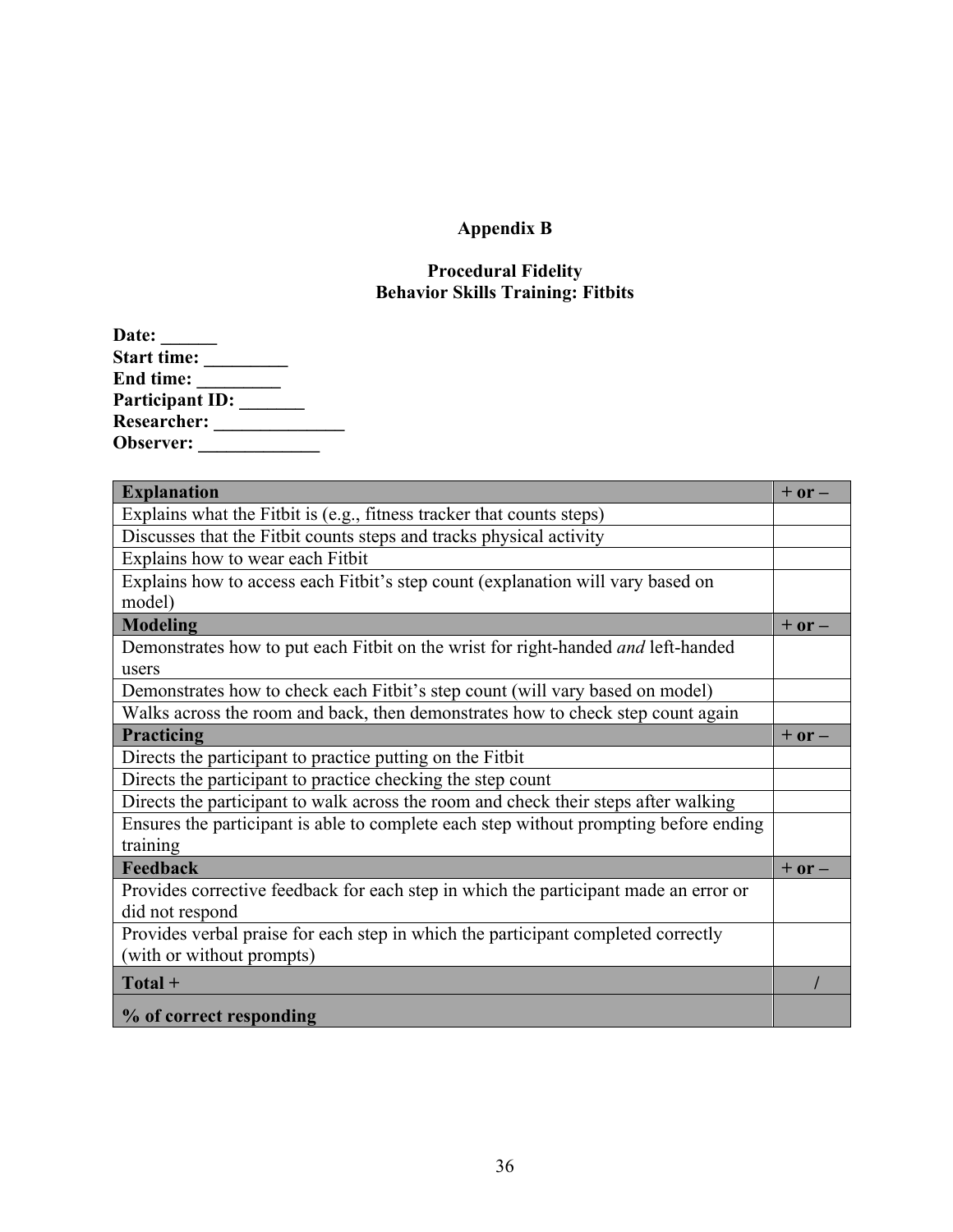# **Appendix C**

# **Baseline Data Sheet**

Fitbit/Participant ID: Condition: BL Researcher Initials: Date:  $\_\_$ 

| <b>Session#</b> | <b>Date of Steps</b> | <b>Step Count</b> |
|-----------------|----------------------|-------------------|
|                 |                      |                   |
|                 |                      |                   |
|                 |                      |                   |
|                 |                      |                   |
|                 |                      |                   |
|                 |                      |                   |
|                 |                      |                   |
|                 |                      |                   |
|                 |                      |                   |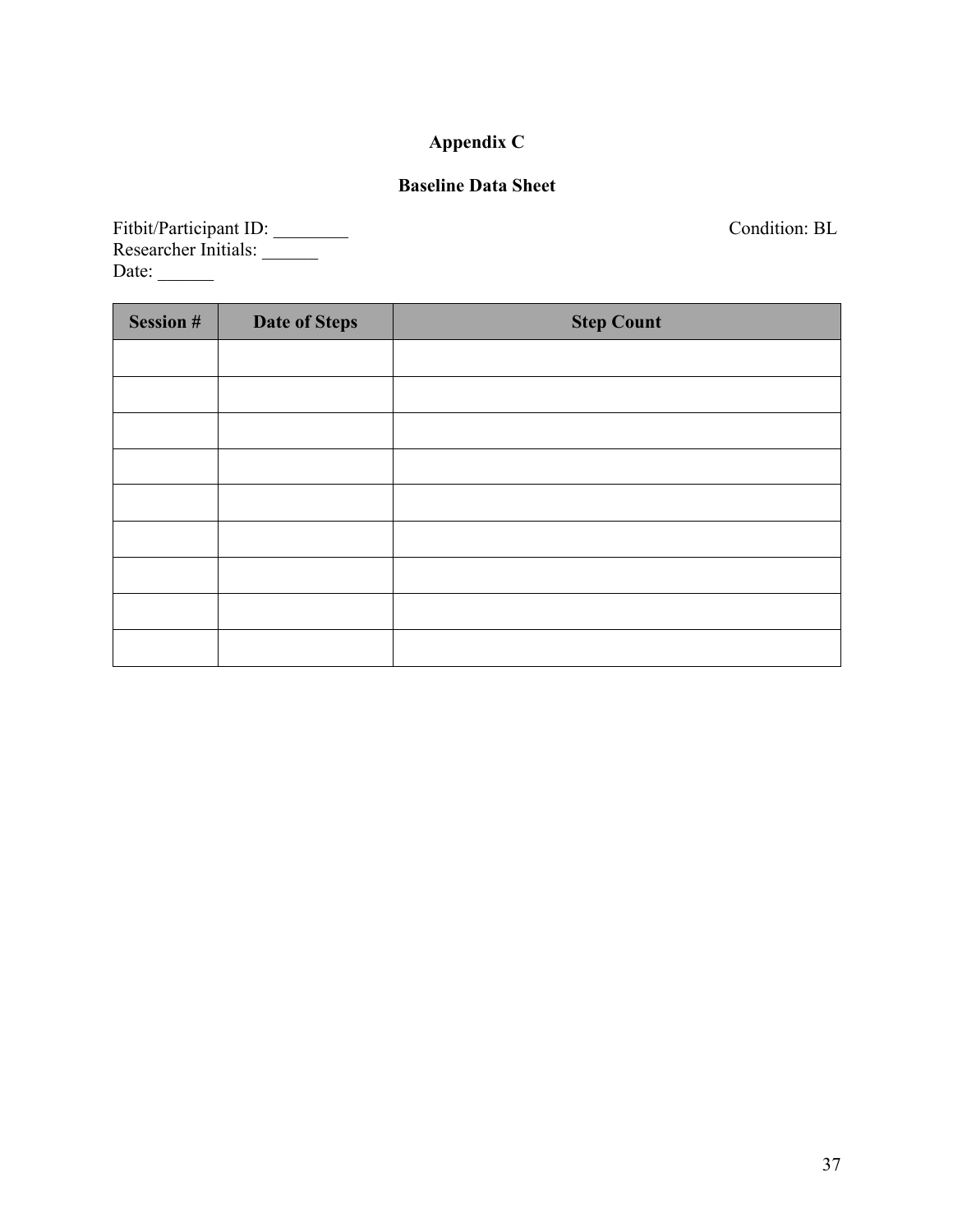# **Appendix D**

# **Baseline IOA Data Sheet**

Fitbit/Participant ID: Condition: BL - IOA IOA Researcher Initials: \_\_\_\_\_\_ Date: \_\_\_\_\_\_\_\_

| <b>Session</b><br># | Date of<br><b>Steps</b> | <b>Step Count</b> | <b>Primary Researcher-</b><br><b>Step Count</b> | Agreement (+) or<br>Disagreement (-) |
|---------------------|-------------------------|-------------------|-------------------------------------------------|--------------------------------------|
|                     |                         |                   |                                                 |                                      |
|                     |                         |                   |                                                 |                                      |
|                     |                         |                   |                                                 |                                      |
|                     |                         |                   |                                                 |                                      |
|                     |                         |                   |                                                 |                                      |
|                     |                         |                   | $\%$ of agreements =                            |                                      |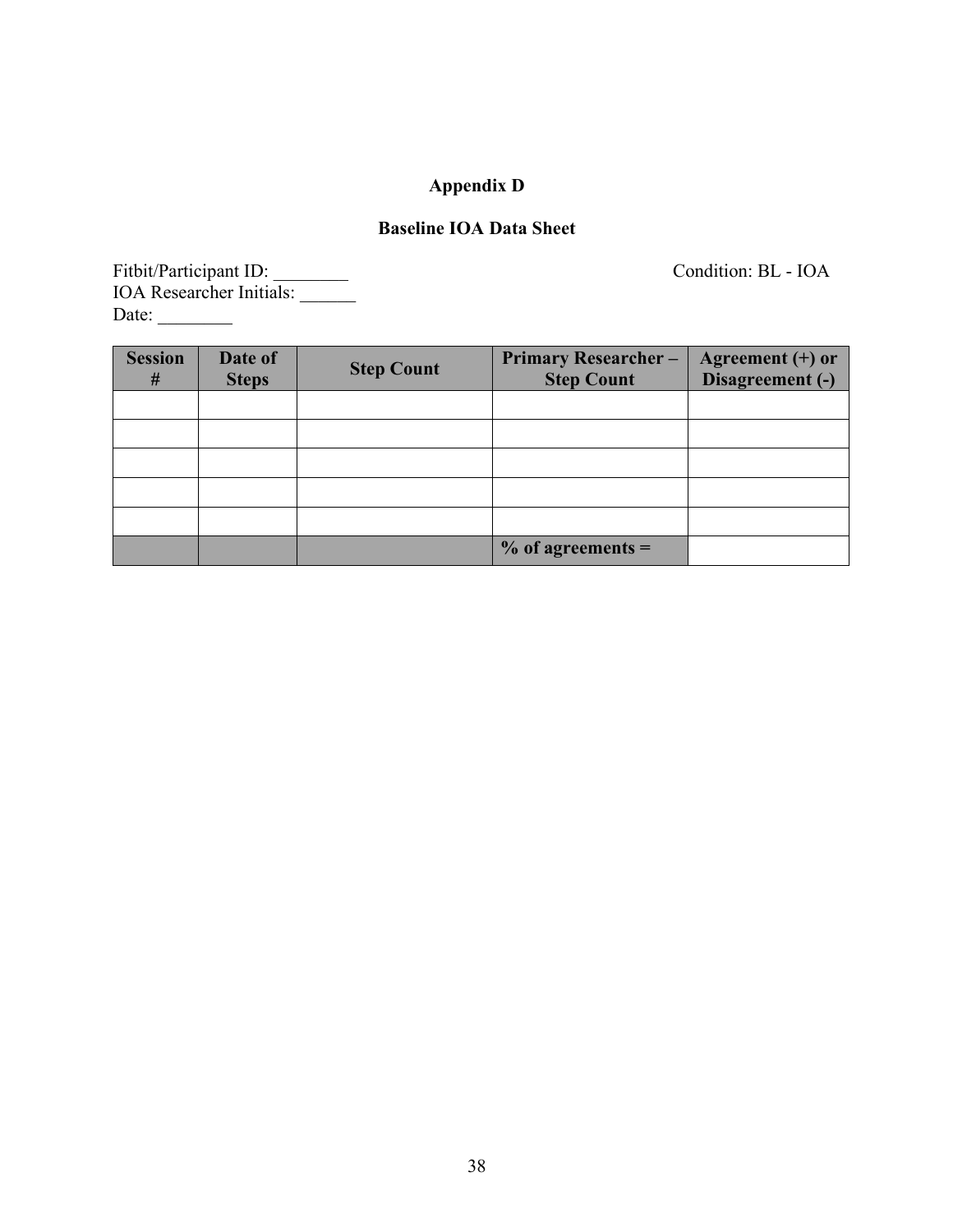# **Appendix E**

# **Baseline Treatment Fidelity Data Sheet**

| Researcher Initials:                        | Condition: $BL - TF$ |
|---------------------------------------------|----------------------|
| Session $#$ :                               |                      |
| Date:                                       |                      |
|                                             |                      |
| Did the teacher ensure each participant was |                      |
| wearing his or her fitness tracker?         |                      |
| Did the teacher charge each fitness tracker |                      |
| during the specified time?                  |                      |
| % correct responding                        |                      |
|                                             |                      |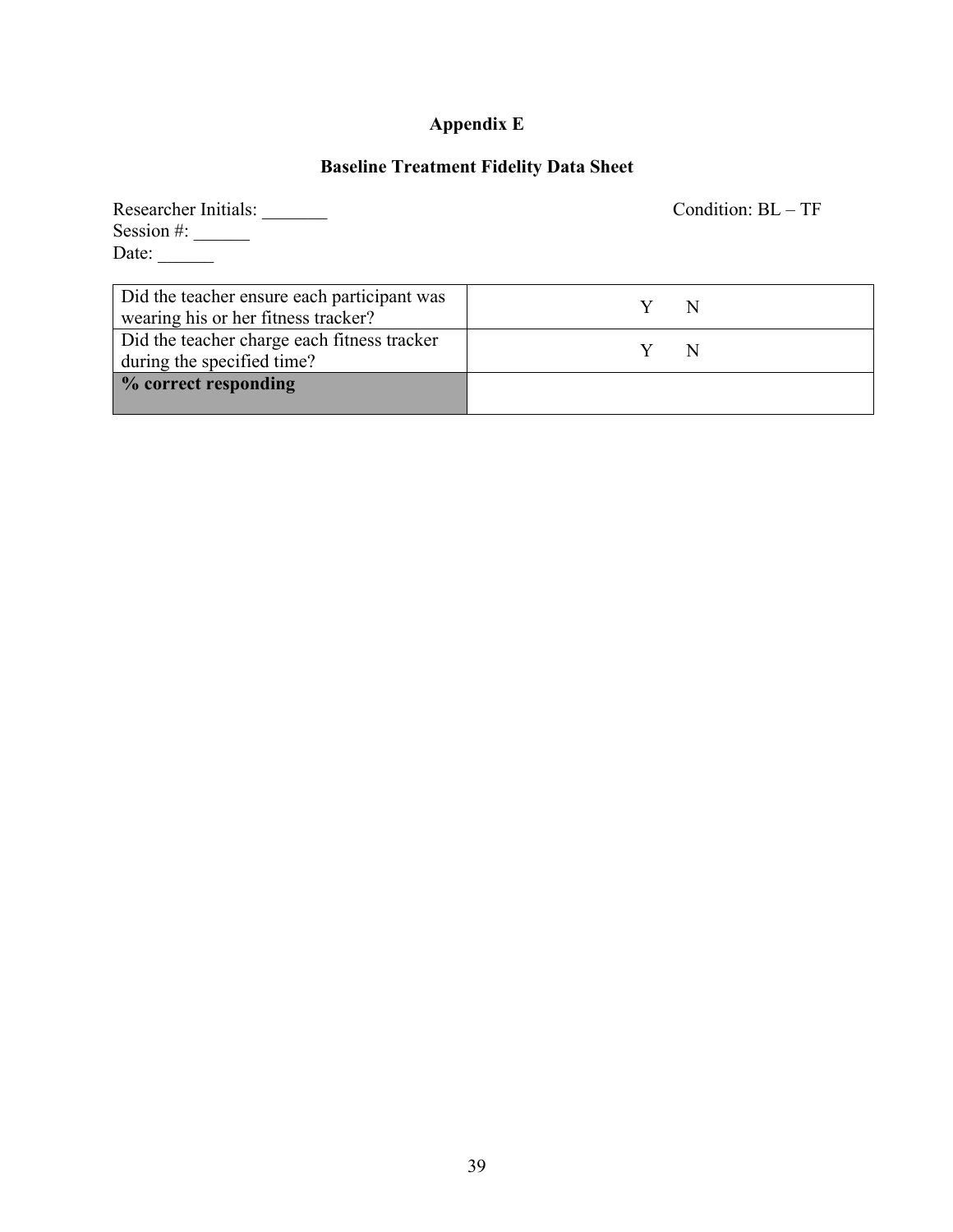# **Appendix F**

## **Intervention Data Sheet**

Fitbit/Participant ID: Condition: IV Researcher Initials: Date:  $\_\_$ 

| <b>Session #</b> | Date of<br><b>Steps</b> | <b>Step Count</b> | <b>Step Goal</b>         | <b>Met Goal</b> |             |
|------------------|-------------------------|-------------------|--------------------------|-----------------|-------------|
|                  |                         |                   |                          | Y               | ${\bf N}$   |
|                  |                         |                   |                          | Y               | $\mathbf N$ |
|                  |                         |                   |                          | Y               | $\mathbf N$ |
|                  |                         |                   |                          | Y               | $\mathbf N$ |
|                  |                         |                   |                          | Y               | $\mathbf N$ |
|                  |                         |                   |                          | Y               | $\mathbf N$ |
|                  |                         |                   |                          | Y               | $\mathbf N$ |
|                  |                         |                   |                          | Y               | $\mathbf N$ |
|                  |                         |                   |                          | Y               | $\mathbf N$ |
|                  |                         |                   |                          | Y               | $\mathbf N$ |
|                  |                         |                   | % sessions met step goal |                 |             |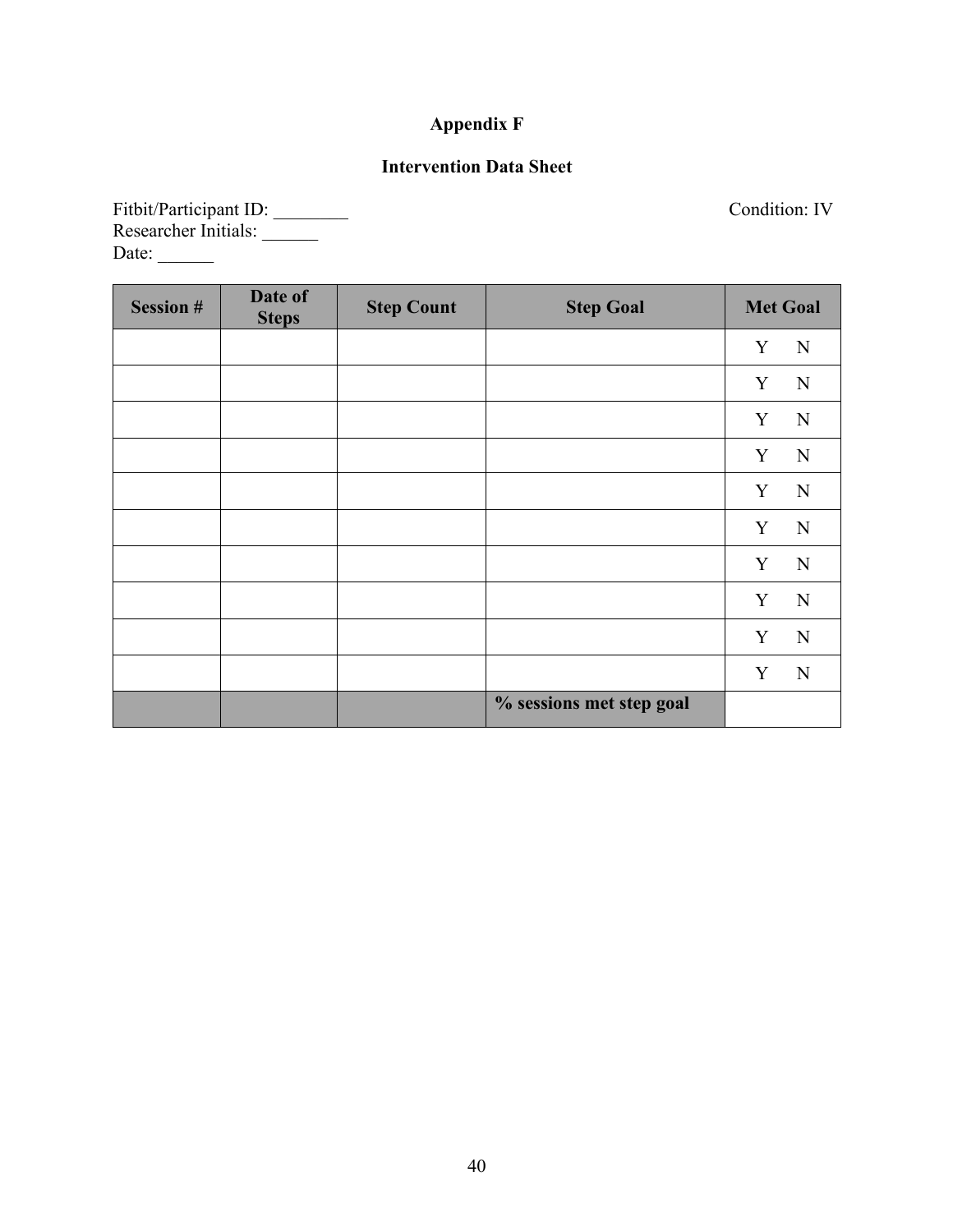# **Appendix G**

# **Intervention IOA Data Sheet**

<u> 2008 - Jan Samuel Barbara, margaret eta biztanleria (h. 1878).</u>

Fitbit/Participant ID: Condition: IV – IOA IOA Researcher Initials: \_\_\_\_\_\_ Date:  $\_\_$ 

| <b>Session</b><br># | Date of<br><b>Steps</b> | <b>Step</b><br>Count | <b>Step Goal</b>                      | <b>Met Goal</b> |             | <b>Primary</b><br>Researcher-<br><b>Step Count</b> | Agreement (+)<br>or<br><b>Disagreement</b><br>$(-)$ |
|---------------------|-------------------------|----------------------|---------------------------------------|-----------------|-------------|----------------------------------------------------|-----------------------------------------------------|
|                     |                         |                      |                                       | Y               | $\mathbf N$ |                                                    |                                                     |
|                     |                         |                      |                                       | Y               | $\mathbf N$ |                                                    |                                                     |
|                     |                         |                      |                                       | Y               | $\mathbf N$ |                                                    |                                                     |
|                     |                         |                      |                                       | Y               | $\mathbf N$ |                                                    |                                                     |
|                     |                         |                      |                                       | Y               | ${\bf N}$   |                                                    |                                                     |
|                     |                         |                      |                                       | Y               | ${\bf N}$   |                                                    |                                                     |
|                     |                         |                      |                                       | Y               | ${\bf N}$   |                                                    |                                                     |
|                     |                         |                      |                                       | Y               | ${\bf N}$   |                                                    |                                                     |
|                     |                         |                      |                                       | Y               | ${\bf N}$   |                                                    |                                                     |
|                     |                         |                      |                                       | Y               | ${\bf N}$   |                                                    |                                                     |
|                     |                         |                      | $\frac{0}{0}$<br>sessions<br>met goal |                 |             | $%$ of<br>$agreements =$                           |                                                     |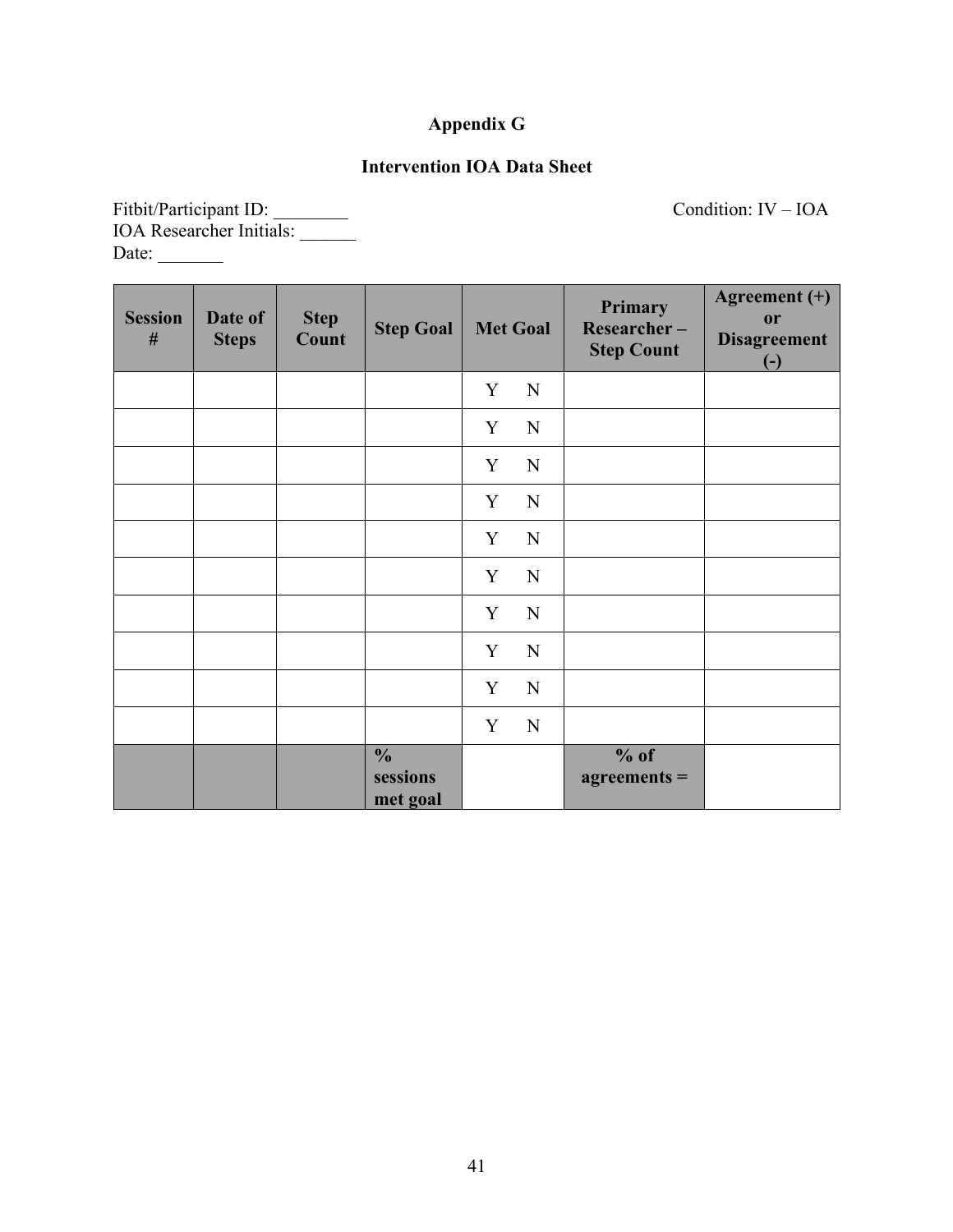# **Appendix H**

# **Intervention Treatment Fidelity Data Sheet**

| Researcher Initials: | Condition: $IV - TF$ |
|----------------------|----------------------|
| Session $#$ :        |                      |
| Date:                |                      |
|                      |                      |
|                      |                      |

| Did the teacher ensure each participant was wearing his or her fitness tracker?                                                                                                                  |  |  |  |  |  |
|--------------------------------------------------------------------------------------------------------------------------------------------------------------------------------------------------|--|--|--|--|--|
| Did the teacher write down each participant's correct daily step goal on a piece of<br>steps for today," at the beginning<br>paper, hand it to them, <i>and</i> say "Your goal is<br>of the day? |  |  |  |  |  |
| Did the teacher charge each fitness tracker during the specified time?                                                                                                                           |  |  |  |  |  |
| $%$ correct $(Y)$ responding                                                                                                                                                                     |  |  |  |  |  |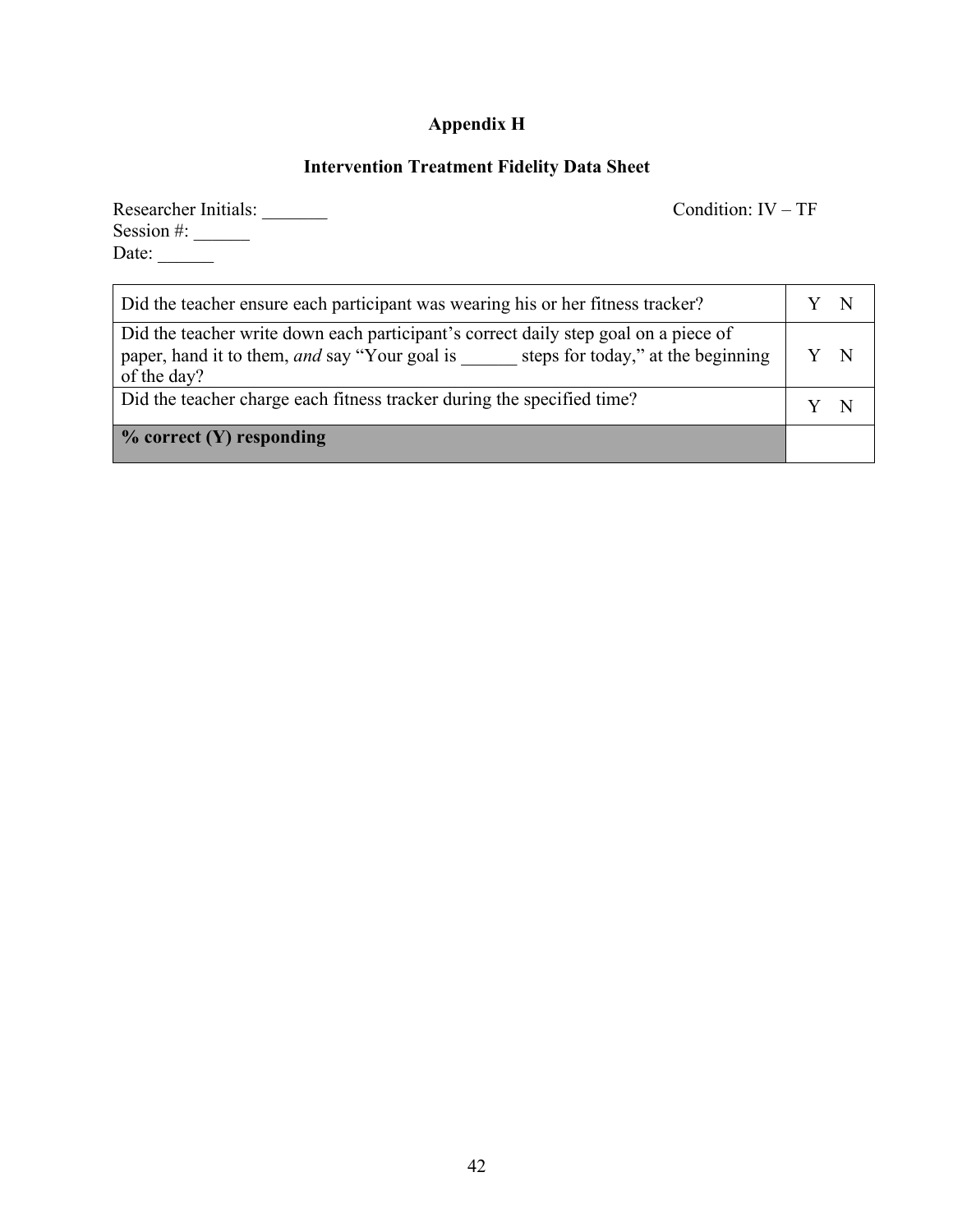#### **References**

- Allison, D. B., Basile, V. C., & MacDonald, R. B. (1991). Brief report: Comparative effects of antecedent exercise and Lorazepam on the aggressive behavior of an autistic man. *Journal of Autism and Developmental Disorders, 21*, 89–94.
- Bahrami, F., Movahedi, A., Marandi, S. M., & Abedi, A. (2012). Kata techniques training consistently decreases stereotypy in children with autism spectrum disorder*. Research in Developmental Disabilities, 4*, 1183–1193. doi:10.1016/j.ridd.2012.01.018.
- Cannella-Malone, H. I., Tullis, C. A., & Kazee, A. R. (2011). Using antecedent exercise to decrease challenging behavior in boys with developmental disabilities and an emotional disorder. *Journal of Positive Behavior Interventions, 13*, 230-239. doi: 10.1177/1098300711406122
- Center for Development and Disability (n.d.). Visual supports for children with ASD. Retrieved from

https://www.cdd.unm.edu/autism/pdfs/Visual%20Supports%20PHT%20Parent%20Hand out.pdf

- Centers for Disease Control and Prevention (2015a). *Child and teen BMI calculator.* Retrieved from https://www.cdc.gov/healthyweight/bmi/calculator.html
- Centers for Disease Control and Prevention (2015b). *How much physical activity do children need?* Retrieved from https://www.cdc.gov/physicalactivity/basics/children/index.htm

Centers for Disease Control and Prevention (2018a). *BMI percentile calculator for child and teen: Results.* Retrieved from

https://www.cdc.gov/healthyweight/bmi/result.html?&method=english&gender=m&dob =2014-01-01&dom=2019-02-28&hft=6&hin=0&twp=287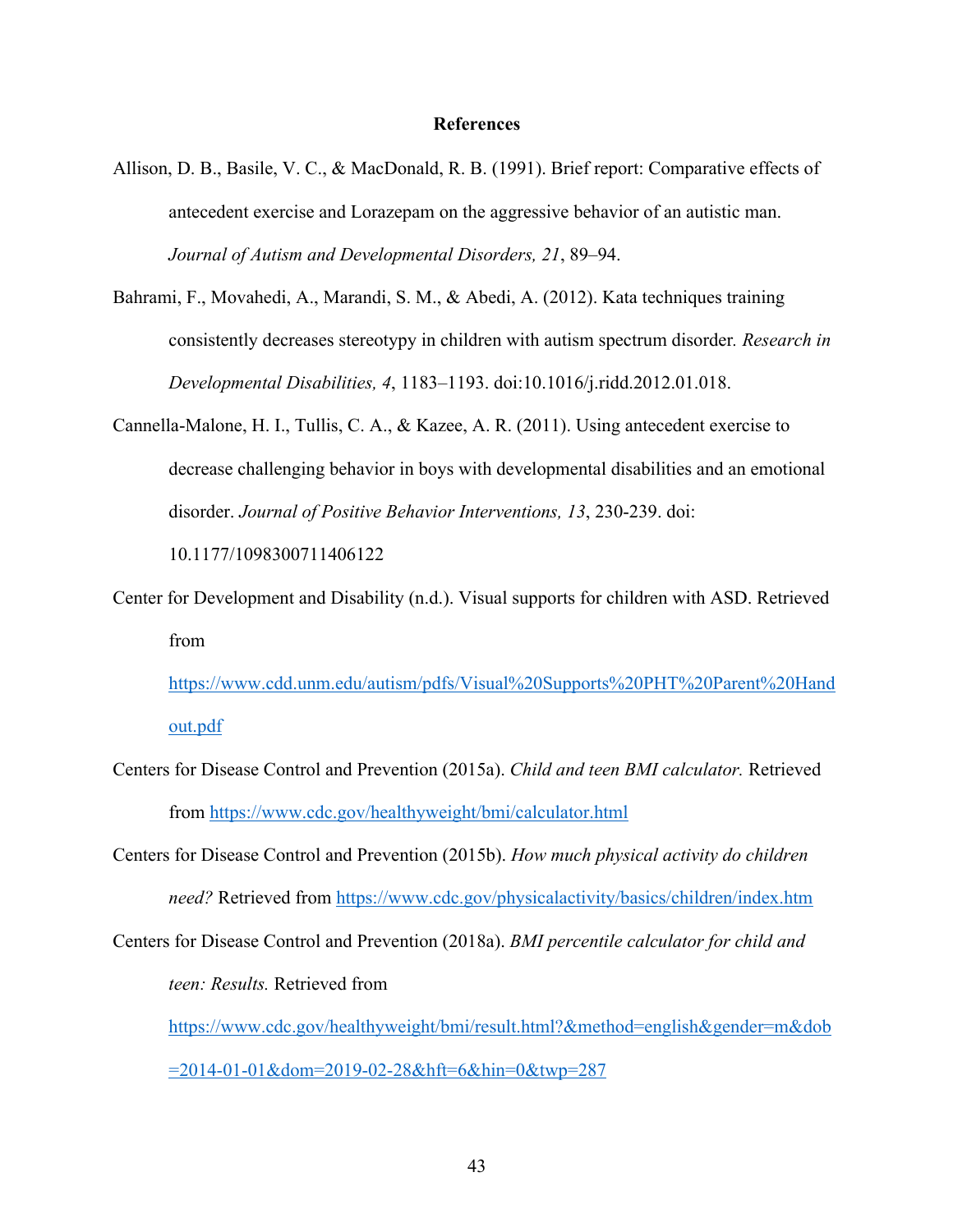- Centers for Disease Control and Prevention (2018b). *How much physical activity do adults need?*  Retrieved from https://www.cdc.gov/physicalactivity/basics/adults/index.htm
- Centers for Disease Control and Prevention (2018c). *Physical activity and health.* Retrieved from https://www.cdc.gov/physicalactivity/basics/pa-health/index.htm
- Cooper, J. O., Heron, T. E., & Heward, W. L. (2007). *Applied Behavior Analysis*. Upper Saddle River, New Jersey: Pearson Prentice Hall.
- Curtin, C., Anderson, S. E., Must, A., & Bandini, L. (2010). The prevalence of obesity in children with autism: A secondary data analysis using nationally representative data from the National Survey of Children's Health. *BMC Pediatrics, 10*(11), 1-5.
- Dunn, E. E., & Robertson-Wilson, J. (2018). Behavior change techniques and physical activity using the Fitbit Flex ®. *International Journal of Exercise Science, 11*, 561-574.
- Einarsson, I., Ólafsson, Á., Hinriksdóttir, G., Jóhannsson, E., Daly, D., & Arngrímsson, S. A. (2014). Differences in physical activity among youth with and without intellectual disability. *Medicine and Science in Sports and Exercise, 47*, 411-418. doi: 10.1249/MSS.0000000000000412
- Einarsson, I., Jóhannson, E., Daly, D., & Arngrímsson, S. A. (2016). Physical activity during school and after school among youth with and without intellectual disability. *Research in Developmental Disabiliites, 56*, 60-70. doi: 10.1016/j.ridd.2016.05.016

Fitbit (2018). Retrieved from https://www.fitbit.com/home

- Fitbit (2019). How does my Fitbit device calculate my daily activity? Retrieved from https://help.fitbit.com/articles/en\_US/Help\_article/1141#steps
- Hartmann, D. P., & Hall, R. V. (1976). The changing criterion design. *Journal of Applied Behavior Analysis, 9*, 527-532.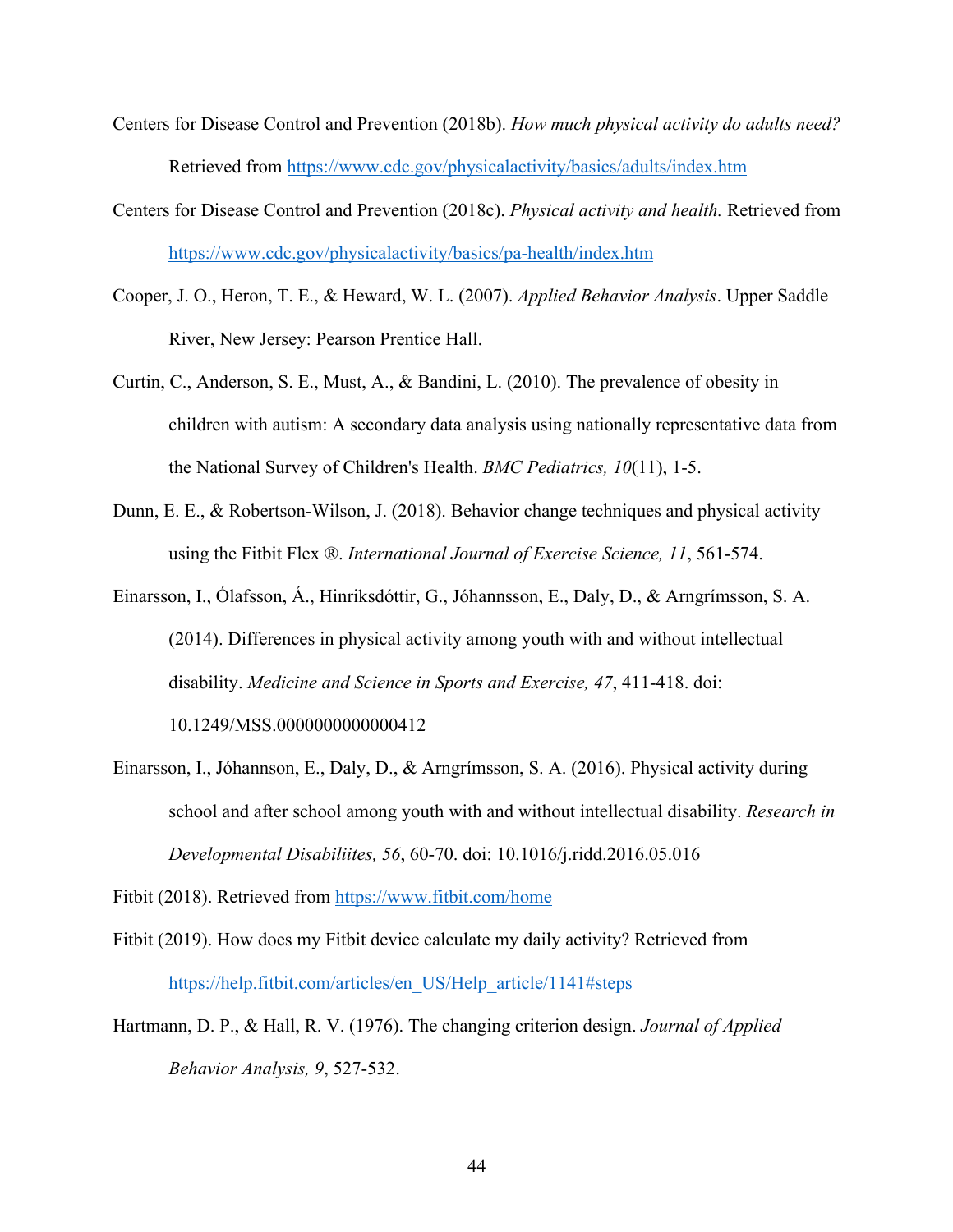- Hayes, L. B. & Van Camp, C. (2015). Increasing physical activity of children during school recess. *Journal of Applied Behavior Analysis, 48*, 690-695. doi: 10.1002/jaba.222
- Hinckson, E. A., & Curtis, A. (2013). Measuring physical activity in children and youth living with intellectual disabilities: A systematic review. *Research in Developmental Disabilities, 34*, 72-86. doi: 10.1016/j.ridd.2012.07.022
- Horner, R. H., Carr, E. G., Halle, J., McGee, G., Odom, S., & Wolery, M. (2005). The use of single-subject research to identify evidence-based practice in special education. *Exceptional Children, 71*, 165-179*.*
- Hustyi K. M., Normand, M. P., & Larson, T. A. (2011). Behavioral assessment of physical activity in obese preschool children. *Journal of Applied Behavior Analysis, 44,* 635-639. doi: 10.1901/jaba.2011.44-635
- Gillette, M. L. D., Borner, K. B., Nadler, C. B., Poppert, K. M., Stough, C. O., Romine, R. S., & Davis, A. M. (2015). Prevalence and health correlates of overweight and obesity in children with autism spectrum disorder. *Journal of Developmental and Behavioral Pediatrics, 36*, 489-496.
- Krause, S., Ware, R., McPherson, L., Lennox, N., & O'Callaghan, M. (2016). Obesity in adolescents with intellectual disability: Prevalence and associated characteristics. *Obesity Research and Clinical Practice, 10,* 520-530. doi: 10.1016/j.orcp.2015.10.006
- Kurti, A. K., & Dallery J. (2013). Internet-based contingency management increases walking in sedentary adults. *Journal of Applied Behavior Analysis, 46*, 568-581. doi: 10.1002/jaba.58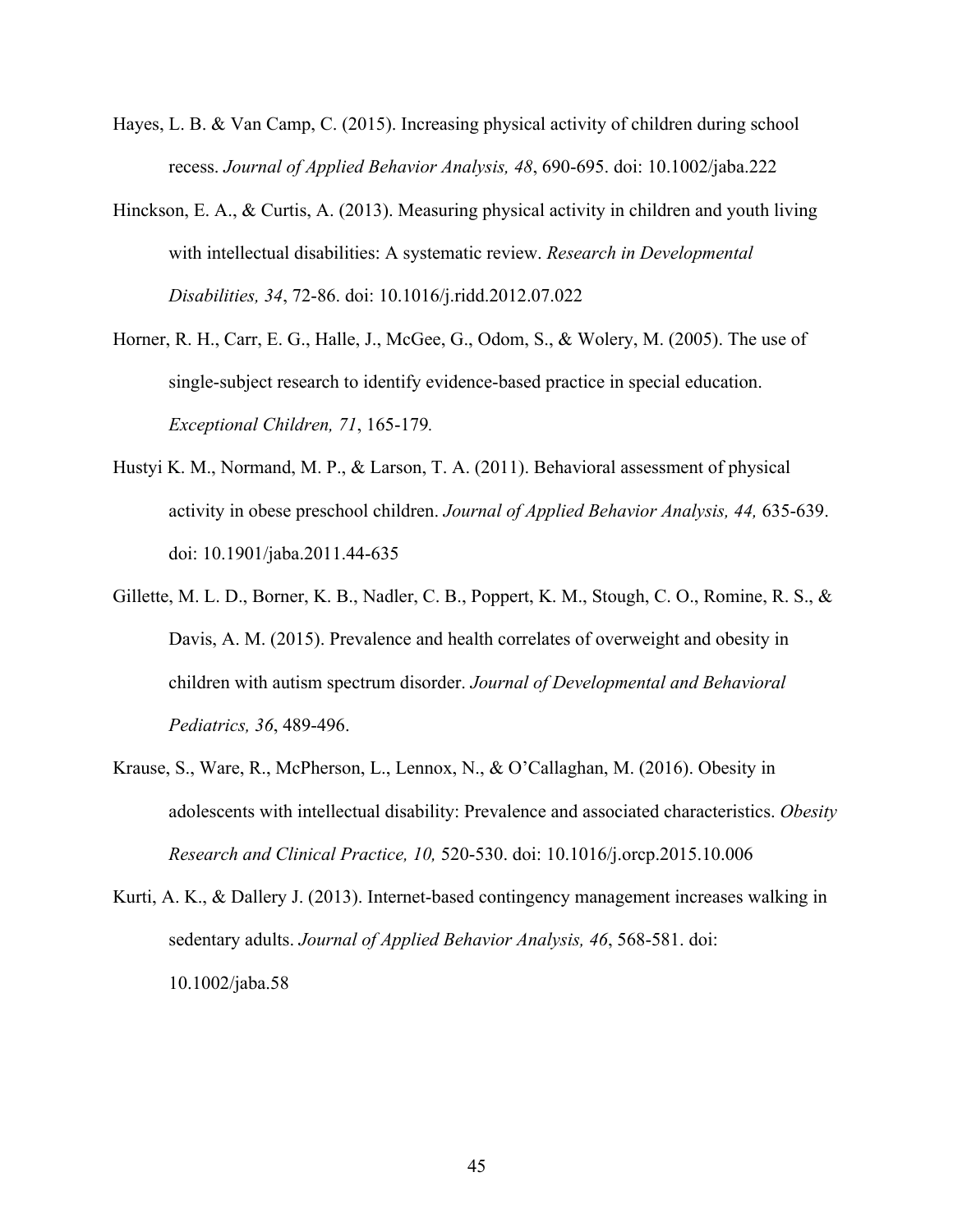- LaLonde, K. B., MacNeill, B. R., Eversole, L. W., Ragotzy, S. P., & Poling, A. (2014). Increasing physical activity in young adults with autism spectrum disorders*. Research in Autism Spectrum Disorders, 8*, 1679-1684.
- Lang, R., Koegel, L. K., Ashbaugh, K., Regester, A., Ence, W., & Smith, W. (2010). Physical exercise and individuals with autism spectrum disorders: A systematic review. *Research in Autism Spectrum Disorders, 4*, 565-576. doi: 10.1016/j.rasd.2010.01.006
- Ledford, J. R., & Gast, D. L. (2018). *Single case research methodology: Applications in special education and behavioral sciences* (3rd ed.). New York, NY: Routledge.
- Maïano, C., Hue, O., Morin, A. J., & Moullec, G. (2016). Prevalence of overweight and obesity among children and adolescents with intellectual disabilities: A systematic review and meta-analysis. *Obesity Reviews, 17,* 599-611.
- Morgan, C. A., & Wine, B. (2018). Evaluation of behavior skills training for teaching work skills to a student with autism spectrum disorder. *Education and Treatment of Children, 41*, 223-232. doi: 10.1353/etc.2018.0009
- Normand, M. P. (2008). Increasing physical activity through self-monitoring, goal setting, and feedback. *Behavioral Interventions, 23*, 227-236. doi: 10.1002/bin.267
- Pan, C. Y. (2008). Objectively measured physical activity between children with autism spectrum disorders and children without disabilities during inclusive recess settings in Taiwan. *Journal of Autism and Developmental Disorders, 38*, 1292–1301.
- Phillips, K. L., Schieve, L. A., Visser, S., Boulet, S., Sharma, A. J., Kogan, M. D., … & Yeargin-Allsop, M. (2014). Prevalence and impact of unhealthy weight in a national sample of US adolescents with autism and other learning and behavioral disabilities. *Maternal and Child Health Journal, 18,* 1964-1975. doi: 10.1007/s10995-014-1442-y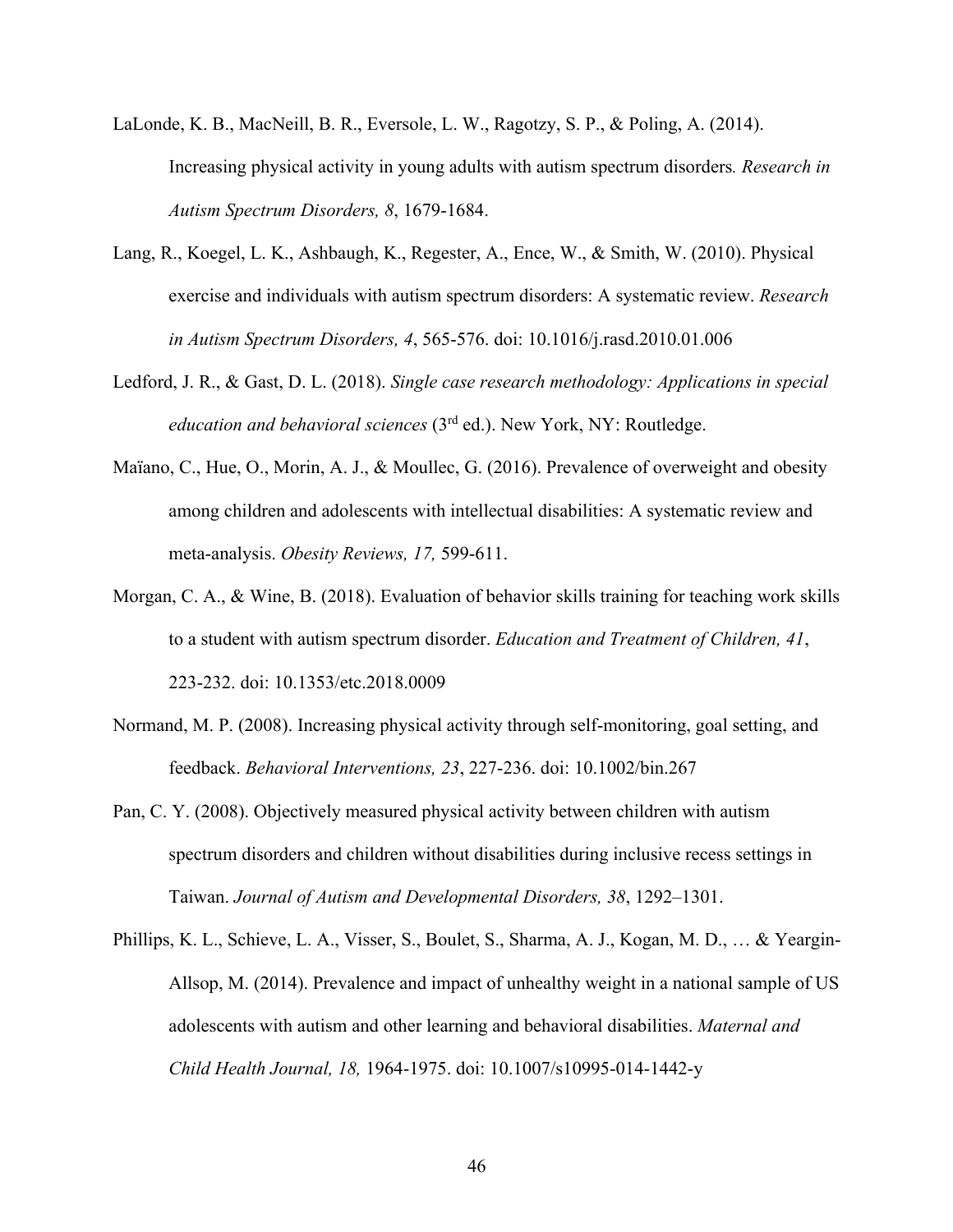- Reid, P. R., Factor, D. C., Freeman, N. L., & Sherman, J. (1988). The effects of physical exercise on three autistic and developmentally disordered adolescents. *Therapeutic Recreation Journal, 22*, 47–56.
- Rimmer, J. H., Yamaki, K., Davis, B., Wang, E., & Vogel, L. C. (2011). Obesity and overweight prevalence among adolescents with disabilities. *Preventing Chronic Disease, 8*, 1-6.
- Savage, M. N., Taber-Doughty, T., Brodhead, M. T., & Bouck, E. C. (2018). Increasing physical activity for adults with autism spectrum disorder: Comparing in-person and technology delivered praise. *Research in Developmental Disabilities, 73*, 115-125.
- Sorensen, C., & Zarrett, N. (2014). Benefits of physical activity for adolescents with autism spectrum disorders: A comprehensive review. *Review Journal of Autism and Developmental Disorders, 1*, 344-353.
- Sowa, M., & Meulenbroek (2012). Effects of physical exercise on autism spectrum disorders: A meta-analysis. *Research in Autism Spectrum Disorders, 6*, 46-57. doi: 10.1016/j.rasd.2011.09.001
- Sukanya, D., Small, J., & Baur, L. A. (2008). Overweight and obesity among children with developmental disabilities. *Journal of Intellectual and Developmental Disability, 33,* 43- 27. doi: 10.1080/13668250701875137
- Todd, T., & Reid, G. (2006). Increasing physical activity in individuals with autism. *Autism and Other Developmental Disabilities, 21(*3), 167-176.

Tudor-Locke, C., Craig, C. L., Beets, M. W., Belton, S., Cardon, G. M., Duncan, S., … & Blair, S. N. (2011). How many steps/day are enough? For children and adolescents. *International Journal of Behavioral Nutrition and Physical Activity, 8*(78), 1-14.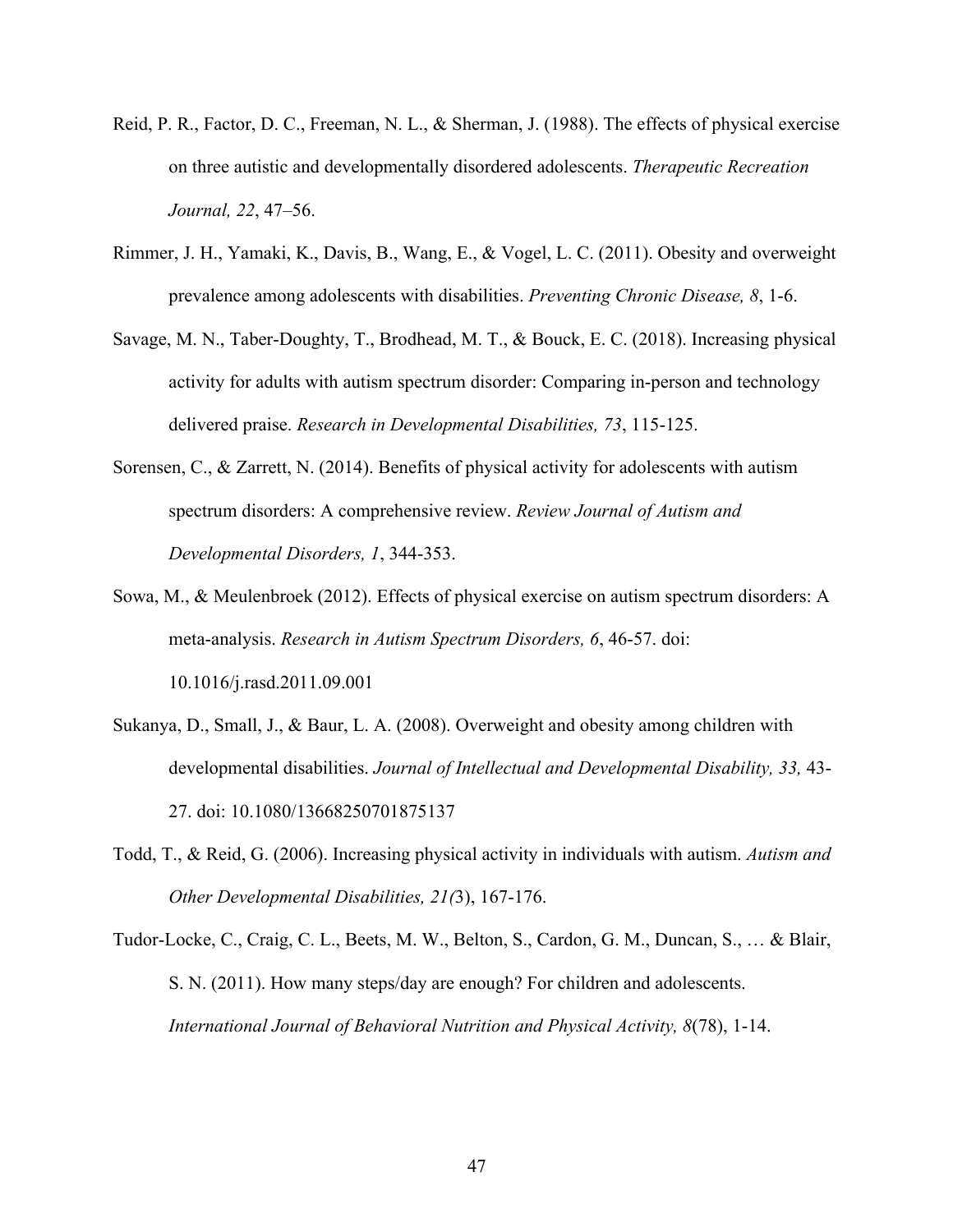- Washington, W. D., Banna, K. M., & Gibson, A. L. (2014). Preliminary efficacy of prize-based contingency management to increase activity levels in healthy adults. *Journal of Applied Behavior Analysis, 47*, 231-245. doi: 10.1002/jaba.119
- Wouters, M., Evenhuis, H. M., & Hilgenkamp, T. I. (2018). Physical activity levels of children and adolescents with moderate-to-severe intellectual disability. *Journal of Applied Research in Intellectual Disabilities, 32*, 131-142. doi: 10.1111/jar.12515